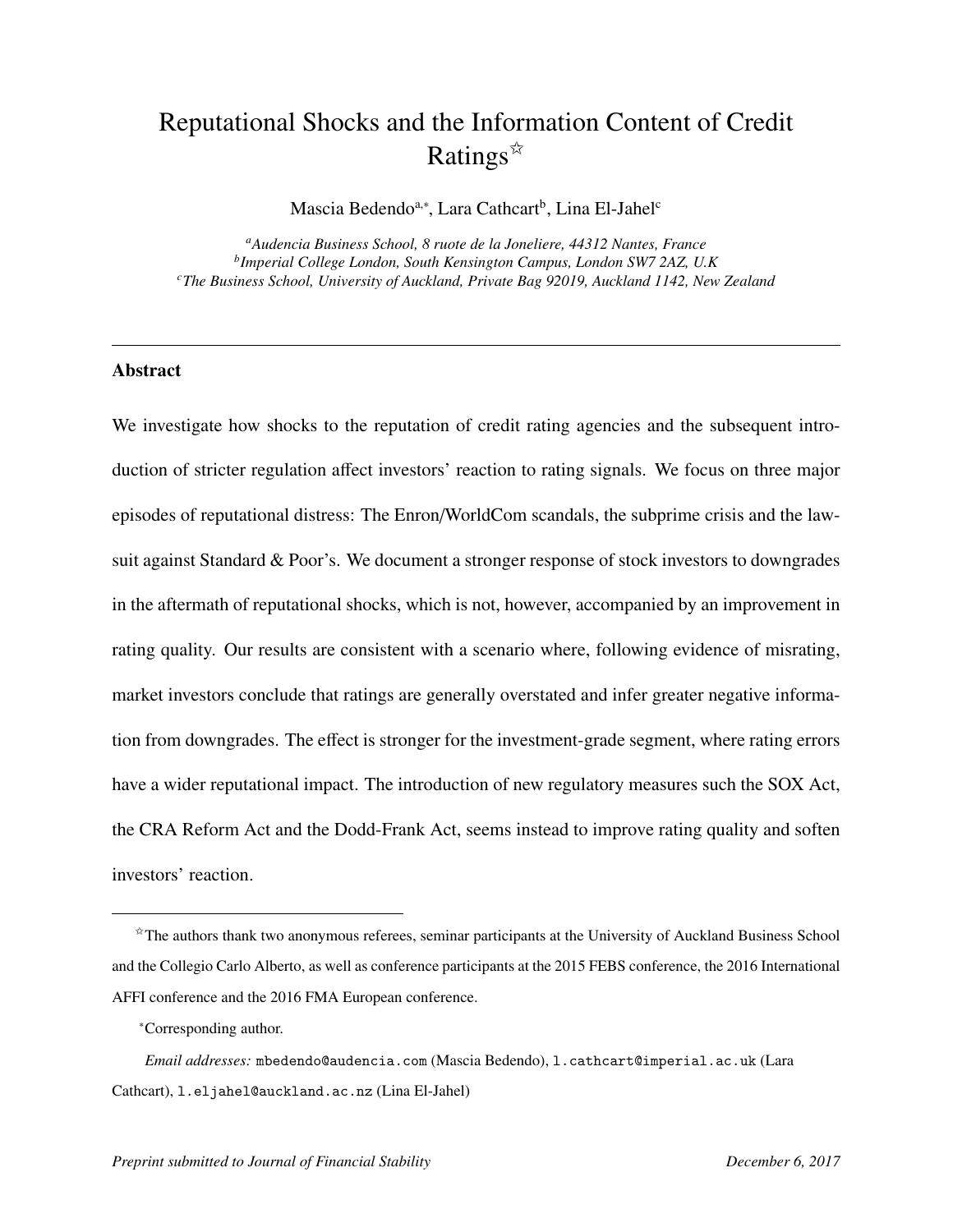*Keywords:* Credit rating agencies, Rating announcements, Reputational shocks, Regulation *JEL Codes:* G14, G24, G28

#### 1. Introduction

*"Considerations regarding fees, market share, profits, and relationships with issuers improperly influenced Standard* & *Poor's rating criteria and models,"* U.S. Department of Justice against Standard & Poor's (2013).

Since the bond rating business first started in the U.S. early in the twentieth century, credit rating agencies (CRAs) have acquired increasing prominence in financial markets. Over the years they became the first port of call for corporate issuers, investors and financial institutions for assessing credit risk and determining compliance with regulatory requirements. However, in the last two decades, CRAs have come under the spotlight a number of times for assigning inflated ratings not aligned with the credit quality of issuers and securities. Notable examples in this respect include the corporate failures of Enron in 2001 and WorldCom in 2002, and the subprime crisis of 2007-08, which culminated in a civil lawsuit filed in 2013 by the U.S. government against Standard & Poor's (S&P).

Those episodes raised significant concerns about CRAs' business models and the quality of credit ratings. Numerous studies document how the adoption of the issuer-pays model led to poor governance, conflicts of interest, rating shopping and, in turn, to an overoptimistic assessment of risk.<sup>1</sup> The special status granted to "Nationally Recognized Statistical Ratings Organization"

<sup>&</sup>lt;sup>1</sup>See, among others, Benmelech and Dlugosz (2009), Jiang et al. (2012), Strobl and Xia (2012). A number of related studies including Becker and Milbourn (2011) and Bolton et al. (2012) discuss the effect of competition on rating shopping and rating inflation.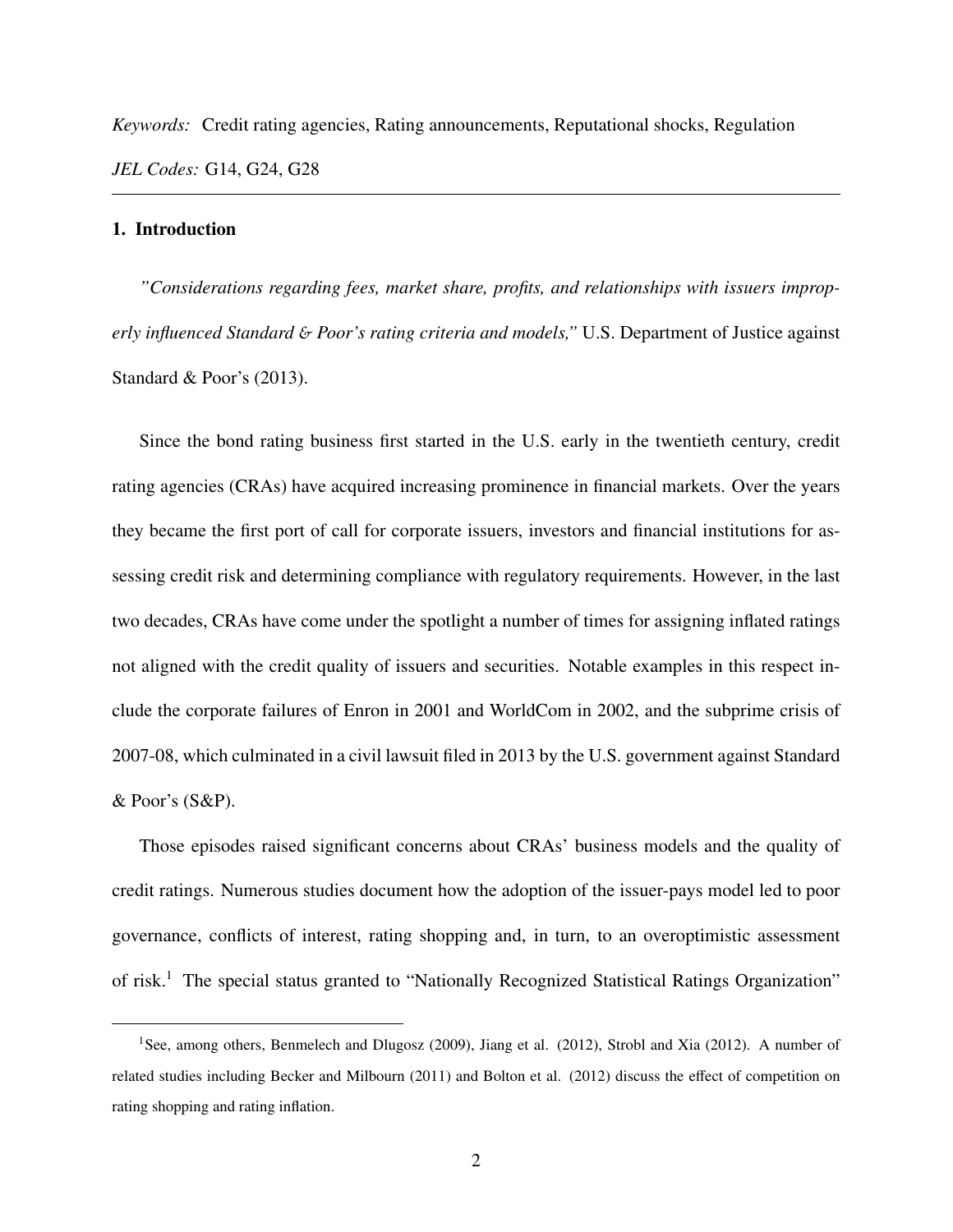(NRSRO) and the excessive regulatory emphasis on credit ratings came also under scrutiny (White, 2010).

One aspect that is left unexplored by the existing literature is how shocks to CRAs' reputation are ultimately perceived by market investors. In particular, we ask whether the investors' response to rating signals changes when CRAs' reputation is at stake and what explains those changes.

The impact of CRAs' reputational shocks on the market's perception of rating signals is not obvious, *a priori*. The main role of CRAs is to act as information intermediaries, by reducing the information asymmetry between issuers and investors, and providing investors with reliable signals concerning the credit quality of issuers. When valid alternative sources of information on issuers' creditworthiness exist, we may expect market participants to turn to those sources and assign lower information content to credit ratings upon disclosure of severe rating errors made by CRAs. If this is the case, the reduced informativeness of ratings should translate into a weaker investors' reaction to rating actions.<sup>2</sup> However, reputational concerns are also consistent with the opposite effect. First, effective alternatives to credit ratings issued by CRAs may not be readily available, particularly in a context of rating-contingent regulation (White, 2010; Bongaerts et al., 2012; Opp et al., 2013). This produces a mechanistic reliance on ratings, which is unlikely to diminish following CRAs' reputational concerns. Second, episodes of reputational distress tend to simultaneously affect all major rating agencies, rather than one at a time, thus leaving investors short of alternative sources of information on issuers' credit quality. Because of CRAs' reputational shocks, investors become aware of rating inflation but cannot turn away from credit ratings. As a result, they infer

 ${}^{2}$ In the accounting literature, this prediction has been formalized by Holthausen and Verrecchia (1988) and largely tested in the context of auditors' reputational losses or analysts' forecast errors.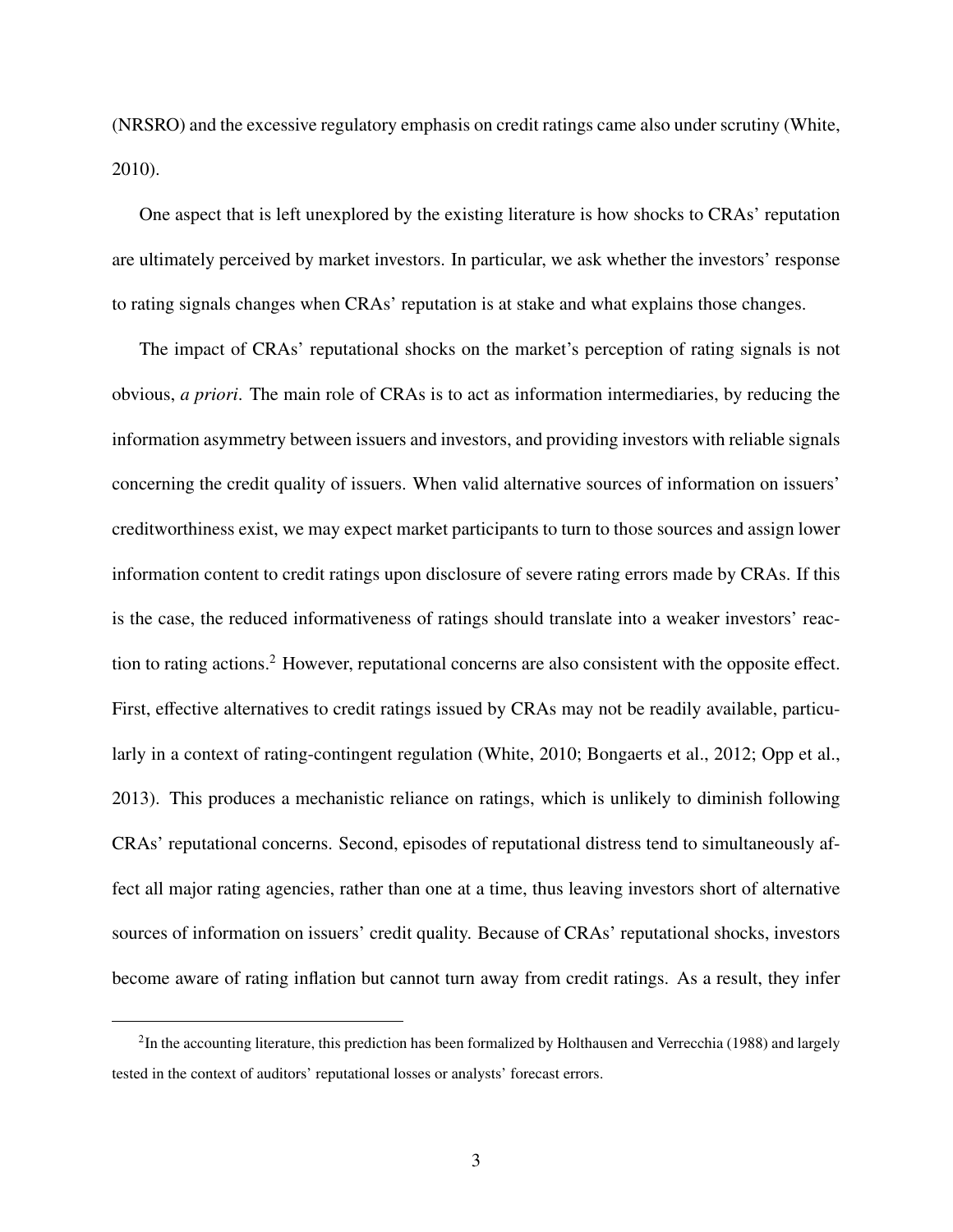a stronger (negative) signal about the credit quality of issuers when their ratings are finally downgraded.<sup>3</sup> In this scenario, the investors' response to rating downgrades strengthens when CRAs' reputation is under scrutiny. A stronger reaction is also consistent with an increase in the fundamental information content of credit ratings. This occurs when rating agencies promptly react to criticism by increasing rating quality in order to preserve their reputation (Mathis et al., 2009; Bar-Isaac and Shapiro, 2013). Following this view, investors discount the efforts that CRAs will undertake to improve ratings, and perceive rating actions in the aftermath of a reputational shock to be more informative than before. Ultimately, whether and how the investors' perception of ratings is affected by rating scandals remains an empirical question.

We investigate this question by analyzing how market investors react to announcements of rating changes. Specifically, we estimate and compare the stock price response to announcements of downgrades and upgrades in U.S. investment-grade and speculative-grade corporate issuer ratings from the leading CRAs (Moody's, S&P and Fitch) before and after the start of an episode of reputational distress. We distinguish between investment-grade and speculative-grade issuers as errors in rating investment-grade firms are likely to carry a wider reputational impact for CRAs. We look at the three most significant reputational shocks experienced by CRAs on the U.S. market over the last decades: The Enron/WorldCom failures of 2001-02, the subprime crisis of 2007-08, and the consequent S&P lawsuit filed by the U.S. government in 2013. While the Enron/WorldCom scandals were directly associated with rating mistakes in the corporate segment, the subprime crisis and the S&P lawsuit were triggered by misrating practices in complex products. However, those

 $3$ This prediction rests on the assumption that a sufficiently high fraction of investors are naïve and take ratings at face value until CRAs' mispractices are revealed (see Bolton et al., 2012).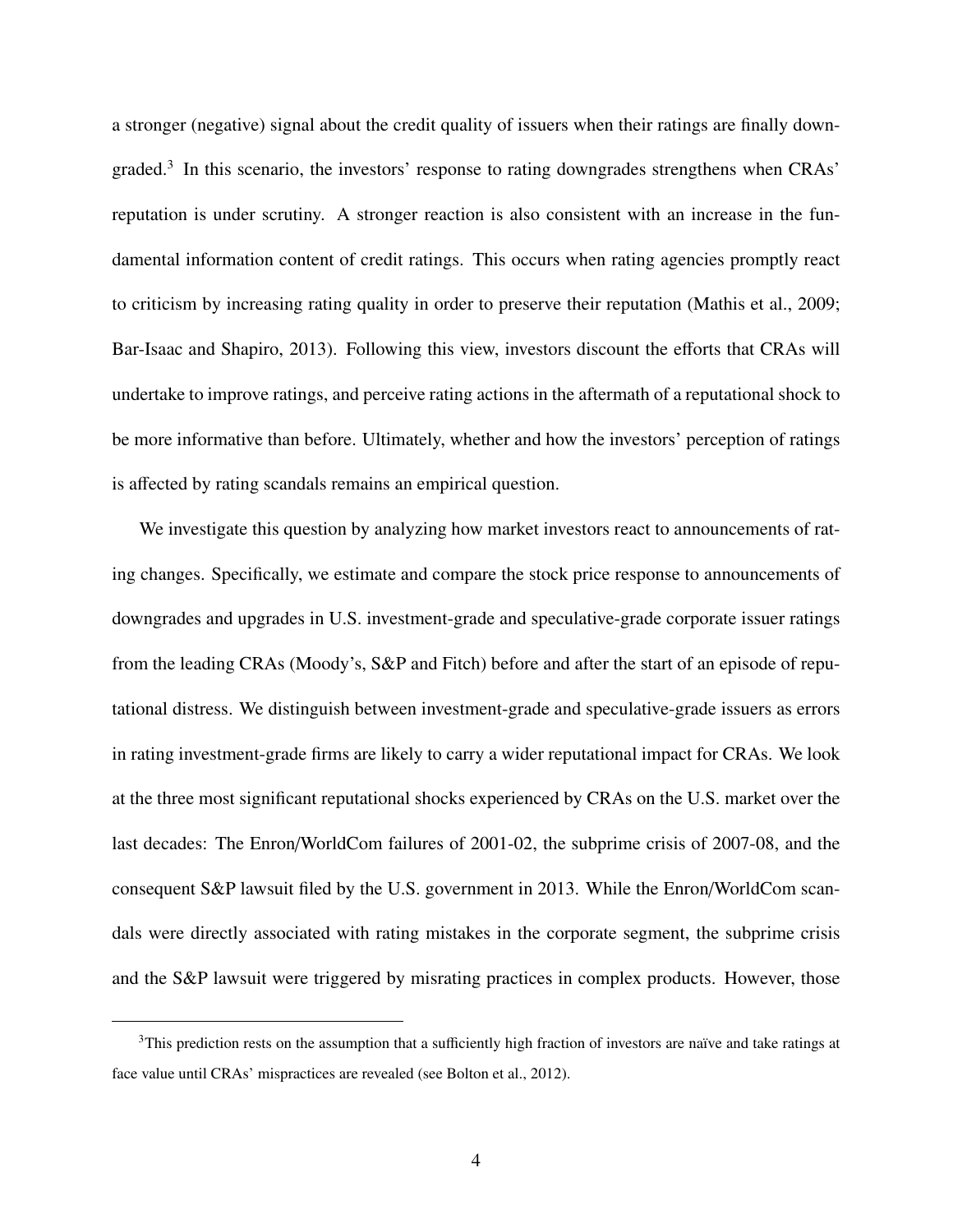episodes exposed broader issues that undermine the quality and credibility of all types of credit ratings and, as such, are likely to affect the way investors assess corporate ratings.<sup>4</sup>

We find that the stock price response to downgrades strengthens significantly in the aftermath of a reputational shock, which suggests that market investors attach more weight than before to negative rating revisions. In two cases—the Enron/WorldCom bankruptcies and the subprime crisis—the stronger price reaction to downgrades is associated with investment-grade issuers. Instead, we do not observe significant changes in the response to upgrades.

A potential criticism to our analysis is that our findings may not be the direct result of CRAs' reputational loss, but of the regulatory measures introduced by the supervisory authorities to help market investors regain trust in credit ratings. If stricter regulation leads to more accurate and timely ratings, we may expect rating changes to carry a higher information content than before. The stronger investors' response to downgrades may then be the effect of the regulatory measures implemented over the years to improve rating quality: The Sarbanes-Oxley (SOX) Act was passed on July 25, 2002 after Enron and WorldCom's filing for Chapter 11, the Credit Rating Agency Reform Act was passed on September 29, 2006 to foster transparency and competition in the rating industry, and the Dodd-Frank Wall Street Reform and Consumer Protection Act was passed on July 22, 2010 following the subprime crisis. To assess whether our findings can be explained by new regulation, we repeat the analysis around the passages of the SOX Act, the CRA Reform Act, and the Dodd-Frank Act. We observe that the stock price reaction to rating downgrades becomes, in fact, weaker (and not stronger) following a tightening in CRAs' regulation.

<sup>&</sup>lt;sup>4</sup> Jiang et al. (2012), Strobl and Xia (2012) document the distortive effects of the issuer-pays model in the corporate segment, and the resulting inflation in corporate ratings.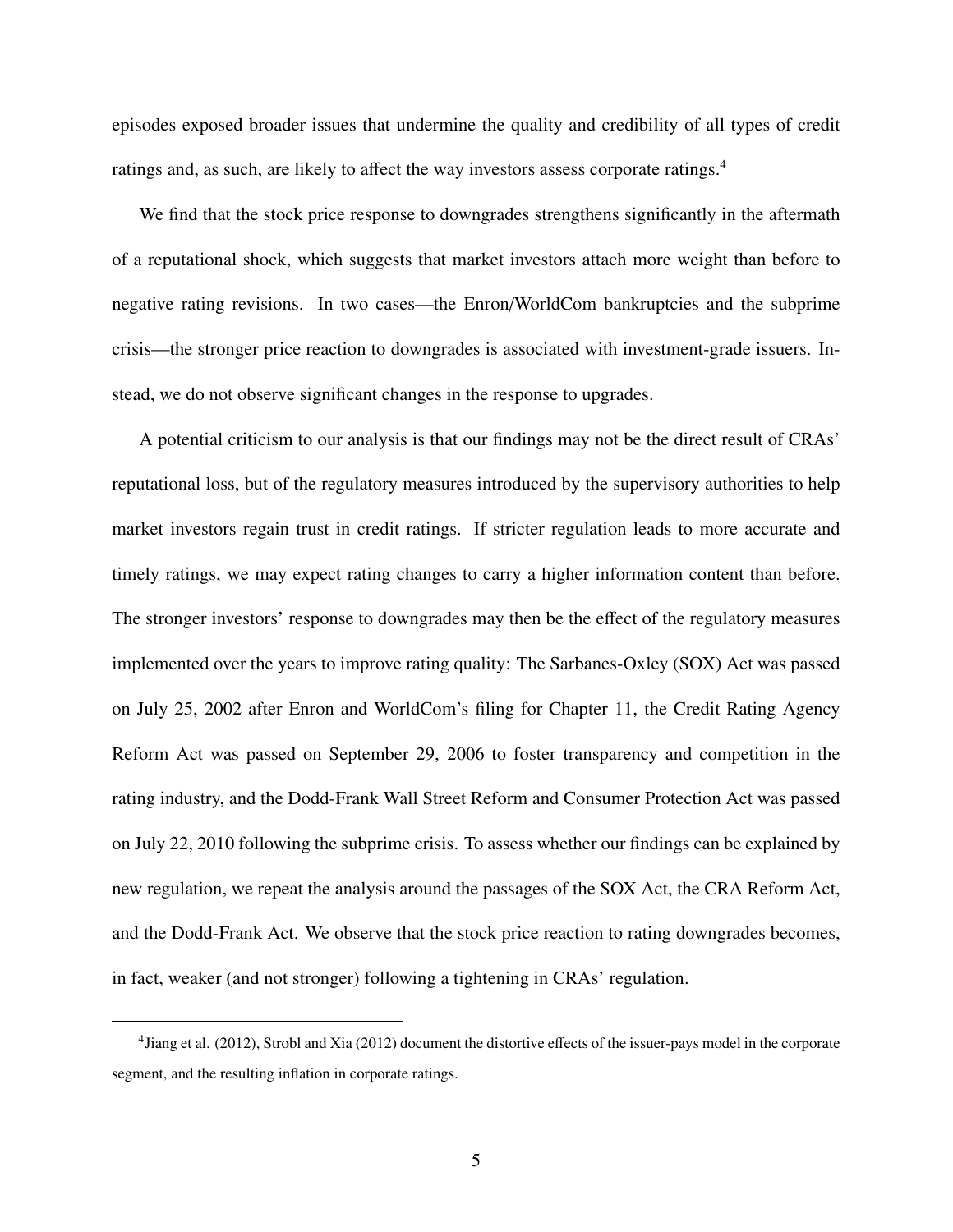Further, we explore to what extent changes in the investors' response to rating signals are associated with changes in rating quality. To this end, we derive and compare rating accuracy curves before and after episodes of reputational distress as well as before and after the introduction of new regulatory measures. We observe that rating quality remains essentially unchanged right in the aftermath of reputational shocks, while it increases following the implementation of stricter regulation.

Taken together, our results indicate that the stronger reaction to rating downgrades observed in times of CRAs' reputational distress cannot be explained with a fundamental increase in rating quality. Rather, it seems to be consistent with the argument that investors infer from reputational shocks that ratings are, on average, overstated and will be inclined to react more to future downgrades given the uncertainty surrounding the real value of the firms being downgraded. Likewise, a softer response to downgrades after the intervention of regulators is consistent with investors realizing that ratings are less biased.

The findings are robust to the inclusion of a set of variables that are commonly viewed as standard determinants of stock abnormal returns around rating announcements. We also control for contemporaneous events that could have driven our results. At the market level, we control for a number of concurrent factors that may have altered investors' decisions, namely: (i) the market volatility (VIX); (ii) the 2001 economic downturn that occurred before the Enron/WorldCom episodes; (iii) the 2007-09 recession that followed the onset of the subprime crisis; (iv) the Michigan Consumer Sentiment index; (v) the flows of funds into U.S. corporate equity; (vi) the slope of the yield curve. At a firm level, we derive a non-contaminated sample which excludes any event where a firm-specific news (other than the rating change) that may potentially impact stock prices appears during the event window. Controlling for market-wide and firm-specific contamination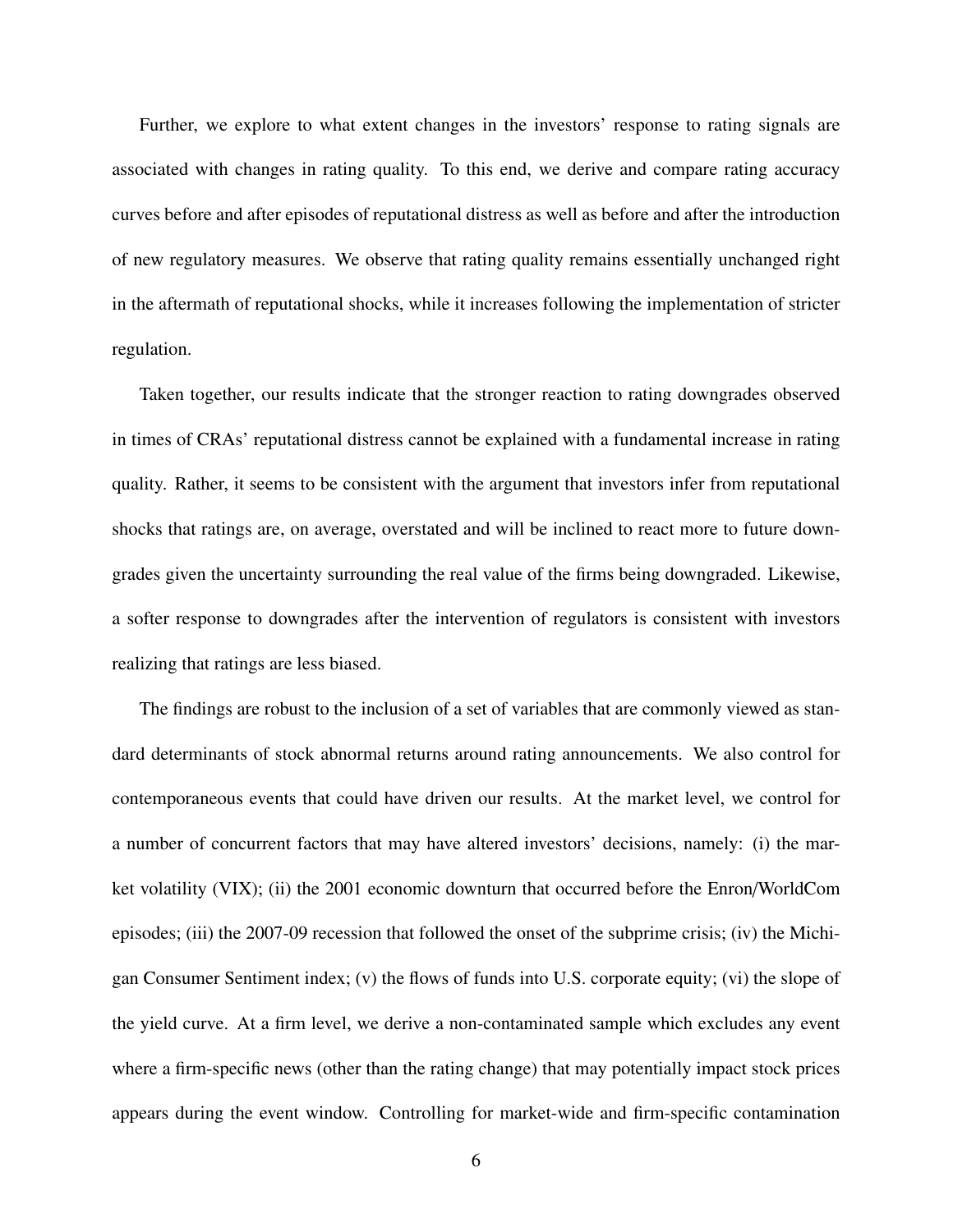does not change our results.

Our paper contributes to the literature on the information content of credit ratings. The first papers in this area are by Holthausen and Leftwich (1986), who find that investors react negatively to downgrades and positively but weakly to upgrades, and Hand et al. (1992) who find significantly negative stock and bond abnormal returns around downgrades and negative credit watches. Goh and Ederington (1993) argue that not all downgrades are informative. Dichev and Piotroski (2001) report significant long-term stock price reactions to downgrades. The papers most closely related to ours look at changes in the investors' reaction to rating signals around specific events. Jorion et al. (2005) provide evidence of an increase in the response to downgrades and upgrades following the introduction of Regulation Fair Disclosure (FD), which enabled CRAs to retain access to nonpublic information on the issuer. Iannotta et al. (2013) argue that the information content of ratings deteriorates when the debt market is more opaque. Dimitrov et al. (2015) document a decrease in the stock price response to downgrades following the introduction of the Dodd-Frank Act. Jankowitsch et al. (2017) record a mixed reaction to rating changes in the prices and liquidity of financial and non-financial bonds after the financial crisis and the passage of the Dodd-Frank Act. To the best of our knowledge, we are the first to investigate how CRAs' reputational scandals affect the investors' perception of ratings. To single out the effect of reputation, we control for the impact of concurrent factors such as the business cycle and changes in the regulatory framework. We achieve this by looking at three different episodes of reputational distress over a 15-year period, where each episode is characterized by: (i) different market conditions in terms of business cycle, housing market growth, development of the credit market and of structured finance products, etc.; (ii) a heterogeneous response from the regulatory authorities. We find consistent results across all episodes.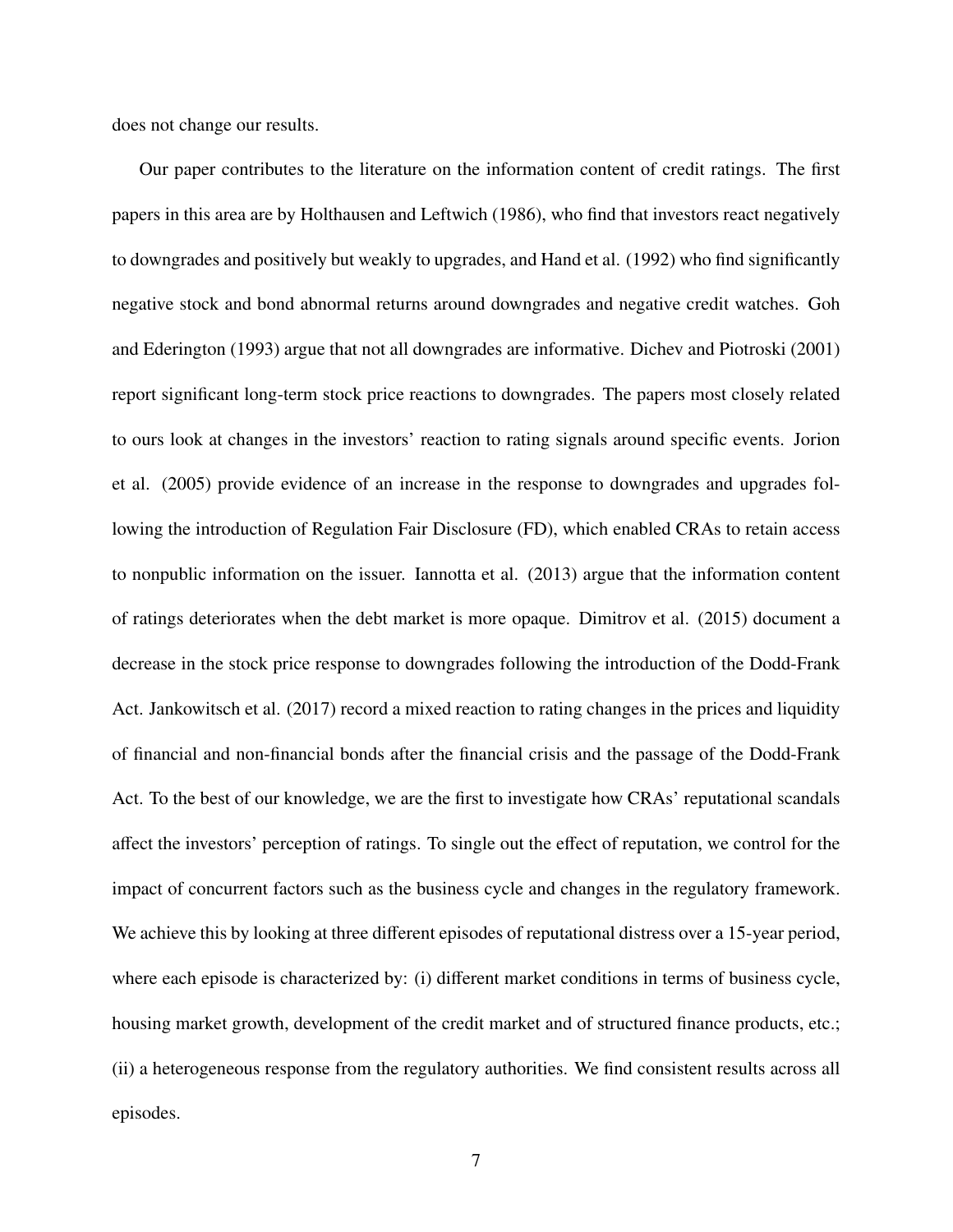Our results on rating accuracy around reputational shocks add to the scarce empirical literature that studies the effect of reputational incentives on corporate rating quality. Alp (2013) and Baghai et al. (2014) document a tightening in corporate rating standards over time, and interpret their findings as consistent with the reputation argument. Bae et al. (2015) find that increased competition in the rating industry does not necessarily lead to rating inflation and explain their findings with CRAs' efforts to preserve their reputation. In this respect, we offer a more direct assessment of the impact of reputation on rating quality, and suggest that rating tightening may, in fact, be the result of stricter regulation rather than reputational concerns. More in general, we contribute to the empirical literature on reputational risk in the financial industry (see Fiordelisi et al., 2013, 2014 for the impact of reputational losses in the banking sector).

Lastly, our analysis carries some interesting policy implications. A stronger reaction to rating downgrades in times of reputational distress not accompanied by an improvement in rating quality suggests an over-reliance on ratings, consistent with rating-contingent regulation. In the aftermath of the financial crisis, both academic scholars and regulatory authorities have highlighted the detrimental effects of rating-based regulation on financial stability in terms of inflated ratings, underestimation of risk and increased risk-taking. While most studies document over-reliance on credit ratings in the context of sophisticated securities, we provide evidence of its distortive effects in the context of basic investment tools such as corporate shares. In this vein, our findings speak in favor of the ongoing regulators' efforts to reduce reliance on ratings issued by CRAs (Financial Stability Board, 2010; 2012).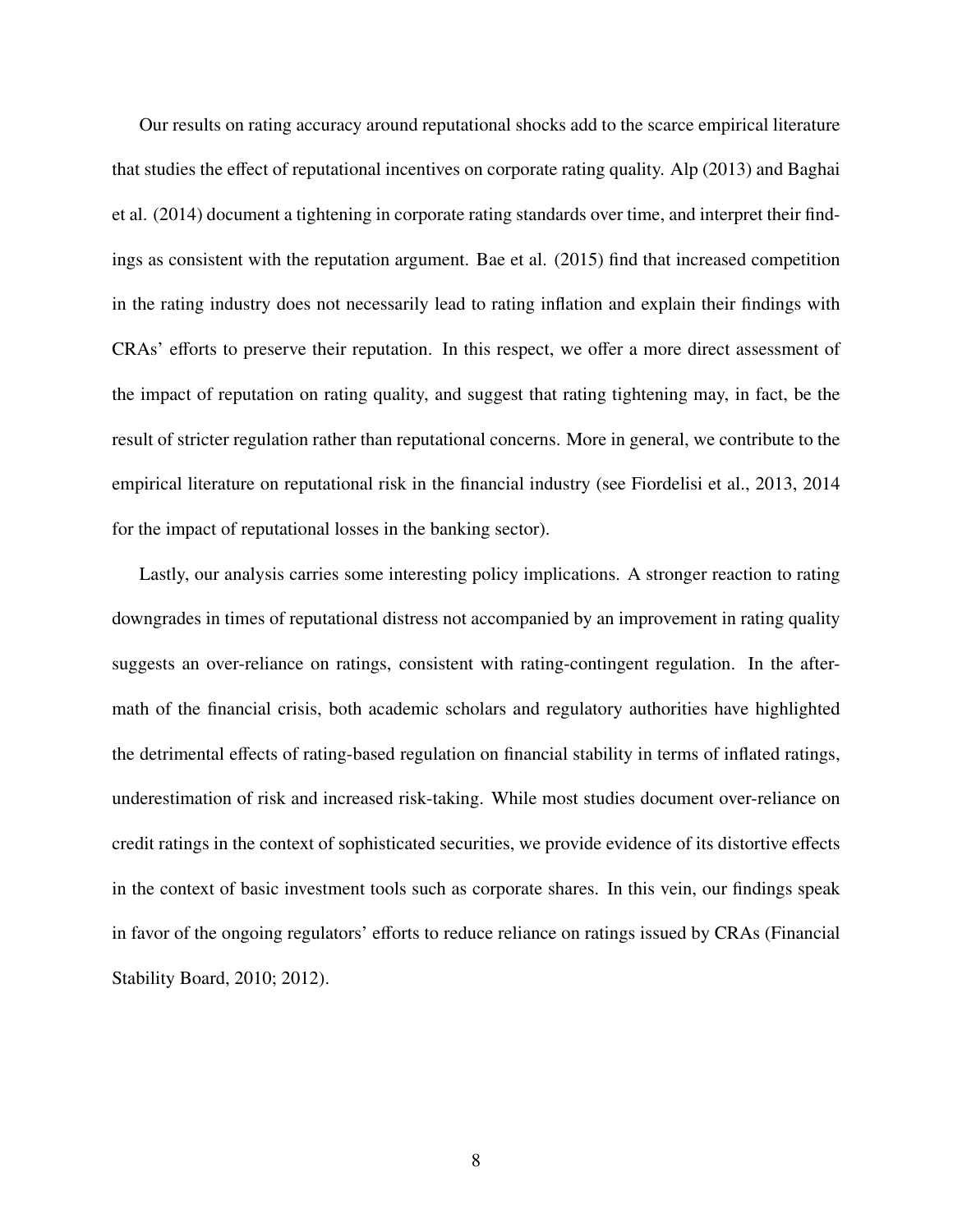### 2. Data and sample selection

To investigate the impact of CRAs' reputational issues on investors' perception of rating signals, we follow a standard event study methodology, commonly adopted in related studies (see, among others, Jorion et al., 2005). We look at the response of stock prices of rated firms to changes in their credit ratings and we compare such reactions in the two years before the start of an episode of reputational distress (*Pre-Reputational Shock*) and in the two following years (*Reputational Shock*). If market investors perceive credit ratings as more (less) informative when CRAs' reputation is in danger, the stock price response to rating announcements should be stronger (weaker) in the *Reputational Shock* period compared to the *Pre-Reputational Shock*.

The choice of 24-month periods ensures an adequate sample size while limiting the occurrence of overlapping events that may also affect investors' response to rating actions.<sup>5</sup> We study the impact of rating changes on stock returns instead of bond returns or credit default swap spreads, as we believe that the higher quality of price data for corporate stocks over our sample period leads to more accurate estimates of the effect we want to investigate. The use of bond or credit default swap data presents two important shortcomings. First, good quality bond transaction data and credit default swap quotes are available only for a restricted number of firms and a limited time period. This would produce a loss in statistical power and impose restrictions on the reputational distress episodes that one could potentially analyze.<sup>6</sup> Second, the liquidity of U.S. corporate bond and credit default swap markets fluctuated significantly over our sample period (Dick-Nielsen et al.,

<sup>5</sup>We provide robustness checks using a shorter window of 12 months in Section 6.

<sup>6</sup>The coverage of credit default swap data from the main data providers (i.e. MarkIt, CMA) starts in 2001, and the coverage of corporate bond transaction data from TRACE starts in 2004.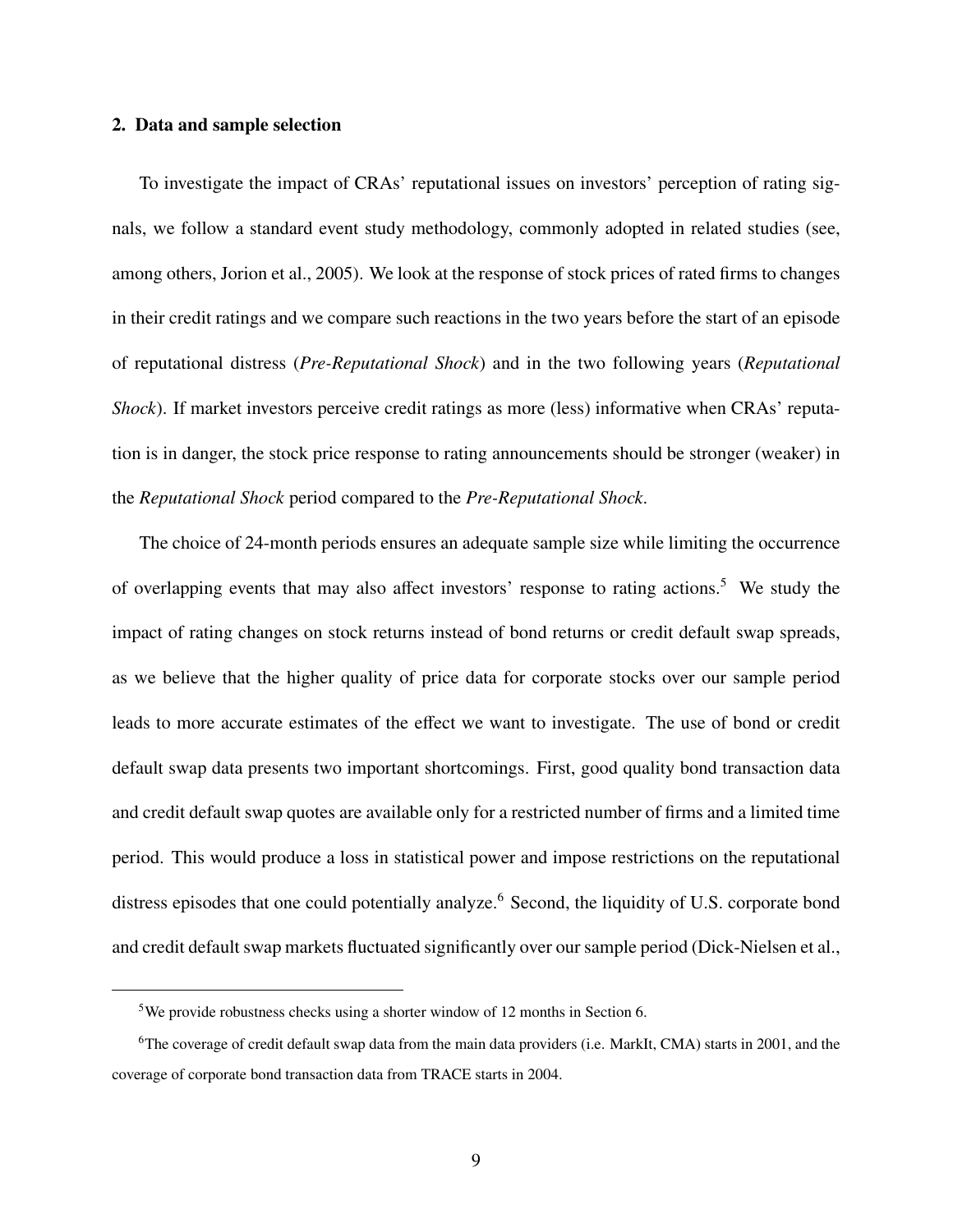2012). Given the challenge of deriving valid liquidity measures for over-the-counter instruments at firm level, differences in liquidity between *Pre-Reputational Shock* and *Reputational Shock* periods can yield biased estimates of the impact of CRAs' reputational shocks. Finally, we can expect the reaction of shareholders to a rating change to be in line to that of bondholders (Hand et al., 1992), with the exception perhaps of severely distressed firms where the option value of the firm's equity increases as the firm becomes riskier. As long as the proportion of such firms is homogeneous across *Pre-Reputational Shock* and *Reputational Shock* periods (which is the case in our sample, as we will see later), this should not distort our results.

We gather data on rating changes from Bloomberg and Moody's Default and Recovery Database. We select downgrades and upgrades in *issuer* ratings announced by the top three NRSRO: S&P, Moody's and Fitch. An issuer estimated senior rating is generally set equal to its actual senior unsecured debt rating or, if there is none, by implying it on the basis of rated subordinated or secured debt. We use LT (Long Term) Local Currency Issuer Rating for S&P, LT Estimated Senior Rating for Moody's and LT Issuer Default Rating for Fitch. An issuer credit rating (as opposed to an issue rating) represents an opinion about the obligor's overall creditworthiness rather than its ability to repay a specific liability class and, as such, we expect changes in issuer ratings to have the strongest and most direct impact on stock prices.<sup>7</sup> We map the alphanumeric ratings of the three agencies to a cardinal scale from 1 to 22 (AAA to D), as detailed in Table 1. We only consider U.S. issuers whose stocks are traded on either the NYSE, AMEX or NASDAQ, with daily stock prices

 $7$ In some instances CRAs can change the rating of selected issues, but leave the issuer rating unchanged if they have reasons to believe that the issuer's overall credit quality is unaffected. In most cases, however, both issue and issuer ratings are revised at the same time.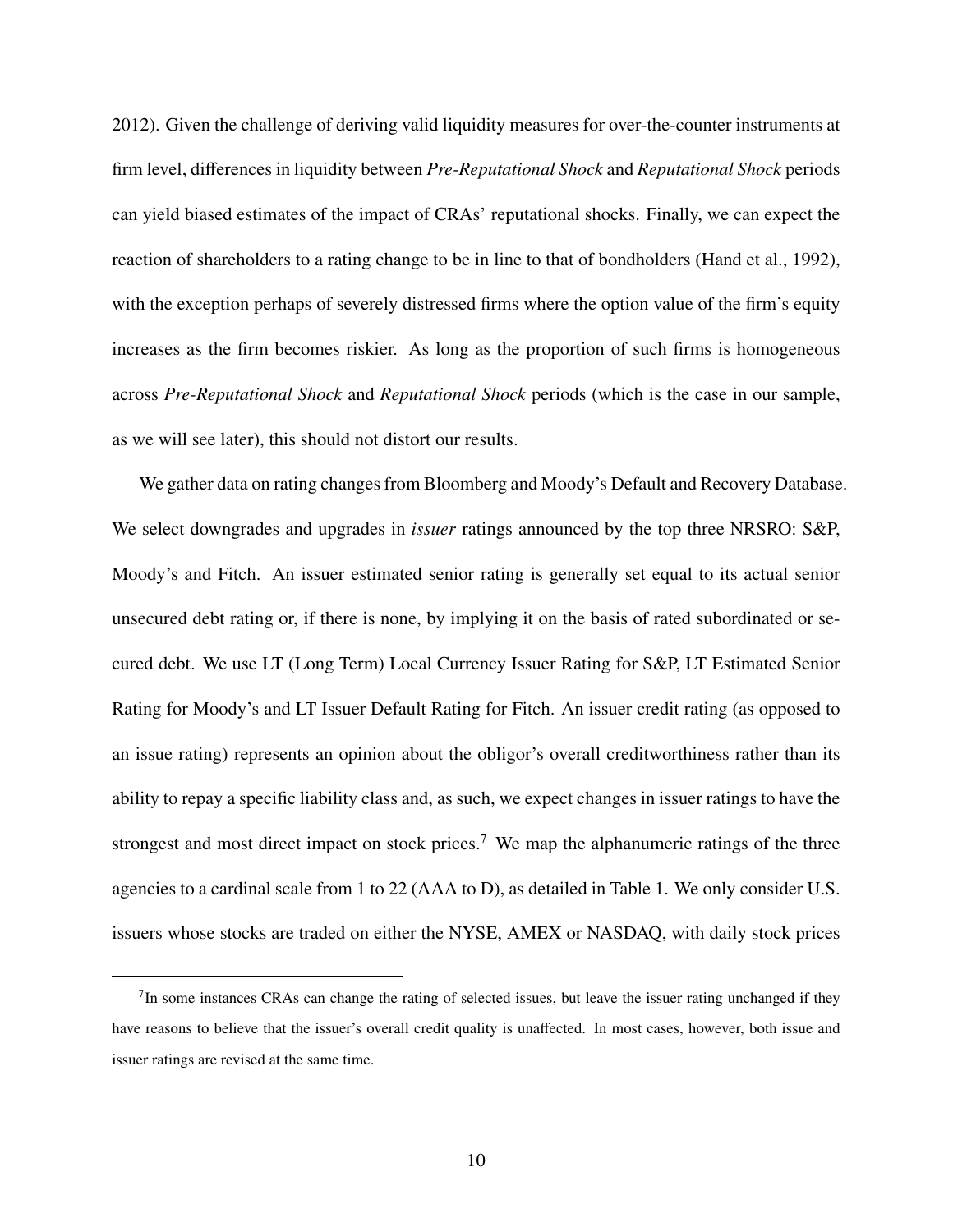available from the CRSP database.<sup>8</sup>

# Insert Table 1 here

We look at the three most significant episodes of reputational shock experienced by CRAs on the U.S. market in the last decades: The Enron/WorldCom failures, the subprime crisis, and the subsequent civil lawsuit filed by the U.S. government against S&P. Severe criticism of the rating industry was first raised in the aftermath of the accounting scandals of Enron and WorldCom. CRAs were accused of not being aggressive enough in downgrading the companies despite clear indications of a deteriorating financial state. Enron maintained its investment-grade issuer status until four days before bankruptcy in December 2001. Similarly, WorldCom was downgraded to speculative grade only 42 days before filing for Chapter 11 in July 2002. CRAs responded to the criticisms by announcing changes to their rating models that would enable them to adjust ratings more quickly (The Wall Street Journal, 2002).

The strongest concerns about the informativeness of credit ratings arose during the 2007-08 credit crisis, as a result of massive downgrades and defaults in subprime structured securities that had been granted investment-grade status. In addition to their involvement in the subprime crisis, CRAs were also criticized for being too slow in downgrading a number of severely distressed financial institutions such as Lehman Brothers and AIG. Rating agencies admitted mistakes in their structured rating models and committed to engage in intensive reviews of their internal processes

<sup>8</sup>Our sample includes financial and utility firms, as we are not aware of regulatory restrictions for holding securities based on the industry sector that may bias our results. For robustness, we re-estimate our main specifications on the subsample of rating downgrades that excludes financials (SIC 6000-6999) and utilities (SIC 4900-4999): The main findings, available upon request, are qualitatively unchanged, confirming that our results are not driven by regulated firms.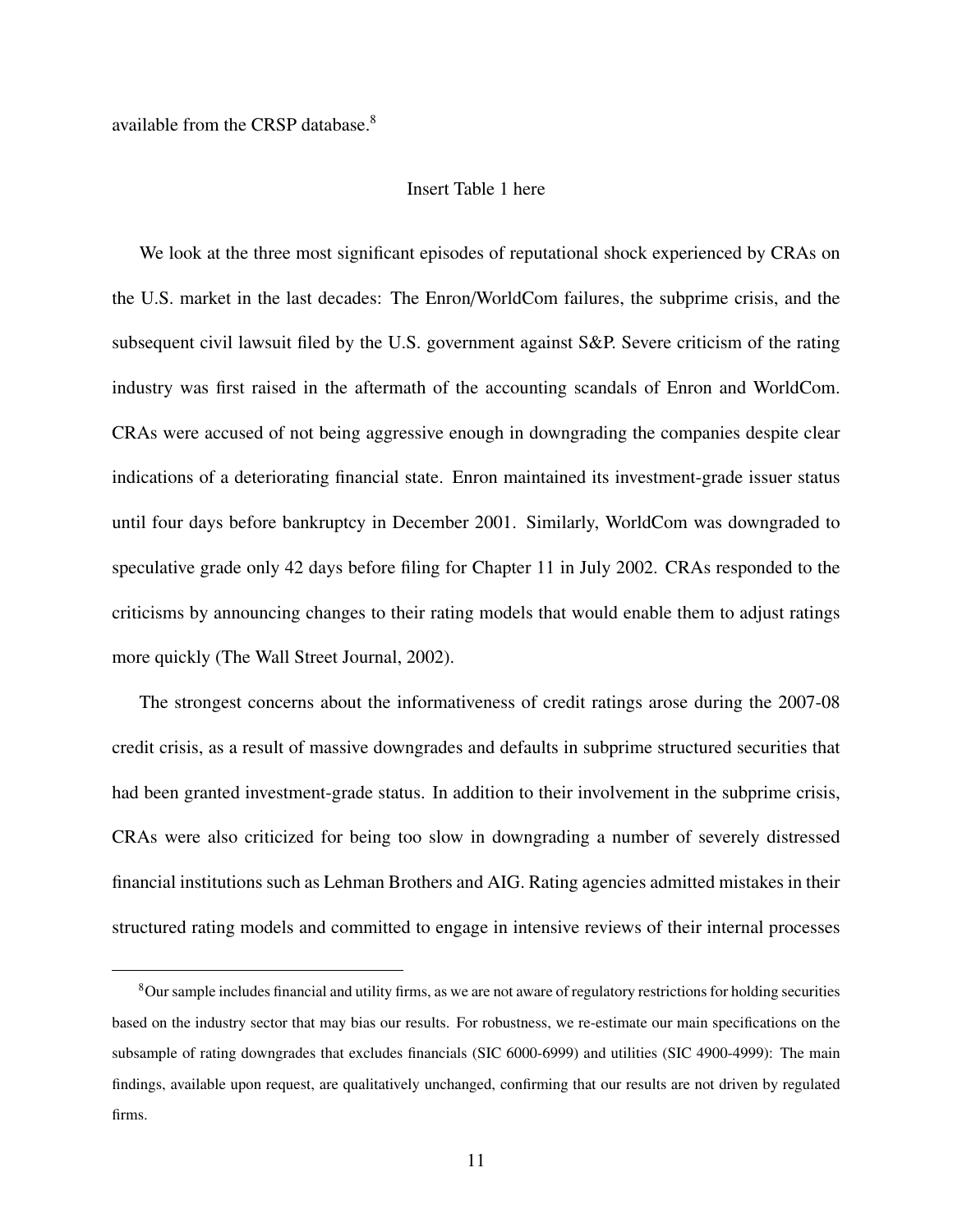(Financial Times, 2008).

In February 2013, the accusations against CRAs for their role in the financial crisis materialized into a civil lawsuit filed by the U.S. Department of Justice against S&P. The rating agency was accused of having engaged in a scheme to defraud investors in structured financial products, by issuing inflated ratings that misrepresented the true credit risks of the securities. This unprecedented measure severely hit CRAs: In two days, the stock price of McGraw Hill Financial (the parent company of S&P) dropped by 23%. While the lawsuit was filed against S&P only, the reputation of all major CRAs was affected, given the similarities in their rating practices.

For each episode of reputational distress we identify a start date. For the Enron/WorldCom scandals we choose November 28, 2001 when Moody's, Fitch and S&P downgraded Enron to junk status. For the subprime crisis we select as cutoff date July 10, 2007, corresponding to the first large-scale downgrade of residential mortgage backed securities carried out by Moody's.<sup>9</sup> In both cases, we use the date in which severe downgrades take place as the starting point of a reputational shock, since we interpret this moment as the CRAs' public disclosure of errors in their judgment of credit risk. For the S&P lawsuit we choose February 4, 2013, when the civil lawsuit was filed.<sup>10</sup>

To gain further support for our choices of identification of reputational shocks in the rating industry, we look at the news coverage of CRAs on Factiva. Specifically, we run a search for news issued by the Wall Street Journal or the Financial Times with keywords "rating" and "agencies" in the *Pre-Reputational Shock* and *Reputational Shock* subperiods around the three cutoff dates. We then restrict our selection to those news concerning either criticisms to CRAs or measures

<sup>9</sup>Analogous measures were undertaken by S&P on July 12, 2007 and by Fitch on August 13, 2007.

<sup>10</sup>Robustness checks around alternative cutoff dates are provided in Section 6.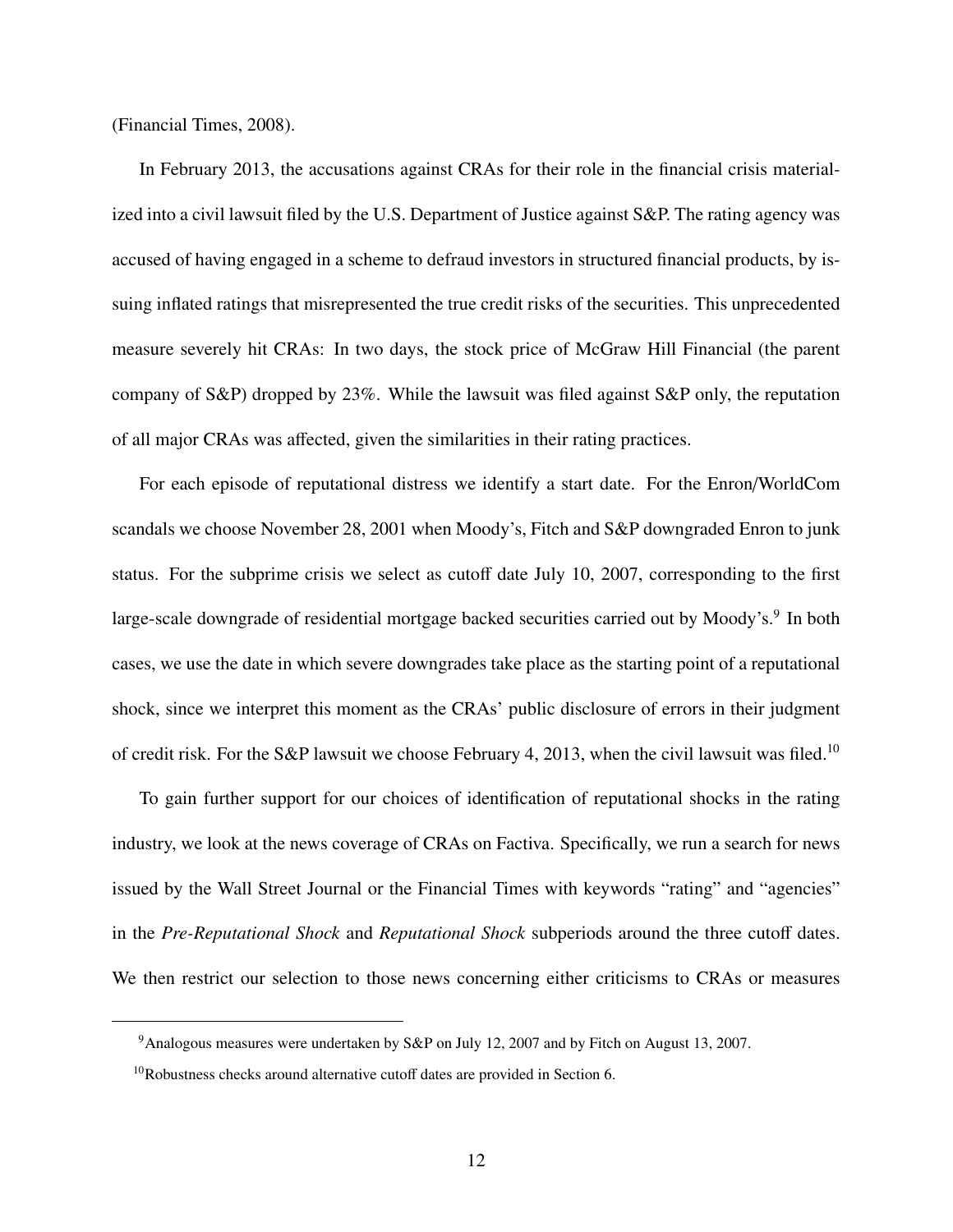undertaken by CRAs to re-establish their reputation. We find a total of 143 news. About 72% of the news appear in the *Reputational Shock* samples, which suggests that these subperiods are indeed perceived by market agents as times of reputational distress for CRAs.

Table 2 illustrates the sample of rating changes that take place before and during the three episodes of reputational distress. The number of downgrades is higher in the aftermath of a shock than before for the Enron scandal and the subprime crisis, while it is slightly lower in the case of the S&P lawsuit.<sup>11</sup> The number of upgrades is always lower following a reputational shock. Overall, this seems in line with the prediction that CRAs become more conservative when their reputation is at stake. Nearly half of the downgrades involve investment-grade issuers around the first two events, and about one third around the lawsuit. These issuers, however, account only for about 30-40% of the upgrades. This evidence confirms that the rating evolution of investmentgrade issuers tends to be more heavily scrutinized than that of riskier firms during episodes of reputational concern.

# Insert Table 2 here

The average magnitude of rating downgrades (measured in notches) does not differ significantly around the lawsuit episode, while it is significantly larger than before following the onset of the subprime crisis, and significantly smaller than before for the Enron case. This is consistent with the fact that the subprime reputational loss period includes the 2007-09 economic recession and the Enron pre-reputational loss period includes the 2001 recession. Such differences in the magnitude of rating changes before and during episodes of reputational shock and, more in general, the

<sup>&</sup>lt;sup>11</sup>For the sake of brevity, and given our choice of cutoff date, from now on we refer to the Enron/WorldCom episodes as Enron.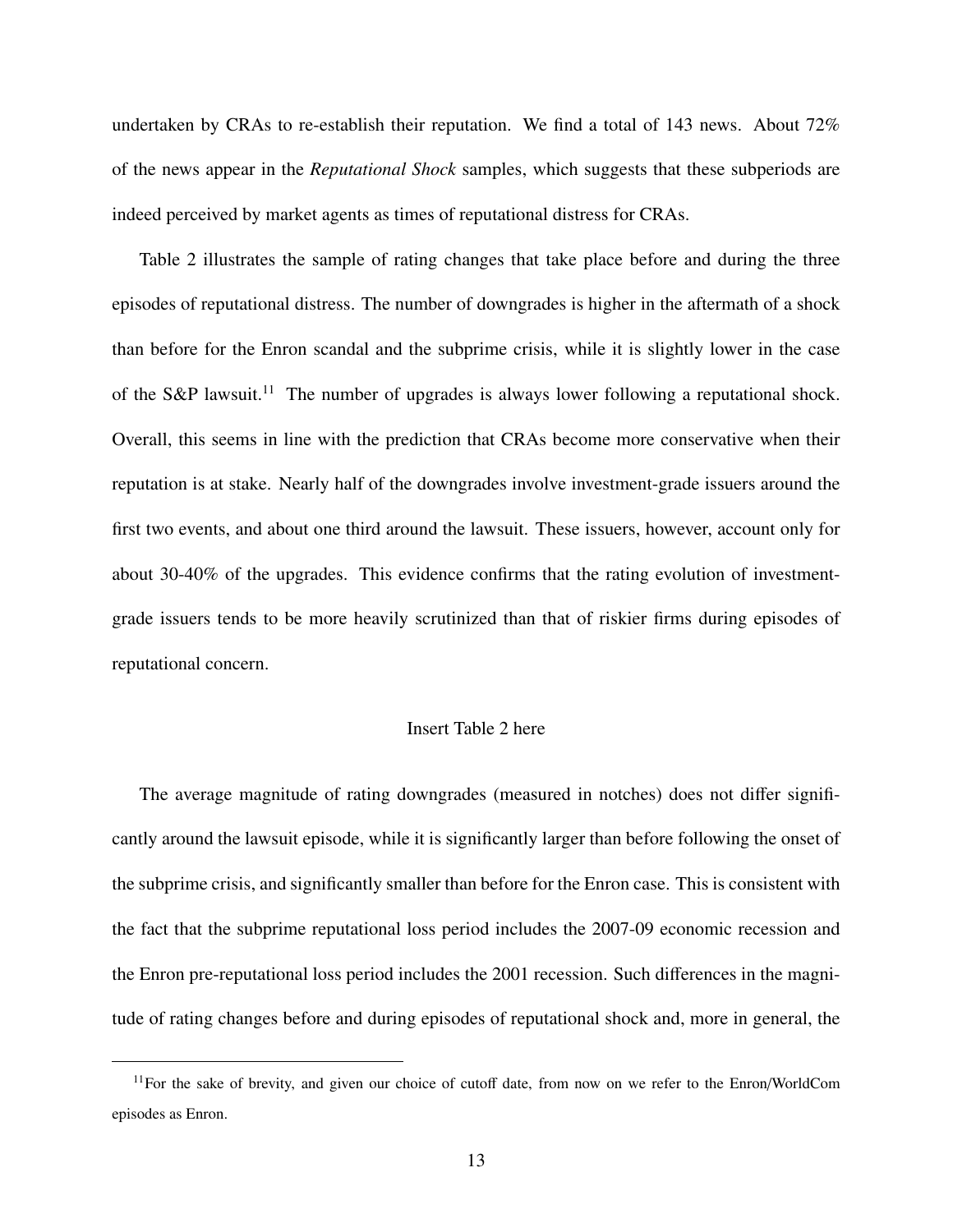contemporaneous presence of economic downturns could drive the difference in stock response to rating news in the two periods and, as such, must be controlled for in a multivariate setting. The average size of rating upgrades is not significantly different around the Enron scandal and the subprime crisis, while it decreases significantly in the aftermath of the S&P lawsuit, suggesting again a more conservative behaviour of CRAs.

#### 3. Empirical setup and main results

To assess to what extent rating changes generate an abnormal response in stock prices, we need a specification for normal (i.e. expected) returns. We employ a standard market model (Campbell et al., 1997):

$$
R_{it} = \alpha_i + \beta_i R_{mt} + \epsilon_{it} \tag{1}
$$

where  $R_{it}$  is the raw return on the common share of issuer *i* on day *t* and  $R_{mt}$  is the daily return on the value-weighted NYSE/AMEX/NASDAQ market index. The market model is estimated on a window from −365 to −30 days relative to the event date.<sup>12</sup> We obtain daily abnormal stock returns  $AR_{it}$  as the difference between the raw return and the return estimated from the market model:

$$
AR_{it} = R_{it} - (\widehat{\alpha}_i + \beta_i R_{mt})
$$
\n(2)

We derive cumulative abnormal returns (CARs) for issuer *i* around each event date by aggre-

<sup>&</sup>lt;sup>12</sup>An estimation window of 11 months helps reduce parameter estimation error. Our results are robust to shorter estimation windows of nine and six months. We opt for a simple specification such as the standard market model, as Kothari and Warner (2007) show that short-horizon event studies are not very sensitive to the benchmark specification.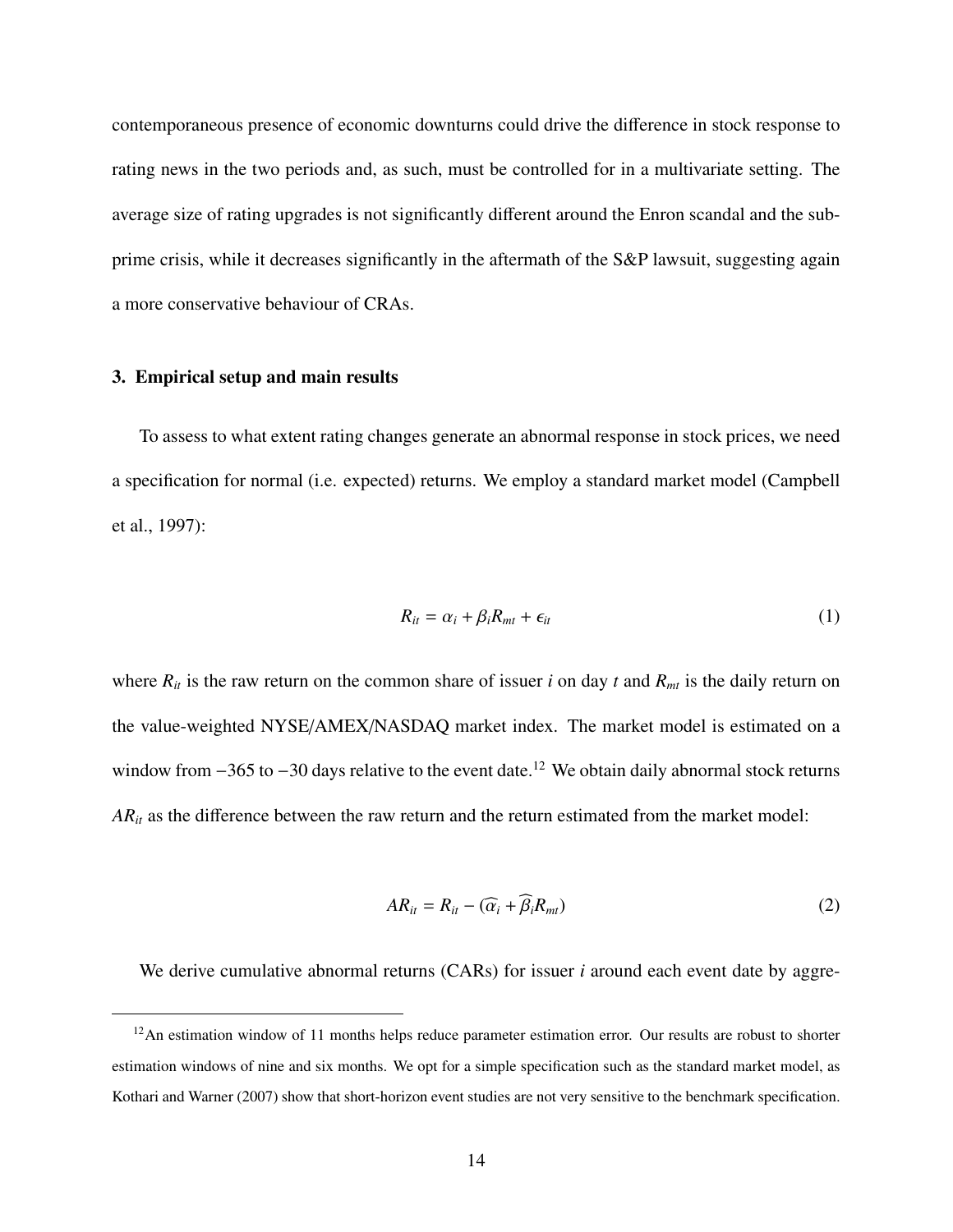gating *AR*<sub>*it*</sub> over the three days centered on the announcement date, i.e.  $CAR_i(-1, 1) = \sum_{t=-1}^{+1} AR_{it}$ . We retain CARs only for issuers with non-missing returns on all three days.<sup>13</sup>

We investigate the stock price response to rating downgrades and upgrades separately, in accordance with previous research that shows how stock prices typically react to downgrades but not to upgrades (e.g. Holthausen and Leftwich, 1986; Hand et al., 1992; Ederington and Goh, 1998). In what follows, we first present and discuss univariate results and then perform multivariate regressions controlling for other determinants of CARs.

Table 3 reports mean and median CARs around rating downgrades and upgrades that take place before and during episodes of CRAs' reputational distress. Panel A reports CARs for the entire sample of issuers, while Panel B and Panel C report CARs only for firms rated investment grade and high yield, respectively.

### Insert Table 3 here

To start with, our findings confirm how, in general, rating downgrades trigger a significant negative reaction in stock prices, which seem instead to remain insensitive to rating improvements. When looking at CARs for the entire sample of issuers, we observe a stronger reaction to rating downgrades in the aftermath of the subprime scandal and of the S&P lawsuit, while no significant difference in CARs seems to emerge around the Enron episode. However, when splitting the issuer sample according to credit quality, we uncover the heterogeneous impact of downgrades on stock prices of investment-grade and high-yield firms. Following Enron's failure and the subprime crisis,

<sup>&</sup>lt;sup>13</sup>To verify the accuracy of the announcement dates in our sample we compare them with actual press release dates retrieved from Factiva for a random sample of 100 rating changes. In 93% of the cases the press release date coincides with the announcement date in the sample and in the remaining cases it falls within our event window  $(-1,1)$ .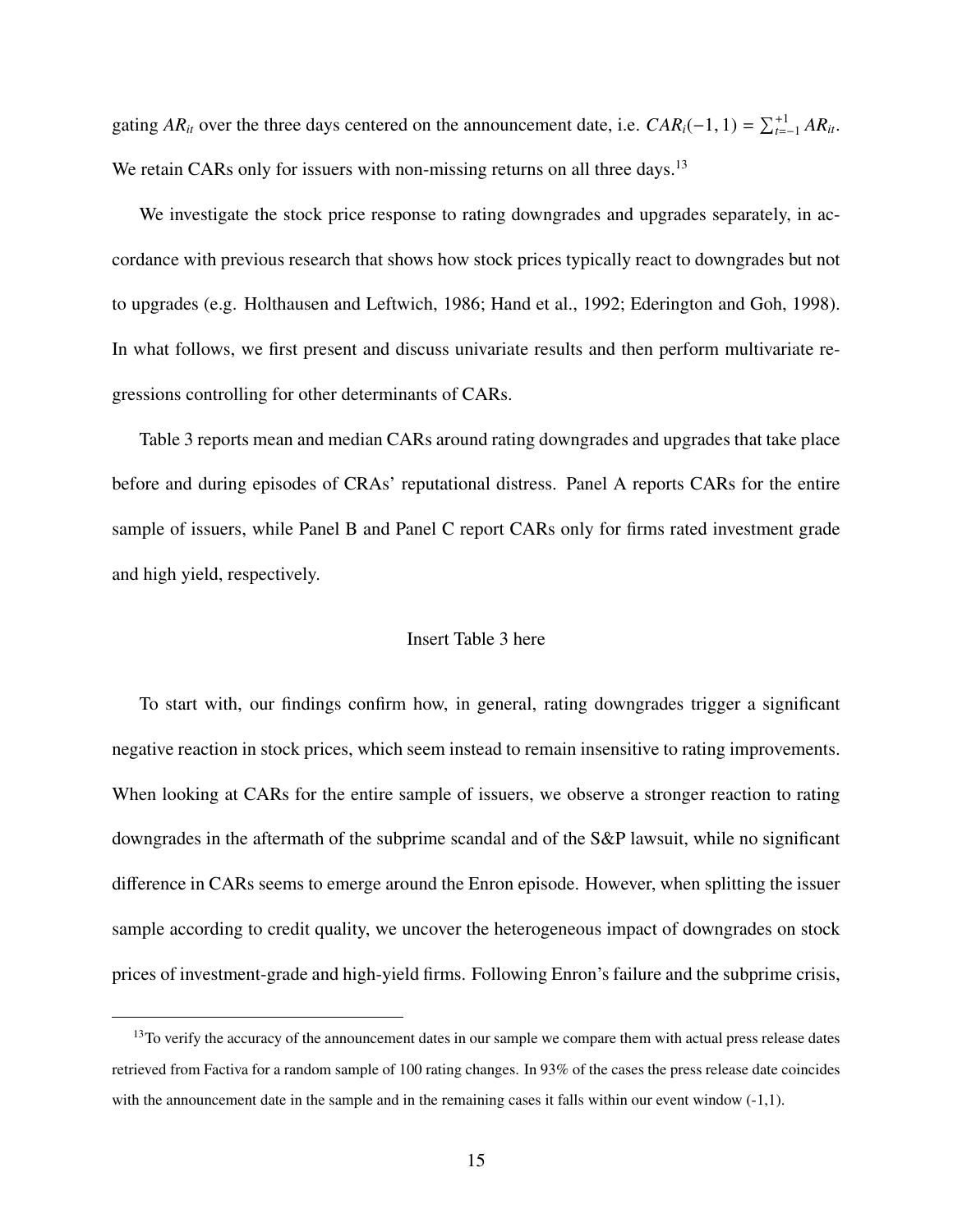we observe a stronger stock price response to rating downgrades for investment-grade firms.

Our preliminary results suggest some interesting observations. First, a shock to CRAs' reputation is mostly followed by a stronger stock price reaction to rating downgrades. Second, in two cases (Enron and subprime), such stronger market reaction is more pronounced for firms of high credit quality. In essence, investors find rating downgrades—and in particular downgrades of investment-grade firms—to be more revealing in the aftermath of a reputational shock.

To assess to what extent episodes of CRAs' reputational damage affect the impact of rating changes on stock prices, we need to control for a number of variables that may also affect CARs. Hence, we estimate multivariate regressions of CARs on our indicators of reputational shock and on a set of controls that previous literature found to be significant determinants of abnormal returns (e.g. Holthausen and Leftwich, 1986; Hand et al., 1992; Jorion et al., 2005). We perform the analysis separately for downgrades and upgrades, and for each episode of reputational concern.

Our first specification is as follows:

$$
CAR_i = \alpha_0 + \alpha_1 NOTCHES_i + \alpha_2 WATCH_i + \alpha_3 HYIG_i + \alpha_4 log(DAYS_i) +
$$
  
+ 
$$
\alpha_5 REPSH OCK_i + \alpha_6 VIX_i + \epsilon_i
$$
 (3)

where for firm *i*, *NOTCHES* is the cardinal value of the new rating minus the cardinal value of the old rating of the same issuer (1 for rating AAA, 22 for rating D); *WATCH* is a dummy variable that equals one if the issuer was put under negative (positive) watch before the downgrade (upgrade); *HYIG* is a dummy variable that equals one if, following the downgrade (upgrade), the issuer has moved from investment-grade to high-yield (from high-yield to investment-grade); *log(DAYS)* is the natural logarithm of the reciprocal of the number of days between the date of the last rating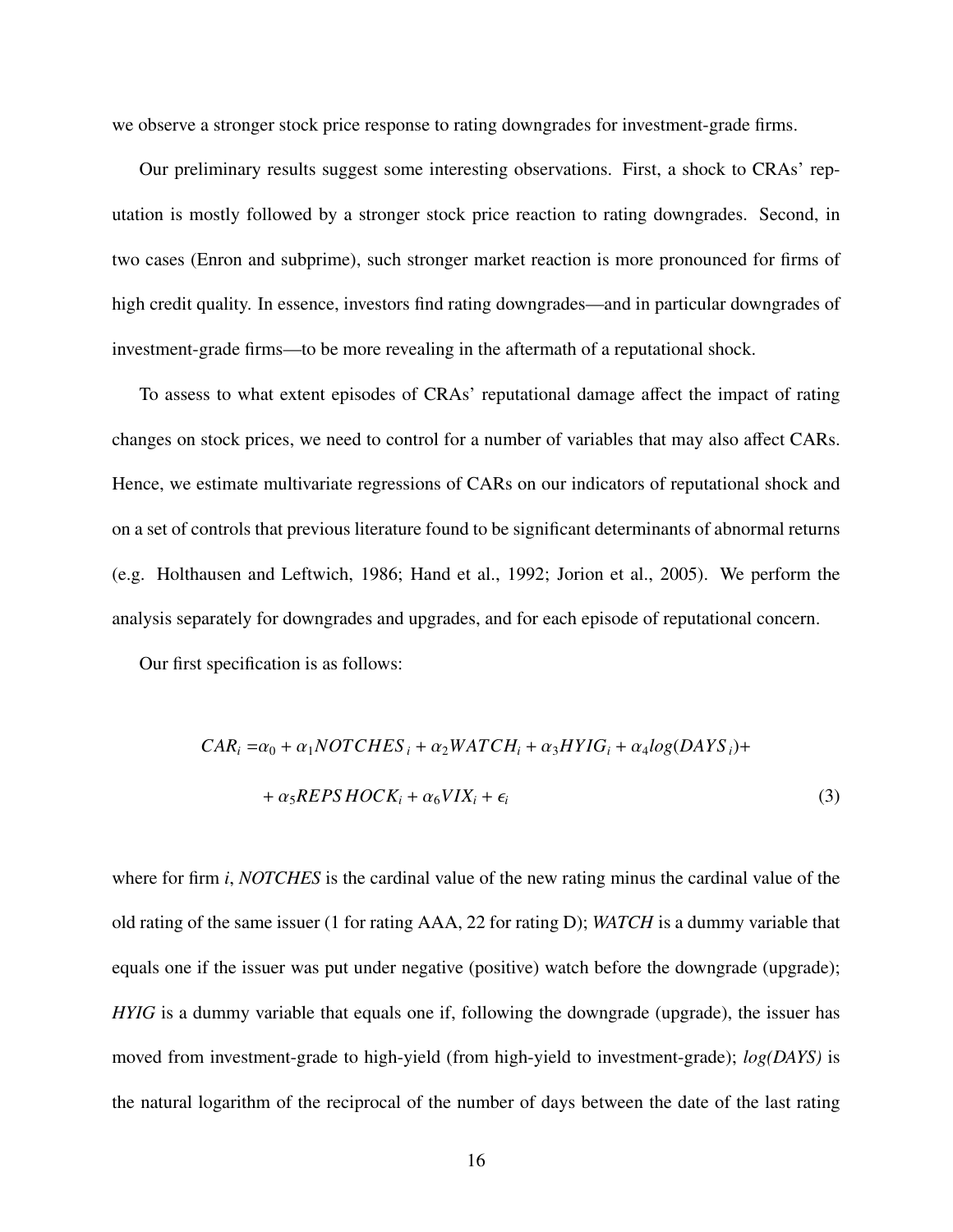downgrade (upgrade) performed by another rating agency and the event date;<sup>14</sup> *REPSHOCK* is an indicator variable that equals one if the event date falls in the 24 months following the cutoff date for the specific reputational distress episode (November 28, 2001 for the Enron scandal; July 10, 2007 for the subprime crisis; February 4, 2013 for the S&P lawsuit); *VIX* is the volatility index level that represents the conventional measure of perceived volatility in the stock market. In all specifications, we cluster standard errors at the 2-digit SIC codes to account for potential correlation across CAR residuals around re-ratings within the same industry group.

Our variable of interest is the coefficient of *REPSHOCK*, which measures the impact of the CRAs' reputational shock on the stock price reaction to a rating change. If rating signals are perceived to become more informative following a reputational scandal, the price reaction to a rating change increases (in absolute terms) and, therefore, the coefficient of *REPSHOCK* will be negative (positive) for downgrades (upgrades). If, instead, rating signals are valued less by investors when CRAs are caught misrating, then we would expect the price reaction to a rating change to become weaker and, therefore, a positive (negative) sign of the coefficient for downgrades (upgrades).

We expect *NOTCHES* to be a significant determinant of CARs, as stronger stock price reactions are typically associated with rating changes of larger magnitude. In particular, we predict a negative coefficient for both rating downgrades and upgrades, for which *NOTCHES* takes a positive and a negative sign, respectively. Rating actions preceded by a rating watch may have a weaker impact on stock prices, given the anticipation effect. We then expect a positive (negative) coefficient on *WATCH* for rating downgrades (upgrades). Rating changes that move the issuer out of or into

 $<sup>14</sup>$ In line with Hand et al. (1992), days are set equal to 60 if both agencies change on the same date, if the previous</sup> change by the other agency was in the opposite direction, or if the previous change by the other agency was more than 60 days earlier.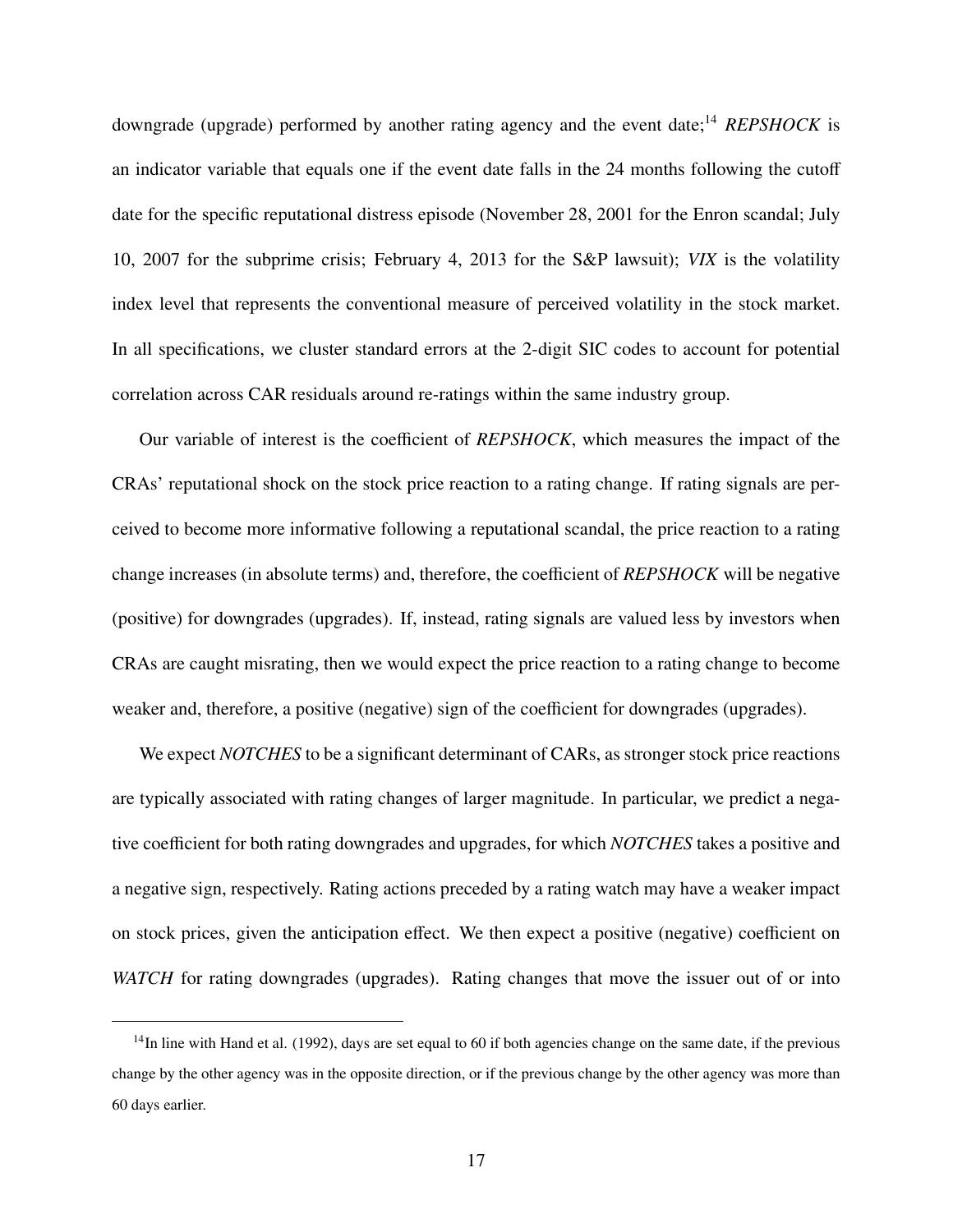the investment-grade class may have a stronger price response, hence we may predict a negative (positive) coefficient on *HYIG* for downgrades (upgrades). The variable *log(DAYS)* controls for the possibility that rating changes that follow similar actions undertaken by other rating agencies may have a reduced information content and, as such, trigger a weaker price response. If this is the case, we expect the coefficient of *log(DAYS)* to be positive (negative) for rating downgrades (upgrades). The variable *VIX* captures the potential impact that general financial market conditions may have on CARs. On the one hand, during volatile markets, investors may be more pessimistic and overreact to negative news. On the other hand, negative news become much more frequent (and expected) during such periods and this may weaken the stock price response to rating actions. Either way, we must control for the state of financial markets before and/or during our reputational shock subsamples to disentangle the reputational impact from business cycle effects. We choose to control for market volatility, instead of business cycle indicators, as financial markets can experience high volatility also in times of expansion. For robustness, in Section 6 we replicate the analysis using additional business cycle indicators.

Table 4 Columns (1), (3), (5) report regression results for the CARs originated from rating downgrades around the three episodes of reputational damage. In line with the findings from the univariate analysis, we find evidence of a stronger investors' reaction to rating downgrades after a reputational shock. The stock price response strengthens significantly following the subprime shock and the S&P lawsuit, as indicated by the negative coefficients of *Subprime rep. shock* in Column (3) and *Lawsuit rep. shock* in Column (5). No significant difference seems to arise around the Enron episode.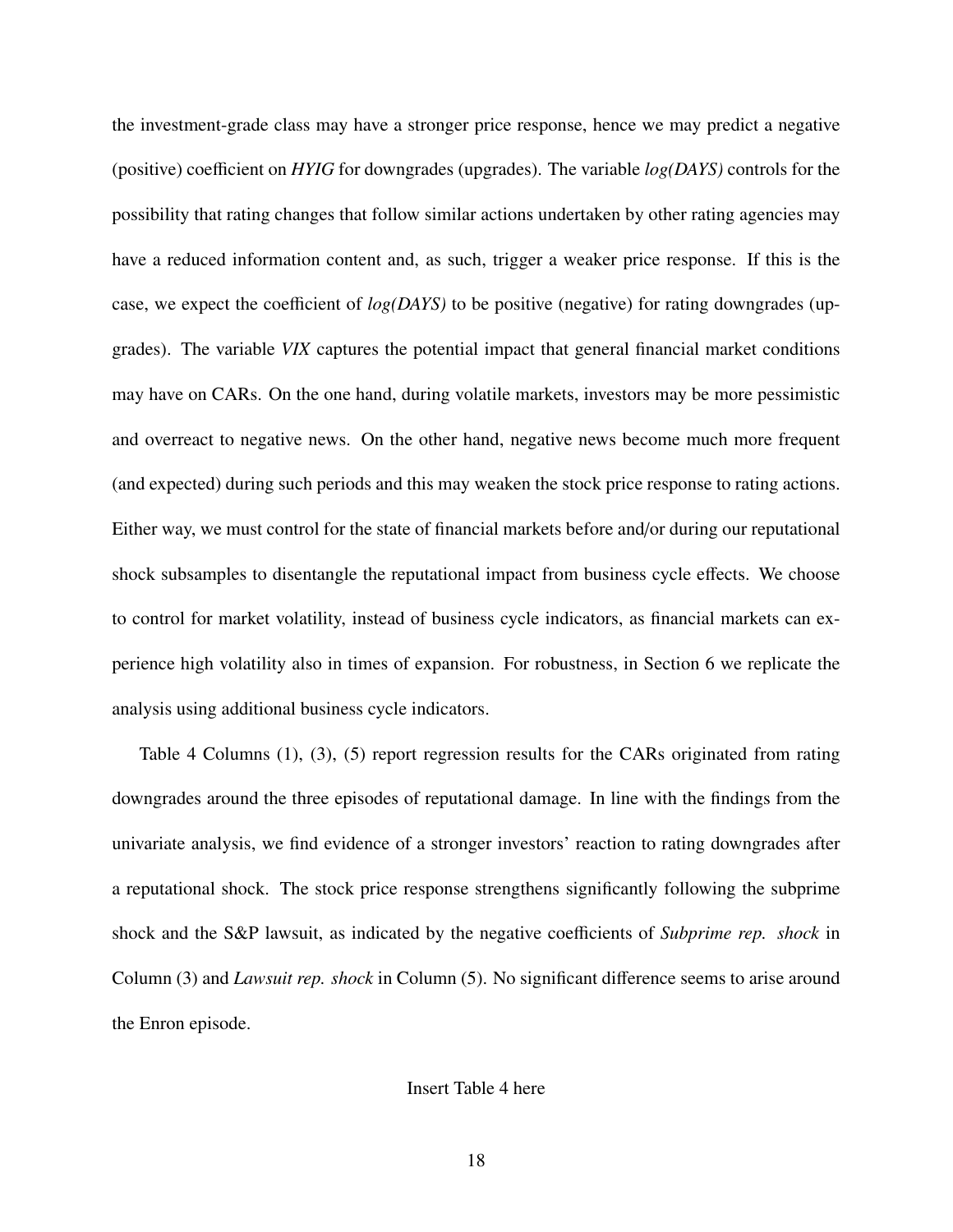We now enrich the original model by conditioning the effect of the reputational distress on the credit quality of the issuer. As discussed, a reputational concern is more likely to arise when CRAs erroneously assign high ratings to issuers that subsequently default. The second specification that we adopt is the following:

$$
CAR_i = \alpha_0 + \alpha_1 NOTCHES_i + \alpha_2 WATCH_i + \alpha_3 HYIG_i + \alpha_4 log(DAYS_i) +
$$
  
+ 
$$
\alpha_5 REPS HOCK_i + \alpha_6 VIX_i + \alpha_7 IG_i + \alpha_8 IG_i \cdot REPS HOCK_i + \epsilon_i
$$
 (4)

where *IG* · *REPSHOCK* is the interaction between the investment-grade status of the issuer (before the rating change) and the occurrence of a reputational shock. The variables of interest are now the coefficient of *REPSHOCK* which measures the impact of the reputational damage on the stock price reaction for all firms and the coefficient of *IG* · *REPSHOCK* which captures the extra impact of the reputational damage on the stock price reaction for investment-grade firms. We also add *IG*, an indicator variable for the investment-grade status of the firm, to control for the possibility that, in general, firms with better credit quality tend to be less affected by downgrades and upgrades than firms with lower credit quality, due to stronger (and non-linear) funding constraints that characterize riskier firms.

Table 4 Columns (2), (4), (6) report regression results for the CARs from rating downgrades estimated according to the second specification. Consistently with the results from the univariate analysis, we find a stronger price response to rating cuts in the aftermath of the Enron scandal and of the subprime crisis for investment-grade issuers: The coefficient of  $IG$  ·  $REPSHOCK$  is negative and significant in both episodes, as well as the sum of the coefficients of *REPSHOCK* and *IG* · *REPSHOCK*, as indicated by the F-test. As predicted, the coefficient of *IG* is always positive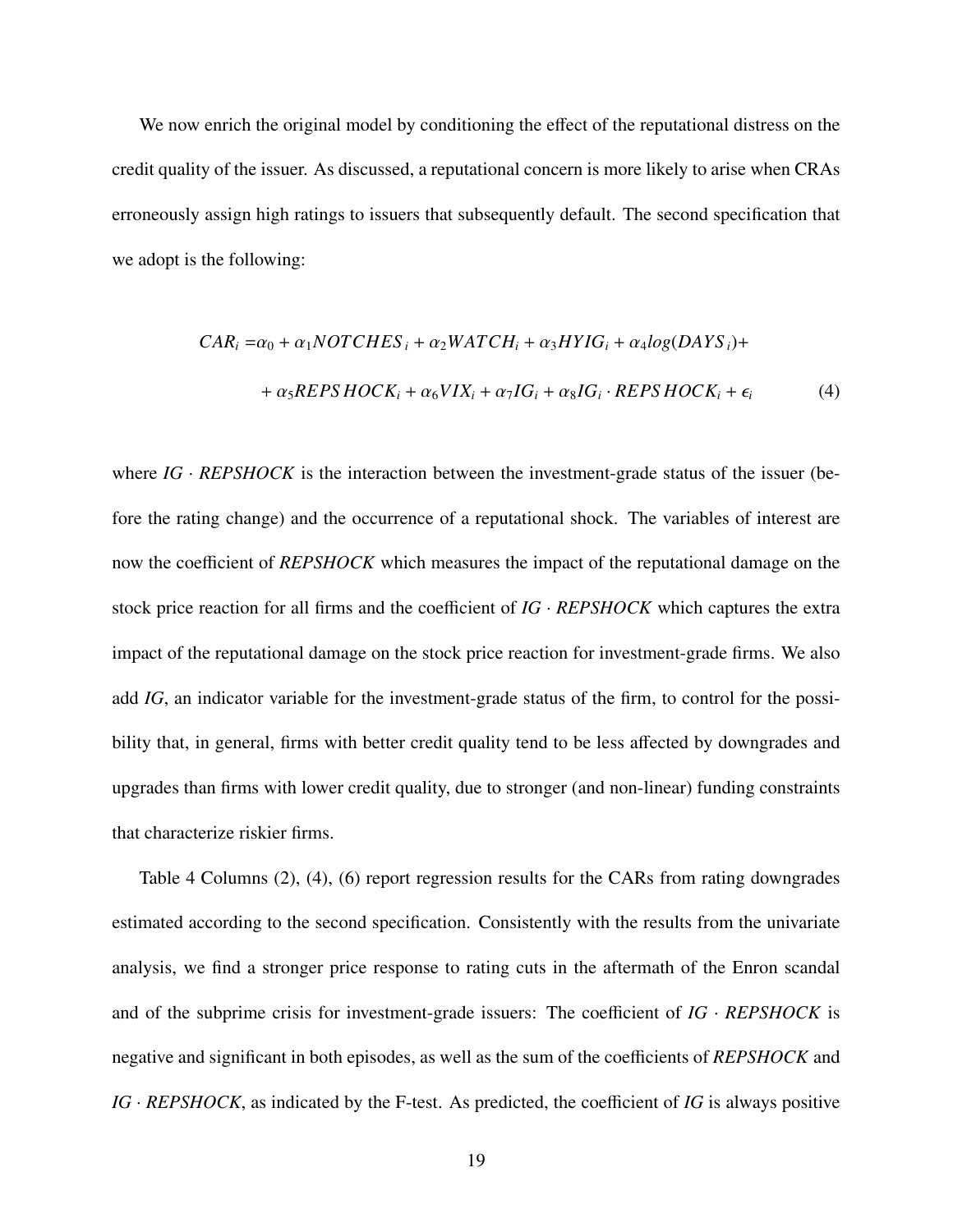and significant, indicating that the stock price response to a rating downgrade is less severe for investment-grade than for high-yield issuers.<sup>15</sup>

Table 5 reports the corresponding results for the CARs associated with rating upgrades. Neither our variables of interest nor the control variables are significant. This is consistent with prior studies that document weak market reaction to upgrades. Given the lack of statistical significance we limit the following analyses and robustness checks to downgrades only (the results for upgrades are not reported, but available upon request).

## Insert Table 5 here

In summary, our results indicate that, following an episode of CRAs' reputational damage, market investors react more strongly to rating downgrades. Such effect tends to be more pronounced for investment-grade firms, as ratings inflation is generally believed to be higher in this segment, and corrective actions are expected to be larger.

## 4. The effect of regulation

A potential critique to our findings is that we may not be capturing the effect of CRAs' reputational shocks *per se* but, rather, the effect of the regulatory measures put in place in the aftermath of episodes of reputational distress to monitor the quality of credit ratings. Three of such regulatory measures were introduced during our sample period.

After Enron and WorldCom's filing for Chapter 11, the Sarbanes-Oxley Act (SOX Act) was enacted in an attempt to restore investors' confidence in capital markets. Section 702 (b) of the

<sup>15</sup>We omit to control for the rating level before the rating change, as it is highly correlated with the *IG* dummy. Estimates for an equivalent specification which includes the starting rating level are essentially unchanged and available from the authors upon request.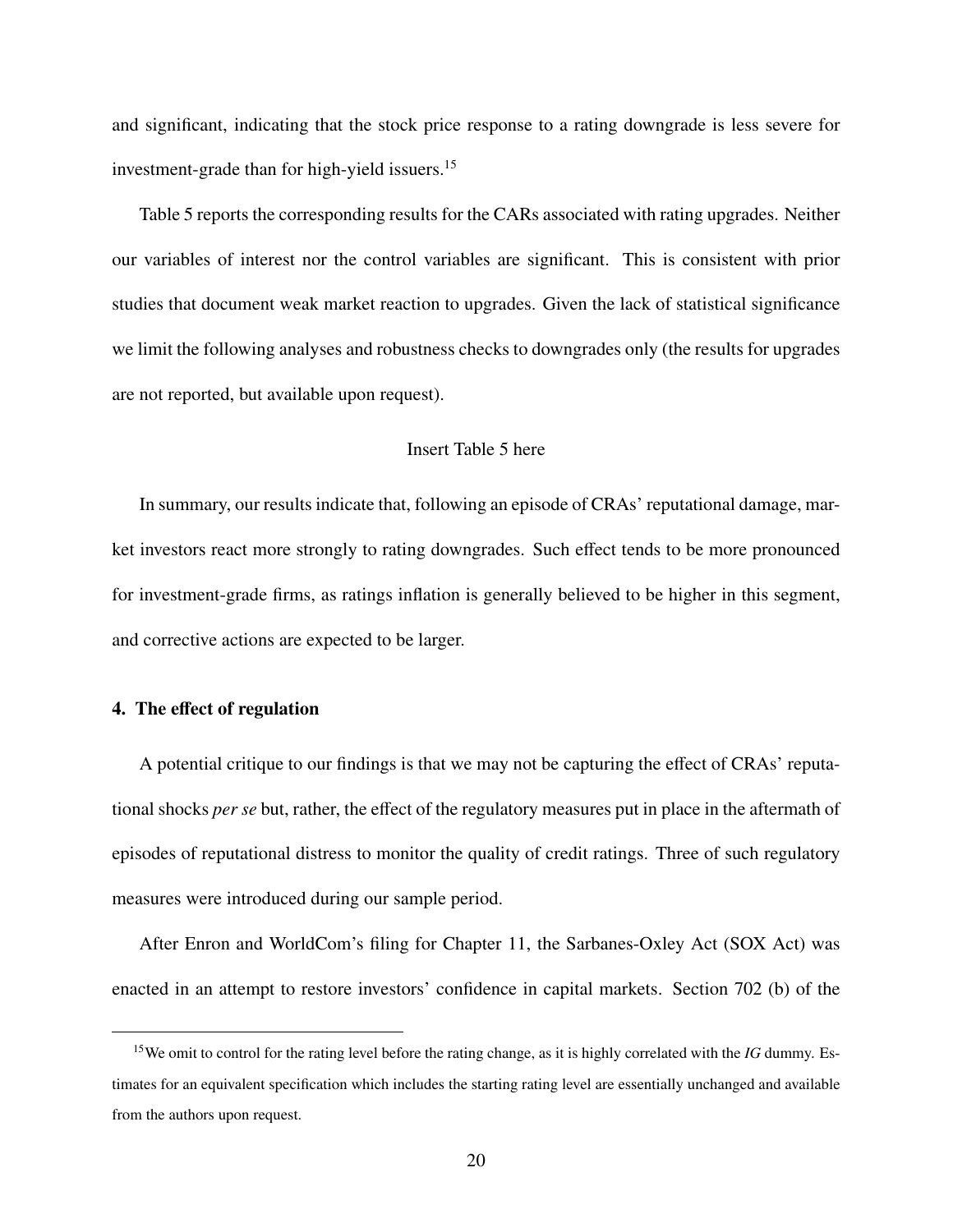SOX Act requires the Securities and Exchange Commission (SEC) to strictly monitor the role and function of CRAs in securities markets and, therefore, has a direct impact on rating agencies. In addition, the U.S. Congress conducted a series of hearings on the structure of the rating industry and initiated a review process which led to the adoption of the Credit Rating Agency Duopoly Relief Act (CRA Reform Act). The Act simplifies the process of approving rating agencies as NRSRO to foster competition in the rating industry. Finally, following the subprime crisis, the Congress passed the Dodd-Frank Wall Street Reform and Consumer Protection Act (Dodd-Frank Act) which, among other measures, outlines a series of broad reforms to the CRA market. Those reforms aim at giving more power to the SEC to impose sanctions on CRAs and to bring claims against them for fraud, and make CRAs more liable for misrating. Most provisions were implemented with immediate effect, while others were finalized and adopted at a later stage.

If stricter regulation leads to more accurate and timely ratings, we would expect rating changes to carry a higher information content than before and, as such, to trigger a larger response in stock prices. Some of our findings might then be ascribed not directly to the reputational shocks, but to the regulatory measures implemented to restore CRAs' reputation. To assess whether this is the case, we repeat the analysis around the passage of the SOX Act, the CRA Reform Act and the Dodd-Frank Act. We choose as cutoff dates July 25, 2002 (passage of the SOX Act), September 29, 2006 (passage of the CRA Reform Act) and July 22, 2010 (passage of the Dodd-Frank Act) and we consider, as before, rating changes that take place in the two years before and in the two years after the cutoff dates. We re-estimate the specifications in (3) and (4) by substituting the indicator variable *REPSHOCK* with a dummy variable that equals one if the rating change takes place in the two years following the introduction of a regulatory measure.

We report the results in Table 6. Contrary to the above predictions, we observe that the stock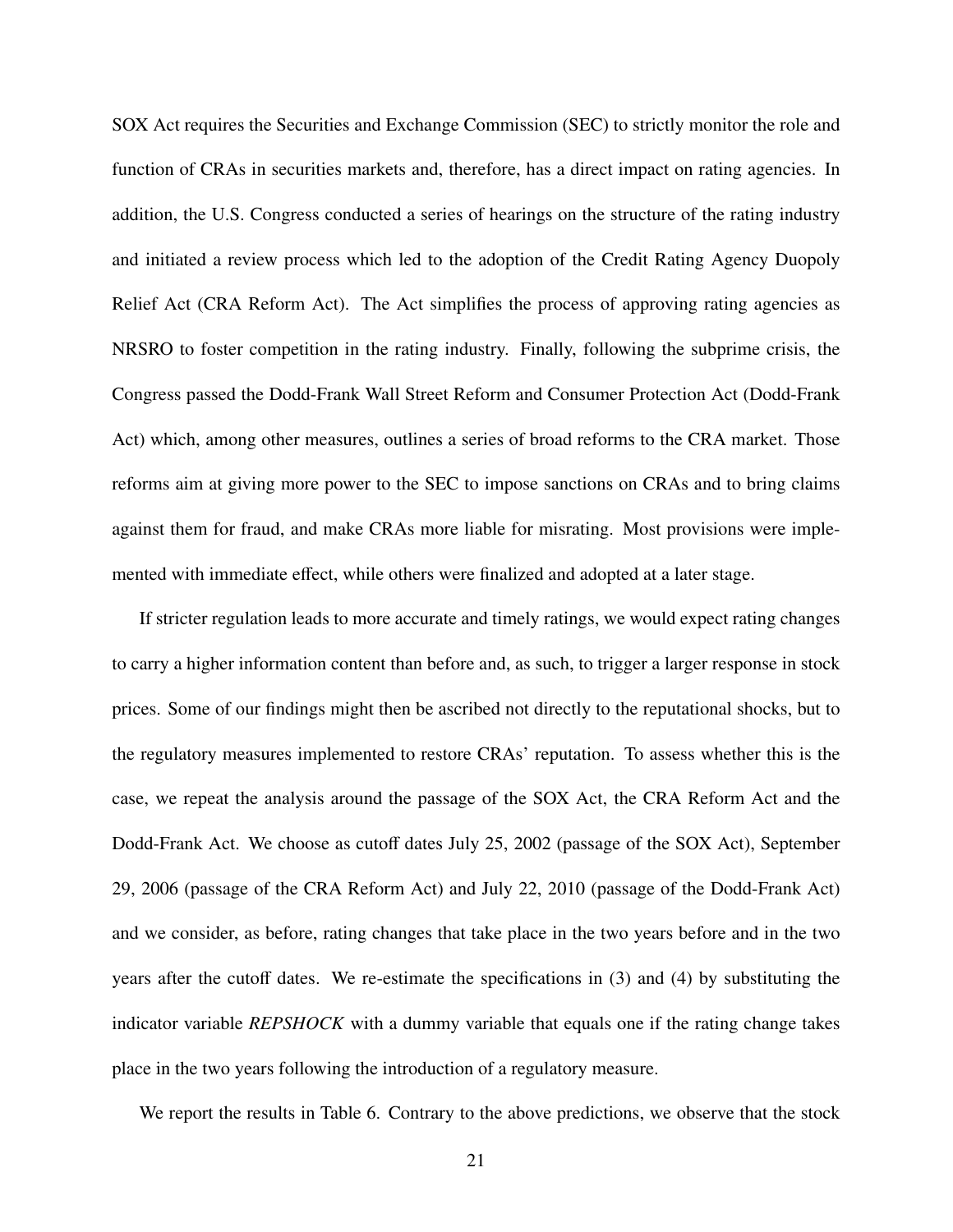price reaction to rating downgrades becomes weaker following a tightening in legal and regulatory penalties for misrating. This effect is general to all firms after the introduction of the SOX Act and the CRA Reform Act and is instead specific to investment-grade issuers following the adoption of the Dodd-Frank Act.<sup>16</sup> We can therefore rule out the argument that the stronger reaction to rating announcements documented in the previous section is due to the introduction of regulatory measures aimed at re-establishing CRAs' reputation.

#### Insert Table 6 here

#### 5. Controlling for rating quality

The results in Section 3 suggest that investors attach more weight to rating downgrades following episodes that undermine CRAs' reputation. This is consistent with two alternative explanations. First, rating agencies react to those episodes by improving the quality of credit ratings in order to preserve their reputational capital. The "fundamental" information content of ratings then increases and market investors take this into account when responding to rating signals. Second, the quality of credit ratings remains unchanged but, because of CRAs' reputational shocks, investors become aware of rating inflation and infer greater (negative) evidence on the issuer's creditworthiness than before when a downgrade takes place.

To test whether our findings are associated with an improvement in rating quality, we derive and compare cumulative accuracy profile (CAP) curves before and after episodes of CRAs' reputational loss. CAP curves are obtained from cumulative default frequencies and represent a standard

<sup>&</sup>lt;sup>16</sup>Dimitrov et al. (2015) document similar results following the approval of the Dodd-Frank, and argue that CRAs assign lower ratings, give more false warnings, and issue downgrades that are less informative.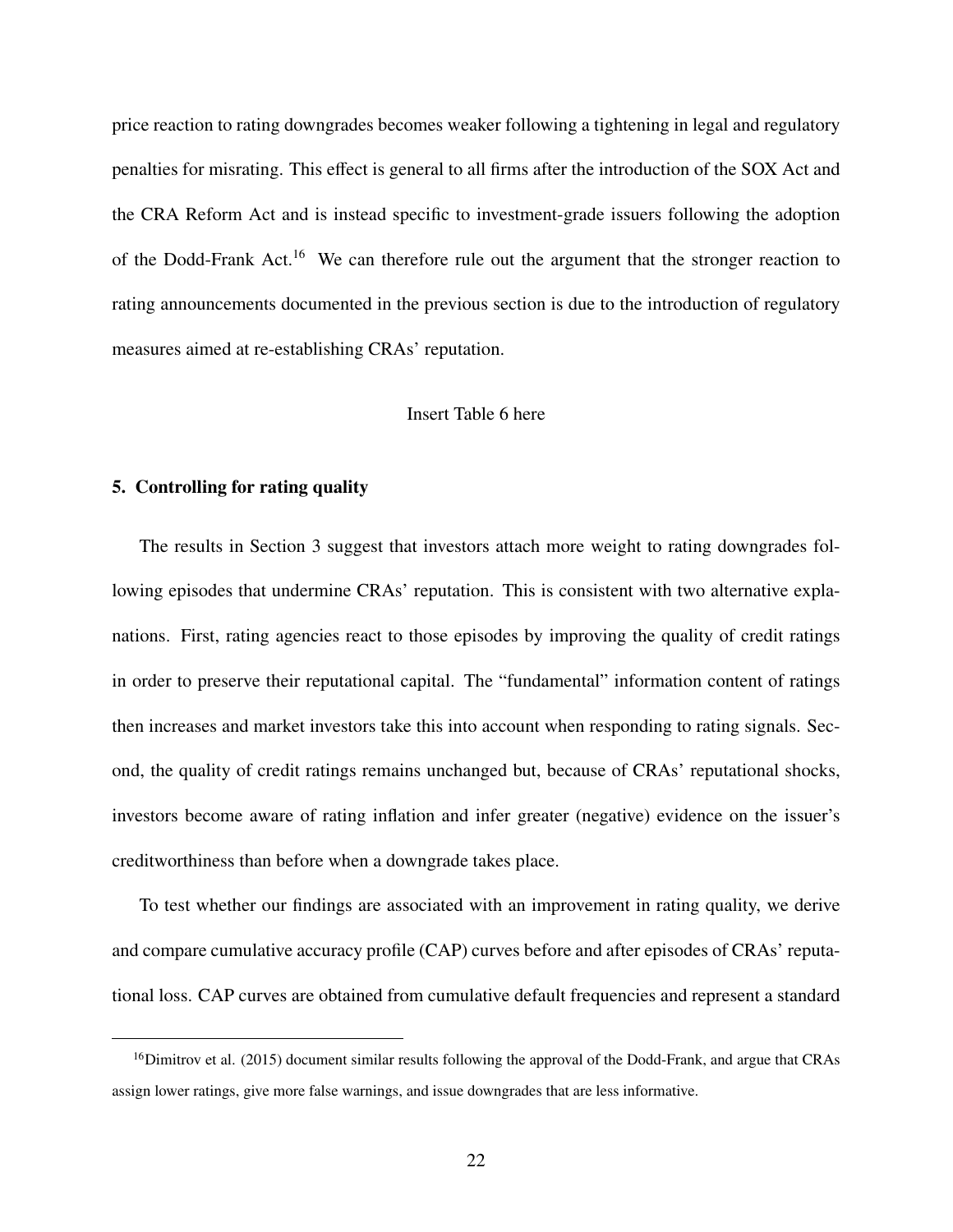method employed by rating agencies to gauge the relative performance of rating models. According to this measure, ratings are considered more accurate if issuers that have lower ratings at the start of a time period (typically a year) prove to be on average more likely to default by the end of the period than issuers that have better ratings.

We compute yearly CAP rates across Moody's, S&P and Fitch for the two years before and the two years after the start of an episode of reputational distress (according to the cutoff dates defined in Section 2) and take the average of the cumulative frequencies across the three episodes. The average CAP rates for the periods before (*Pre*) and after (*Post*) shocks to CRAs' reputation are shown in the top panel of Figure 1.

#### Insert Figure 1 here

The curves are obtained by plotting, for each rating category, the proportion of firms with the same or lower rating that will default by the end of the year (*Percentage of defaults*) against the proportion of all firms with the same or lower rating at the beginning of the year (*Percentage of issuers*). To ensure a sufficient sample size for each rating category, we group together rating codes from CCC+/Caa1 to C in the lowest rating category. To illustrate, the second point from the left in the subplot *Reputational Shocks* indicates that companies rated level 16 (i.e. B-/B3) and below represent about 7.88% (8.46%) of all the rated issuers and 70.74% (75.19%) of the defaulting issuers in the *Pre* (*Post*) period. The closer a curve approaches the upper left corner, the greater the accuracy of credit ratings, as the proportion of defaulted firms that can be accounted for by the lowest rating categories is higher. The closer a curve is to the 45-degree line, the lower the rating accuracy.

The *Pre* and *Post* accuracy curves indicate that, on average, rating quality has remained essen-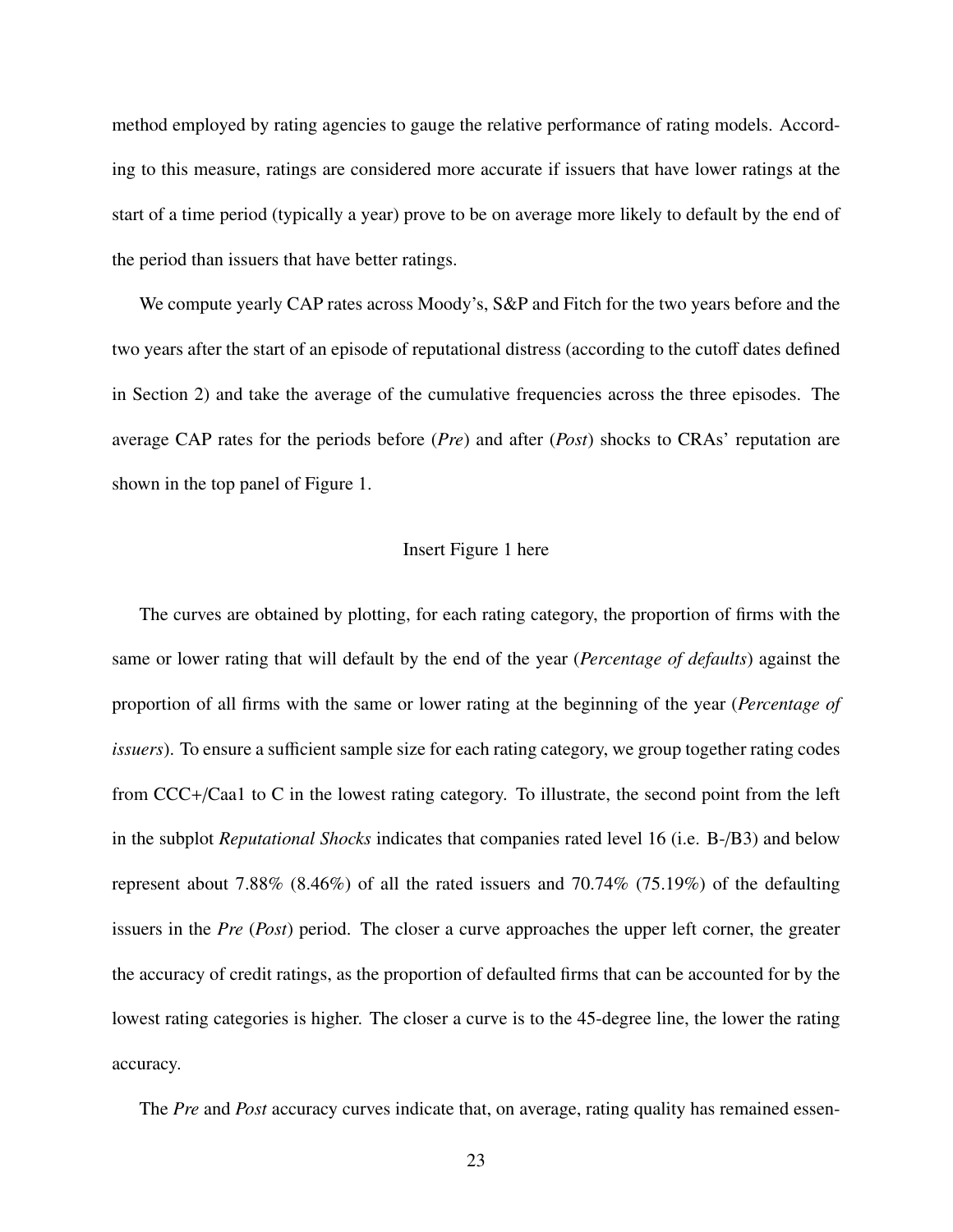tially unchanged in the aftermath of episodes that expose CRAs' misrating practices. The most likely explanation to our findings on the stronger response to rating downgrades in the *Post* period is then that investors learn that ratings are generally biased upwards and react more strongly when firms are eventually downgraded.<sup>17</sup> This explanation is also consistent with the asymmetric results documented for downgrades and upgrades. We expect a change in the fundamental information content of ratings to affect the investors' response to both downgrades and upgrades in a similar way. On the contrary, a change in investors' confidence in ratings not accompanied by a revision in rating quality is likely to translate into a different response to downgrades and upgrades. Specifically, if investors learn that ratings are generally inflated, it is reasonable to expect a strong reaction to downgrades and a mild (or no reaction) to upgrades to adjust for the positive bias.

The bottom panel of Figure 1 shows the average CAP curves for the two years before (*Pre*) and the two years after (*Post*) the introduction of the regulatory measures aimed at disciplining the rating industry, namely the SOX Act, the CRA Reform Act and the Dodd-Frank Act. The accuracy curves reveal an increase in rating quality following the implementation of stricter measures, in line with the regulators' intention. Our findings are in line with those of Cheng and Neamtiu (2009), who show how rating timeliness and accuracy increased in the aftermath of the SOX implementation and deHaan (2017) who finds an increase in the performance of corporate credit ratings after the Dodd-Frank Act. The increase in rating accuracy may seem in contrast with the weaker investors' reaction to downgrades following a tightening in regulation, as discussed in Section 4.

<sup>&</sup>lt;sup>17</sup>These results are in line with the predictions formulated by rational models of learning like the ones reviewed by Pastor and Veronesi (2009). In a context of Bayesian updating of investors' beliefs, when uncertainty concerning asset value is large (as it is the case when CRAs are caught misrating), price revisions following the disclosure of new information (such as a rating downgrade) are also larger.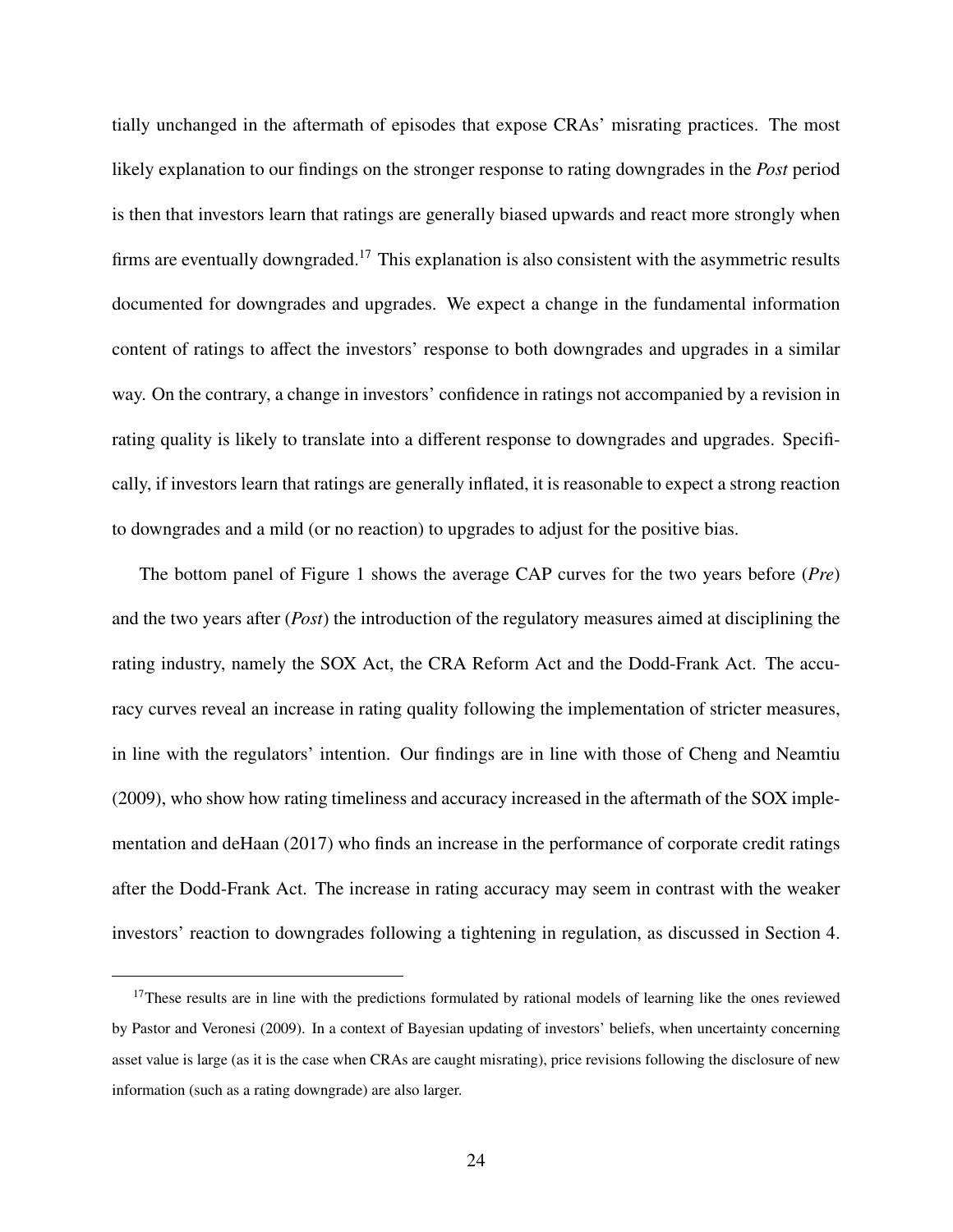We advance two possible explanations. First, a weaker stock price response to rating actions can be expected if the new regulation includes measures aimed at reducing regulatory reliance on credit ratings. The Dodd-Frank Act took significant steps precisely in this direction, by requiring the SEC to remove regulatory references to credit ratings and to amend Regulation FD to eliminate the exemption for disclosures made to CRAs.<sup>18</sup> Second, the channel that operates in the aftermath of a reputational shock is reversed: Investors now realize that ratings are no longer biased and soften their reaction to downgrades accordingly.

## 6. Robustness checks and additional findings

#### *6.1. Alternative time windows*

Throughout our study, we use 24-month windows around reputational shocks/regulation cutoff dates: This choice ensures a sufficient sample size that enables us to conduct individual analyses around each episode. The obvious advantage of this approach is that it provides accurate and distinctive estimates of the impact of the perceived change in rating content for the different episodes. However, one potential concern is that a 24-month window may be too long and encompass additional events—beyond the episode under scrutiny—that may affect investors' response to rating signals. A shorter time window would be desirable, but unfeasible, as it would severely reduce sample size and statistical power in our current setting.

To assess whether our main findings persist when choosing a shorter window of one year, in place of two years, we refocus our analysis from individual subsamples to the entire sample. In detail, we estimate specifications (3) and (4) for issuers' CARs over the whole sample period

<sup>18</sup>Opp et al. (2013) develop a theoretical framework to model how rating-contingent regulation can increase or decrease the informativeness of credit ratings.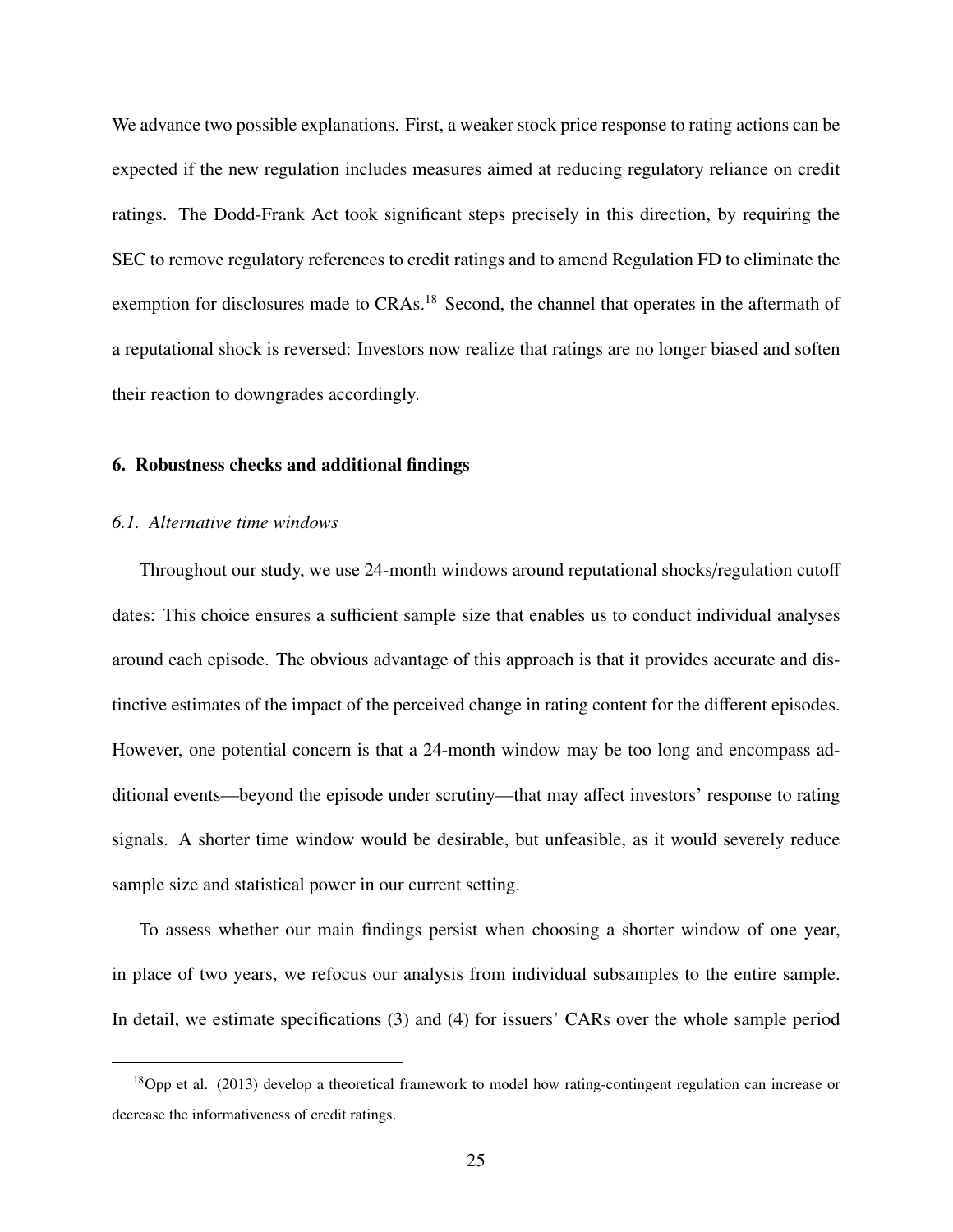(November 1999–February 2015) and define *Rep. shock* as an indicator variable that equals one if the rating downgrade takes place in the 12 months following any of the reputational cutoff dates (November 28, 2001, July 10, 2007, or February 4, 2013). The coefficient of *Rep. shock* now captures a more general effect of reputational concerns involving CRAs over the entire period. Again, to exclude that the findings are driven by new regulatory measures, we re-estimate the model by substituting the indicator variable with a dummy variable *Regulation* that equals one if the rating downgrade takes place in the 12 months following the passage of the SOX Act, the CRA Reform Act or the Dodd-Frank Act. The new estimates are reported in Table 7: Columns (1) and (2) display the effect of reputation, Columns (3) and (4) highlight the impact of regulation and Columns (5) and (6) combine the two to ensure that our results are not driven by multicollinearity. The findings confirm the validity of our previous results: When CRAs' reputation is at stake, stock investors react more strongly to rating downgrades. On the contrary, we observe a milder reaction to rating downgrades following the adoption of a more stringent regulation.

# Insert Table 7 here

### *6.2. Controlling for the business cycle*

Reputational concerns regarding the quality and timeliness of credit rating signals often arise in times of high market volatility. Hence, we must avoid associating a strong negative reaction to rating downgrades to the occurrence of a reputational shock, when it may simply be due to a more general overreaction of market agents to negative news in nervous markets. To this end, we control for the level of the VIX in all our specifications. However, one may argue that market volatility is only one of the factors that can affect investors' reactions in times of economic distress.

To better control for general economic conditions and potential changes in investors' decisions,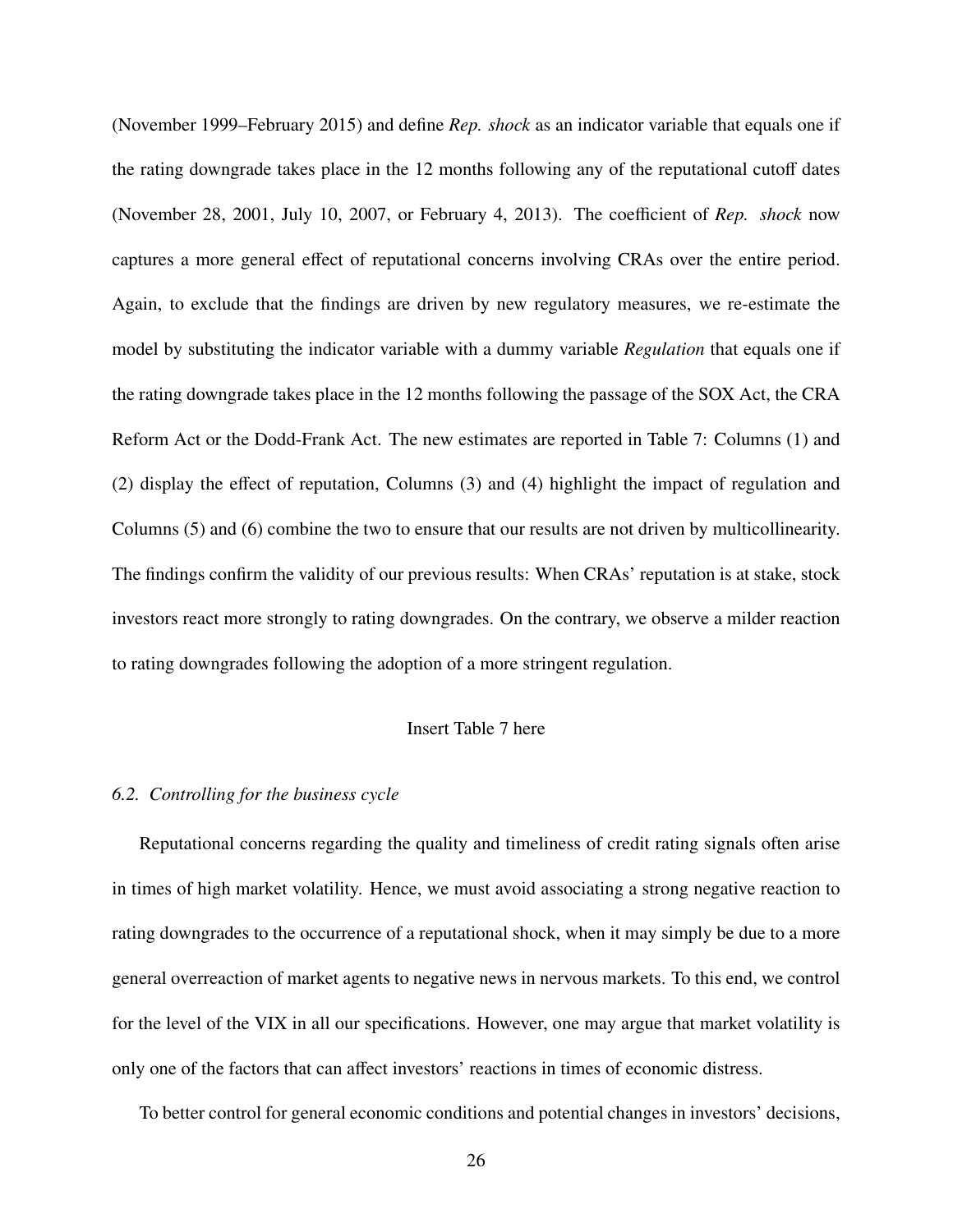we add to our baseline specifications (3) and (4) a set of additional variables. First, we include an indicator variable that equals one if the event date falls into a period of economic recession, according to the NBER business cycle indicators (Mar 01-Oct 01 for the 2001 recession, Dec 07- May 09 for the 2007-09 recession). Second, we add the monthly Michigan Consumer Sentiment index, which is a standard indicator of consumers' expectations on the economy and a predictor of their future spending and saving behavior. Third, we add the slope of the yield curve, measured as the spread between the 10-year and the 3-month constant maturity Treasury bonds, as a predictor of the economic cycle. Fourth, we include the (natural logarithm of) aggregate quarterly flows of funds into U.S. corporate equity, as an indicator of investors' attitude to invest in risky assets. All variables are taken from the Federal Reserve Economic Data.

The estimates are reported in Table 8 and confirm that controlling for additional factors that may affect investors' behavior and decisions in different economic conditions does not explain away our findings: Stock price reactions to downgrades are stronger following CRAs' reputational shocks and the effect is more pronounced for high-quality firms in the aftermath of the Enron scandal and the subprime crisis.

#### Insert Table 8 here

Two additional elements help us support the claim that our findings are not driven by general economic conditions. First, recessions occurred in the period *before* the Enron scandal and in the period *after* the onset of the subprime crisis, yet the findings are comparable in both episodes. Second, the entire period surrounding the S&P lawsuit is free from economic downturns, hence we do not expect the corresponding results to be affected by market-based contamination.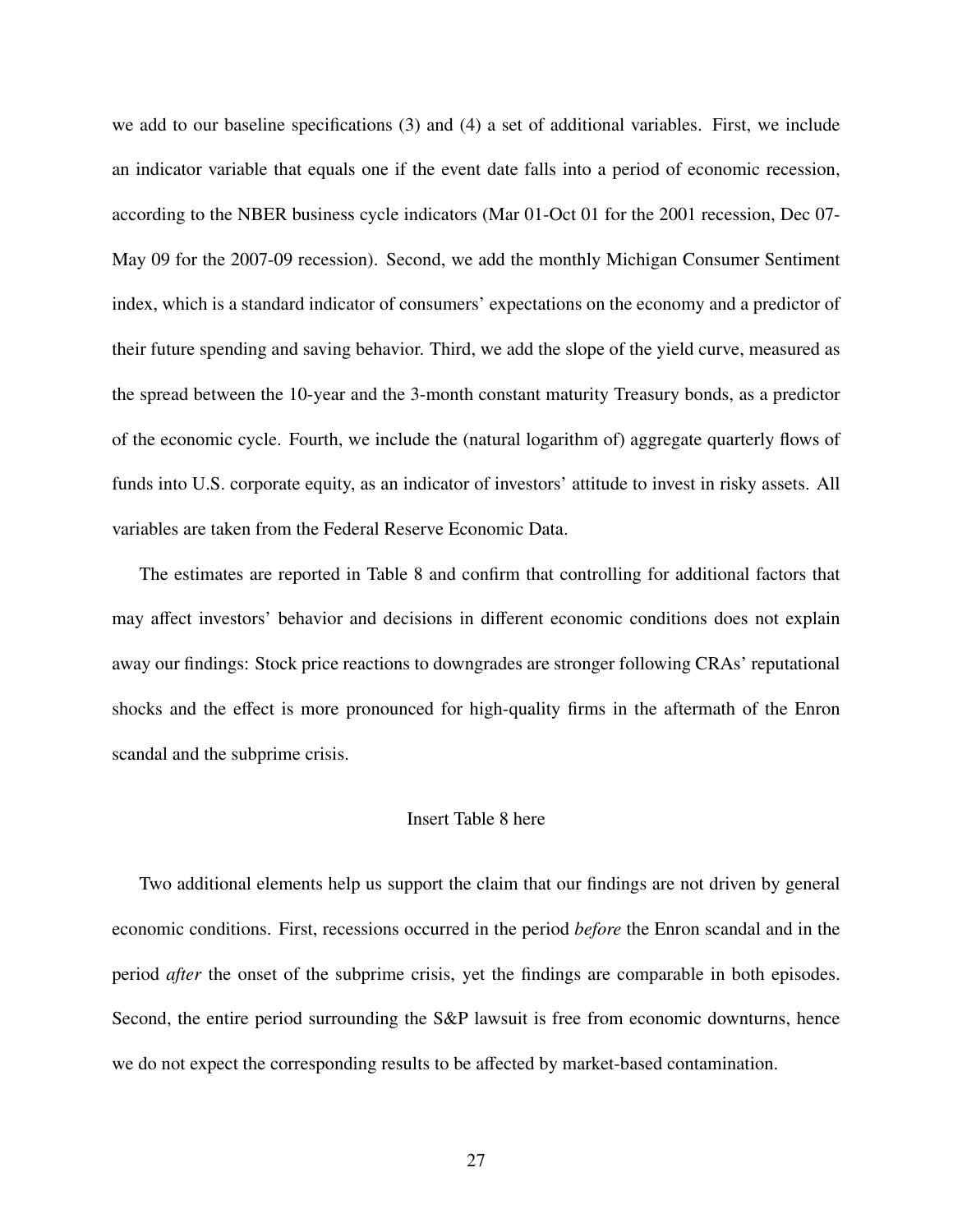#### *6.3. S*&*P versus Moody's*/*Fitch*

The above analysis highlights a positive feature of the S&P lawsuit episode, i.e. the absence of any overlap with economic crises. An additional feature that makes this event especially appropriate for testing the effect of CRAs' reputational shocks is that, at least in theory, it directly affected one rating agency only.

In practice, while the lawsuit was filed against S&P only, it hit the reputation of all major rating agencies and initiated a number of concurrent investigations by U.S. authorities into their behaviour.<sup>19</sup> As a matter of fact, the stock price of Moody's (the only other publicly traded CRA) dropped by 19% in the two days following the filing of the lawsuit against S&P. Nonetheless, it seems reasonable to expect a higher reputation damage for S&P than for the competitors around this period.

Hence, for our purposes, it is worth investigating whether our findings around the lawsuit are mainly driven by downgrades initiated by S&P. To this end, we replicate our baseline estimations (3) and (4) for the S&P lawsuit episode on the subsamples of downgrades announced by S&P and by Moody's or Fitch. The results are reported in Columns (5) and (6) of Table 9, panels A and B, respectively. We observe that, indeed, investors' reaction to downgrades becomes significantly stronger after the lawsuit for downgrades announced by S&P, but not for those initiated by Moody's or Fitch, in line with a reputational motive.

To assess whether this finding is specific to the lawsuit episode or rather due to a generalized stronger response to S&P downgrades, we repeat the analysis around the Enron scandal and the

<sup>&</sup>lt;sup>19</sup>In February 2015 S&P agreed to pay \$1.375 billion to settle the allegations, while the investigation on Moody's was still ongoing. Moody's finally settled federal and state claims in January 2017 for \$864 million.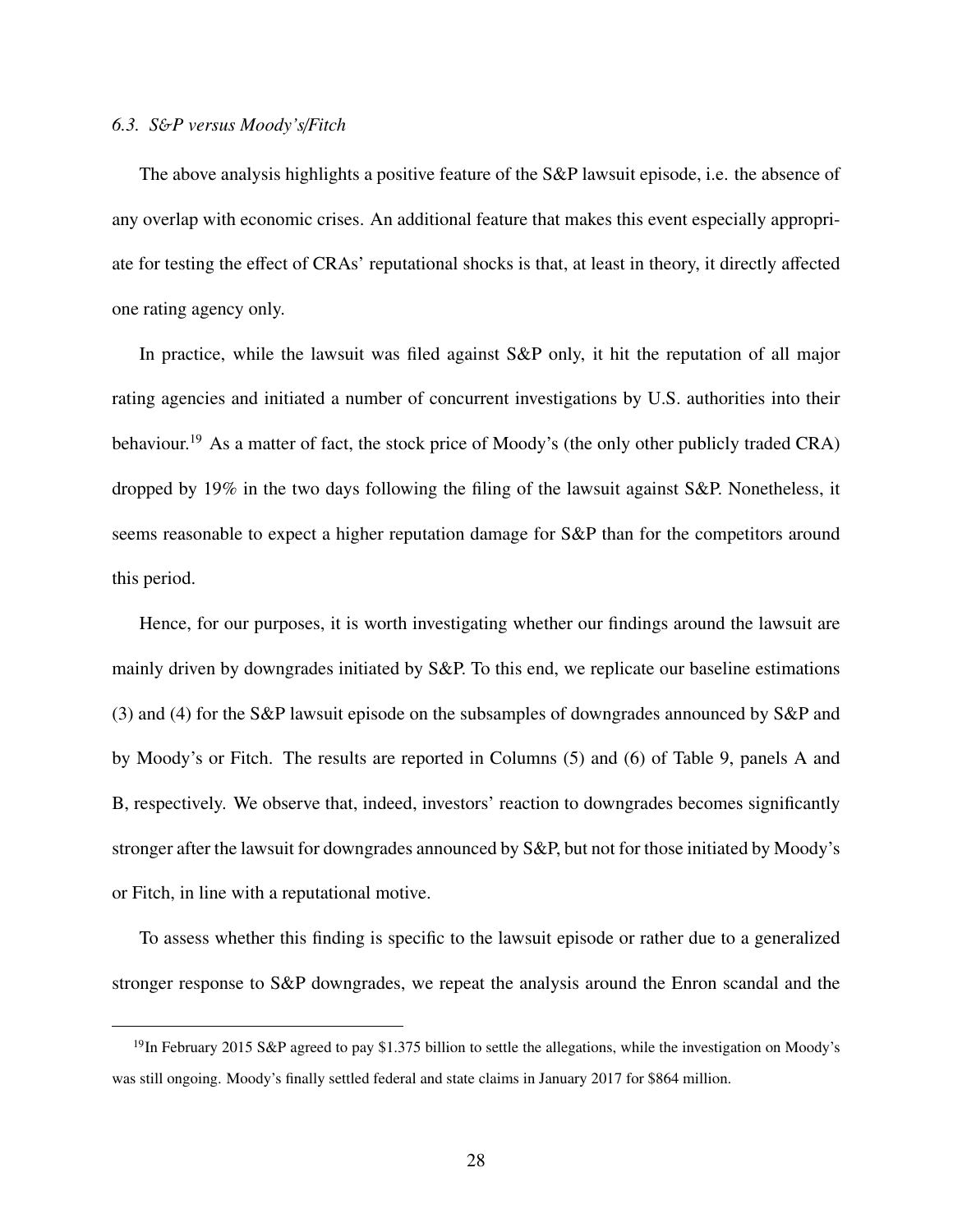subprime crisis and report the findings in Columns (1)-(4) of Table 9. Contrary to the lawsuit case, the investors' response to downgrades strengthens for both S&P and Moody's/Fitch in the aftermath of these reputational episodes.

#### Insert Table 9 here

#### *6.4. Rating-based segmentation*

We document that in two episodes of reputational distress—the Enron collapse and the subprime crisis—the stronger stock price reaction to downgrades is associated with investment-grade issuers. We argue that this is due to the higher reputational impact of defaults of well-rated firms and the general perception of higher rating inflation in this segment. A potential critique to our interpretation is that our results could be simply driven by the subsample of investment-grade firms that are downgraded to speculative-grade.

A number of rules and regulations restrict holdings of speculative-grade securities for investors such as commercial banks, insurance companies and pension funds. As a result, the loss of investment-grade status typically produces tighter funding constraints, higher cost of capital and downsizing in investment. We can then expect a stronger stock price reaction to downgrades that move the issuer out of the investment-grade segment. This may confound our findings for investment-grade issuers if those downgrades across the boundary are unevenly distributed around reputational shock episodes. In our specification we control for downgrades to speculative-grade with the indicator variable *HYIG* which, however, may not be sufficient to capture non-linear effects. For robustness, we re-estimate models (3) and (4) on samples that exclude all downgrades across the investment-grade boundary. The results are presented in Table 10 and confirm our previous findings. We can rule out the alternative explanation that the stronger price response for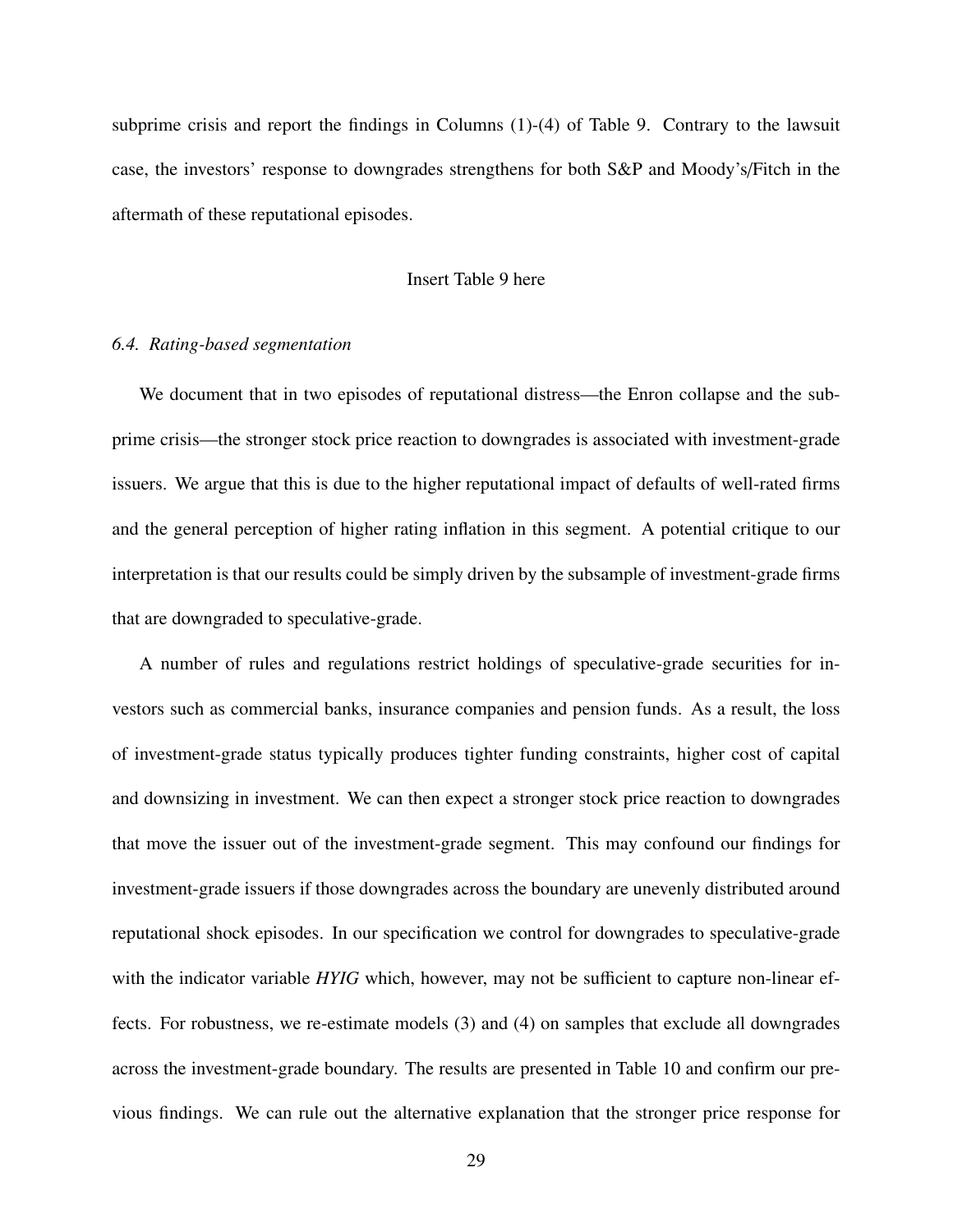investment-grade firms is driven by those that lose their status.

# Insert Table 10 here

#### *6.5. Controlling for contamination*

One potential issue associated with our methodology is that CARs may fail to accurately represent the information content of rating changes in case other firm-specific announcements take place in the event window  $(-1, 1)$ . Such contamination will not bias our findings only if it affects events before and during episodes of reputational distress in a similar way. If, instead, contamination is more frequent in one of the two subperiods the estimated CARs will most likely overestimate the stock market reaction associated to rating changes across that subperiod.

We control for contaminated events using the same approach adopted by Hand et al. (1992) and Jorion et al. (2005). We search the Wall Street Journal Abstract using the issuer's name, and flag as "contaminated" any event where a firm-specific (other than the rating change) news that may potentially impact stock prices appears during the event window  $(-1, 1)$ . Examples of such announcements include merger and acquisitions, changes in management, debt or stock issuance, revision of financial results, etc. We report in Table 11 the percentages of contaminated rating downgrades for each of the three episodes of reputational loss. On average, the percentage of contamination is about 17%, it is very similar across the three subsamples and not significantly different in the years before and during a reputational loss. This should alleviate concerns that our findings may be due to contemporaneous news unequally spread across subperiods.

# Insert Table 11 here

For robustness, we construct a non-contaminated sample by excluding all contaminated events, and we re-estimate our two specifications on the new sample. The findings are reported in Table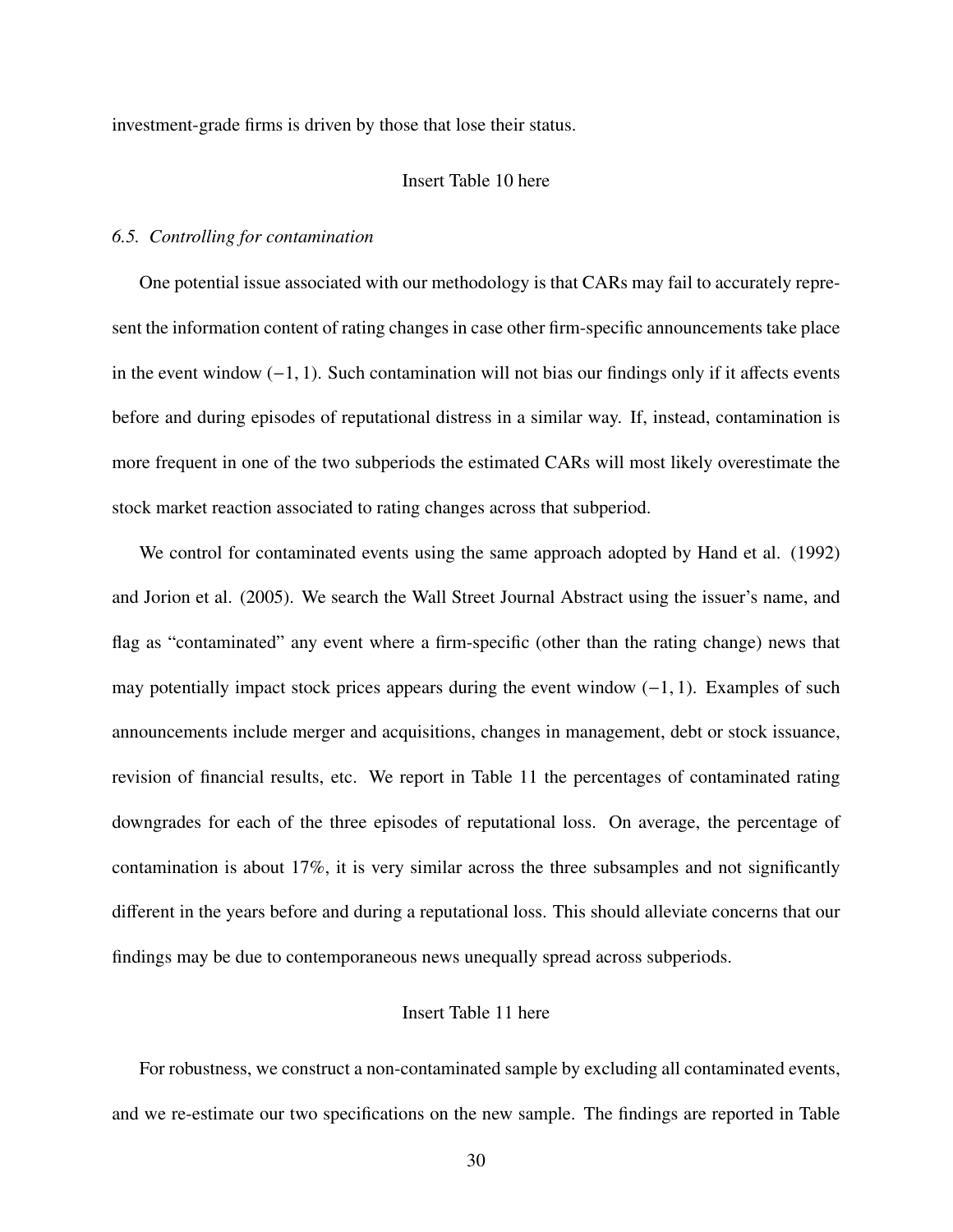12: As expected, some of the results are now weaker given that we are excluding events having multiple impact on stock prices. However, our key findings are unchanged: The reputational concerns that follow the Enron failure and the subprime crisis lead to a stronger stock market reaction to downgrades in investment-grade issuers whilst the S&P lawsuit leads to a significantly stronger stock price response for speculative-grade issuers.

## Insert Table 12 here

#### *6.6. Alternative cuto*ff *dates*

Throughout our analysis we use three specific dates as cutoff points to identify the start of periods of reputational distress for CRAs, and we provide arguments to support the validity of those dates in Section 2. However, a potential issue associated with this approach is whether our findings are coincidental to the selected dates. If the CRAs' reputation argument is correct, we might expect our results to be fairly robust around those dates. In particular, reputation typically evolves gradually through time, and skepticism concerning the timeliness and accuracy of credit ratings usually arises on the market before severe downgrades take place. Therefore, we can expect CRAs' reputation to start declining before the selected cutoff dates.

To assess whether our findings are robust to the choice of earlier dates, we re-estimate the specifications in (3) and (4) by selecting as cutoff date the first day of the month for each of the six months preceding the original dates. The resulting coefficients of *REPSHOCK*, together with 95% confidence intervals are reported in Figure 2 on the left-hand side. On the right-hand side we report the sum of the coefficients of *REPSHOCK* and *IG* · *REPSHOCK*, together with 95% confidence intervals for the corresponding F-test, to measure the impact on investment-grade issuers. The plots confirm that, while our findings are stronger for the original cutoff dates, they are robust to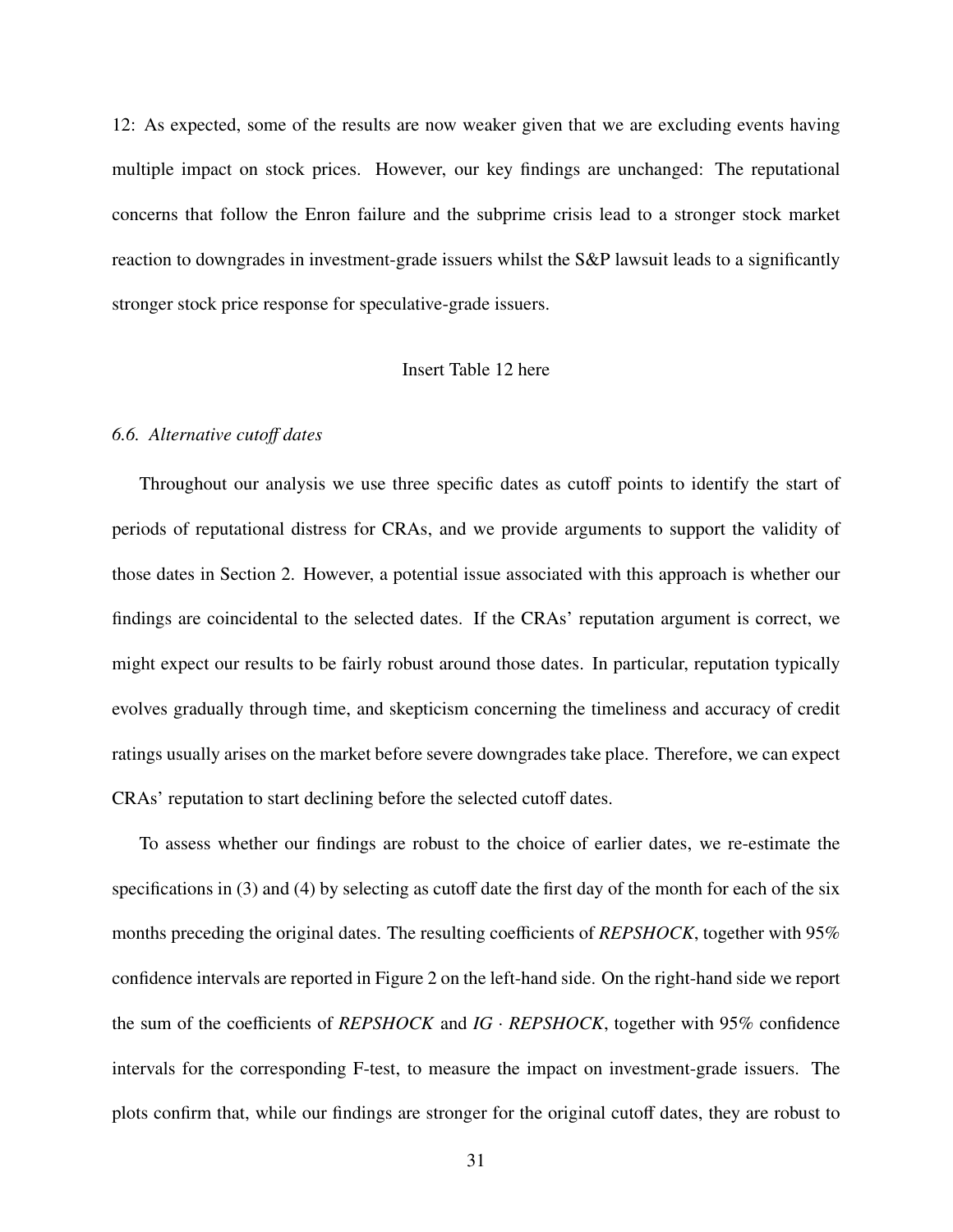the choice of earlier dates. This is especially the case for the subprime crisis, as several subprime lenders filed for bankruptcy already in the first months of 2007, raising concerns on the accuracy of credit ratings, as well as for the S&P lawsuit, which was preceded by the release of a number of SEC reports and investigations on the credit rating industry.<sup>20</sup>

## Insert Figure 2 here

## 7. Conclusions

This paper investigates whether episodes of CRAs' reputational distress affect the way rating signals are perceived by market investors. We look at three of those instances: The Enron/Worldcom scandal, the subprime crisis, and the S&P lawsuit filed by the U.S. government. We document a stronger response of stock investors to downgrades following reputational shocks. However, such response is not accompanied by an improvement in rating quality.

Our results are consistent with a scenario where market investors: (i) conclude from rating scandals that ratings may be overstated; (ii) cannot turn away from credit ratings—because, for example, of rating-contingent regulation—and, hence, infer greater negative information from future downgrades. While over-reliance on credit ratings has been widely documented and discussed in the context of sophisticated securities, such as structured products, we provide evidence of its distortive effects in the context of basic instruments such as corporate shares.

The negative effects of rating-based regulation on financial stability in terms of delegation of due diligence and increased risk-taking have been acknowledged by regulators worldwide in the aftermath of the financial crisis. The Financial Stability Board (2010, 2012) issued a number of

<sup>20</sup>See https://www.sec.gov/ocr for a timeline of SEC reports and rulemaking on the credit rating industry.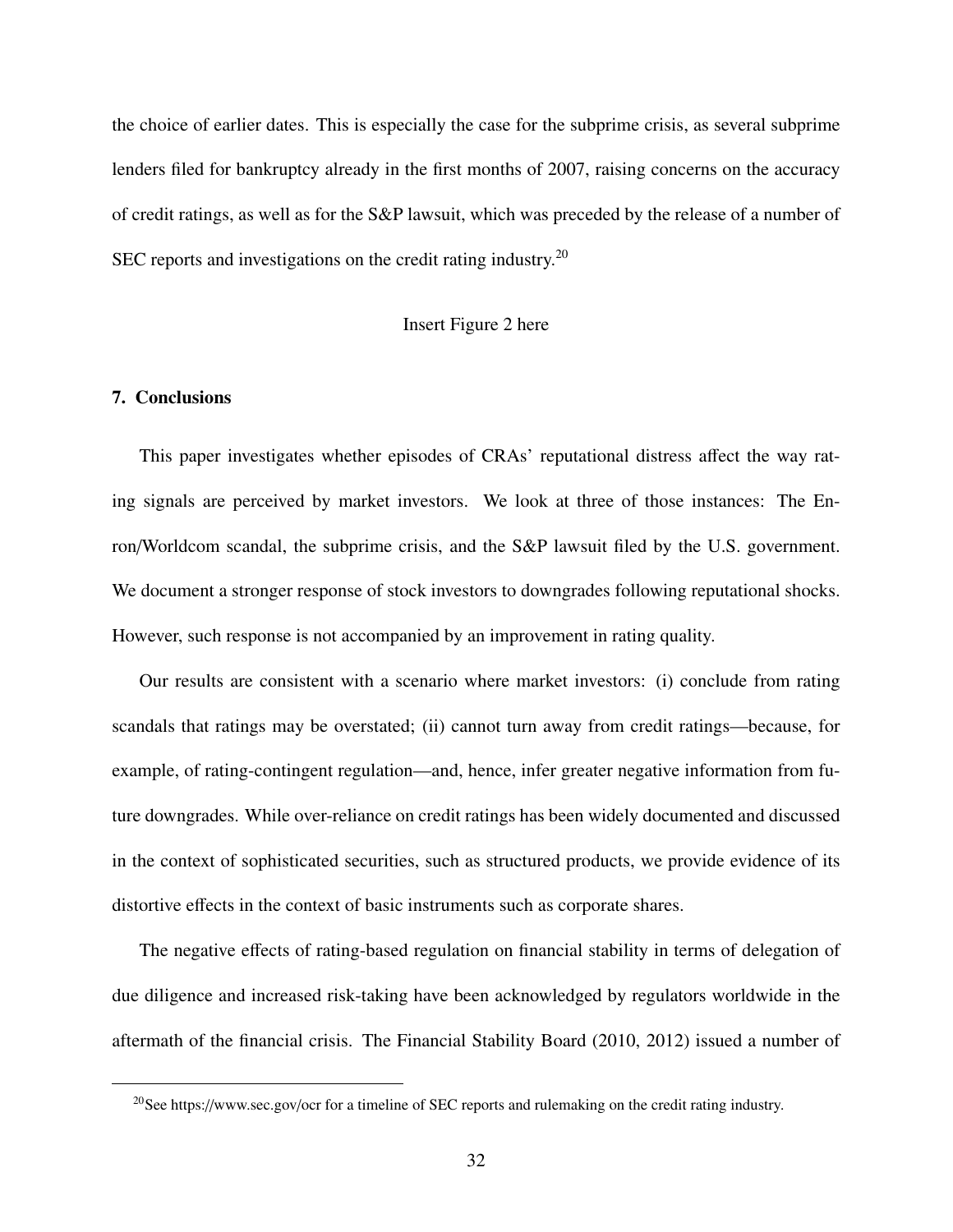principles and a roadmap to reduce mechanistic reliance on credit ratings, which revolves around two main points. First, references to CRA ratings should be removed in laws and regulations. Second, alternative definitions of creditworthiness should be introduced. At the time of writing, the first step has been completed by most regulators, while the implementation of the second step is still ongoing. We leave it to future research to assess to what extent these measures aimed at reducing rating-based regulation reduce investors' reliance on ratings and mitigate their response to rating signals issued by CRAs.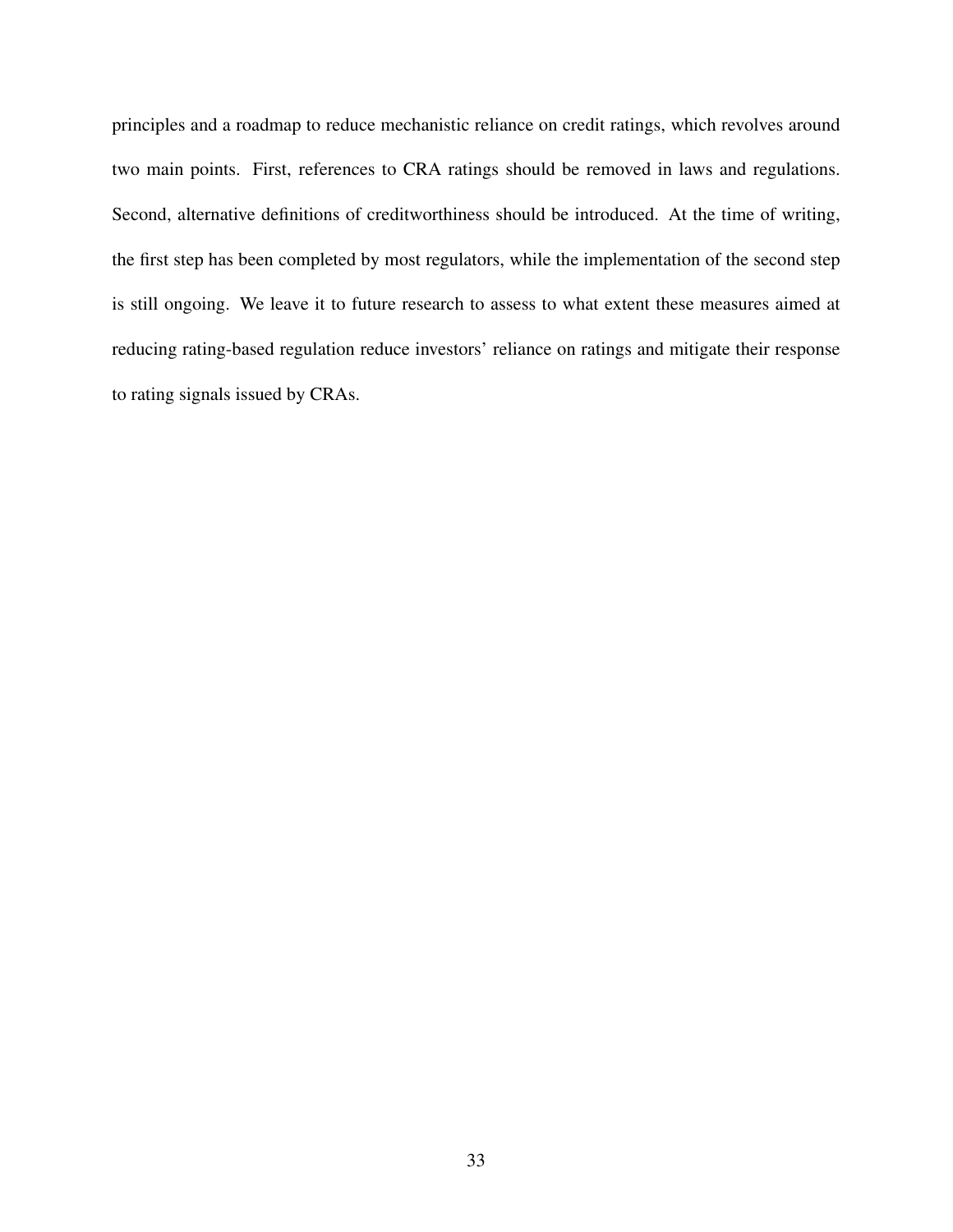#### References

Alp, A., 2013. Structural shifts in credit rating standards. J. Financ. 68, 2435-2470.

Bae, K-H., Kang, J-K., Wang, J., 2015. Does increased competition affect credit ratings? A reexamination of the effect of Fitch's market share on credit ratings in the corporate bond market. J. Financ. Quant. Anal. 50, 1011-1035.

Baghai, R.P., Servaes, H., Tamayo, A., 2014. Have rating agencies become more conservative? Implications for capital structure and debt pricing. J. Financ. 69, 1961-2005.

Bar-Isaac, H., Shapiro, J., 2013. Ratings quality over the business cycle. J. Financ. Econ. 108, 62-78.

Becker, B., Milbourn, T., 2011. How did increased competition affect credit ratings? J. Financ. Econ. 101, 493-514.

Benmelech, E., Dlugosz, J., 2009. The credit rating crisis. NBER Working paper n. 15045.

Bolton, P., Freixas, X., Shapiro, J., 2012. The credit rating game. J. Financ. 67, 85-111.

Bongaerts, D., Cremers, M., Goetzmann, W., 2012. Tiebreaker: Certification and multiple credit ratings. J. Financ. 67, 113-152.

Campbell, J., Lo, A.W., MacKinlay, A.C., 1997. The econometrics of financial markets. Princeton University Press.

Cheng, M., Neamtiu, M., 2009. An empirical analysis of changes in credit rating properties: Timeliness, accuracy and volatility. J. Account. Econ. 47, 108-130.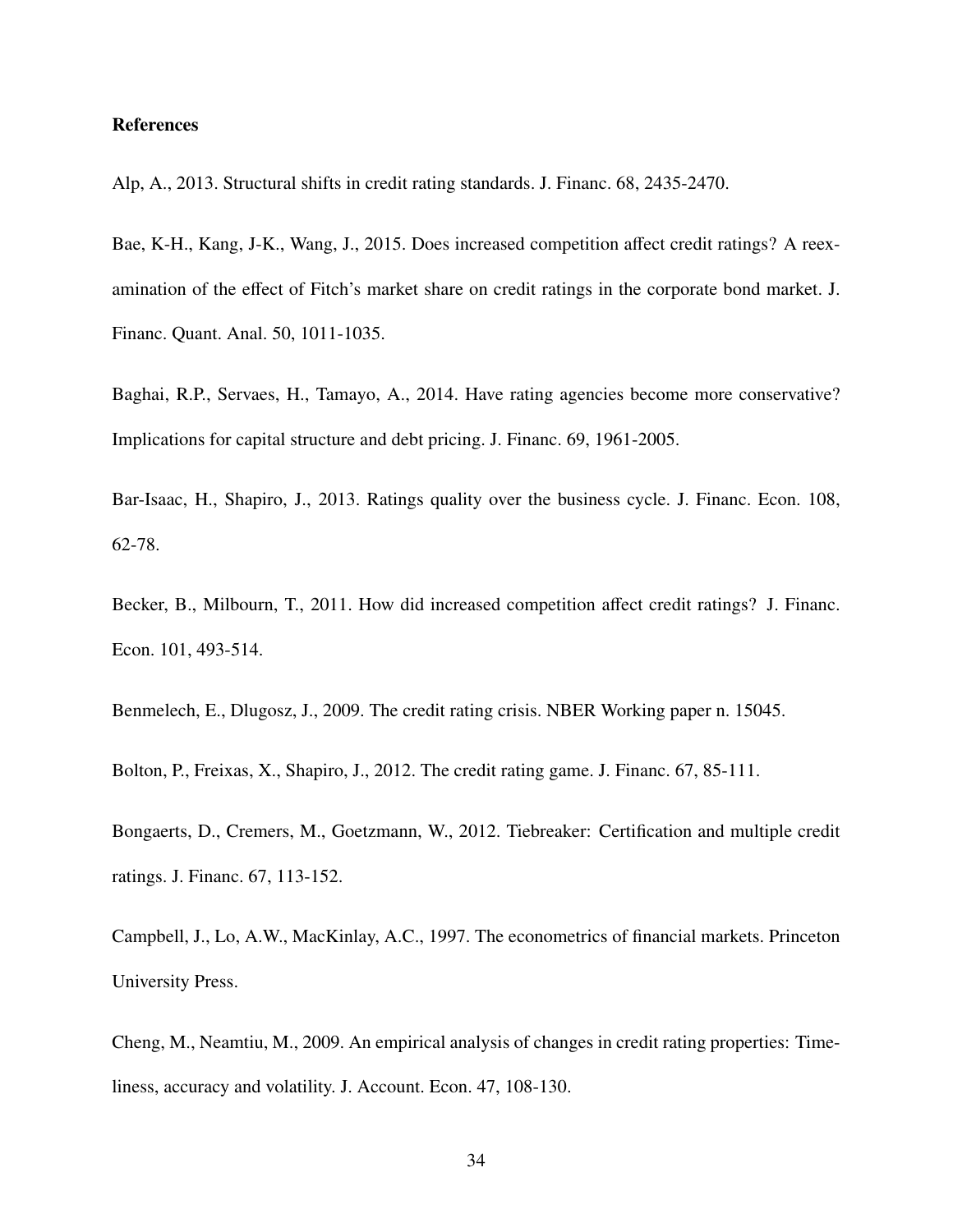deHaan, E., 2017. The financial crisis and corporate credit ratings. Account. Rev. 92, 161-189.

Dichev, I.D., Piotroski, J.P., 2001. The long-run stock returns following bond ratings changes. J. Financ. 56, 173-203.

Dick-Nielsen, J., Feldhütter, P., Lando, D., 2012. Corporate bond liquidity before and after the onset of the subprime crisis. J. Financ. Econ. 103, 471-492.

Dimitrov, V., Palia, D., Tang, L., 2015. Impact of the Dodd-Frank act on credit ratings. J. Financ. Econ. 115, 505-520.

Ederington, L.H., Goh, J.C., 1998. Bond rating agencies and stock analysts: Who knows what when? J. Financ. Quant. Anal. 33, 569-585.

Financial Stability Board, 2010. Principles for reducing reliance on CRA ratings.

Financial Stability Board, 2012. Roadmap and workshop for reducing reliance on CRA ratings.

Financial Times, 2008. Ratings agencies move to quell critics, 31 January 2008.

Fiordelisi, F., Soana, M., Schwizer, P., 2013. The determinants of reputational risk in the banking sector. J. Bank. Financ. 37, 1359-1371.

Fiordelisi, F., Soana, M., Schwizer, P., 2014. Reputational losses and operational risk in banking. Eur. J. Financ. 20, 105-124.

Goh, J.C., Ederington, L.H., 1993. Is a bond rating downgrade bad news, good news or no news for stockholders? J. Financ. 48, 2001-2008.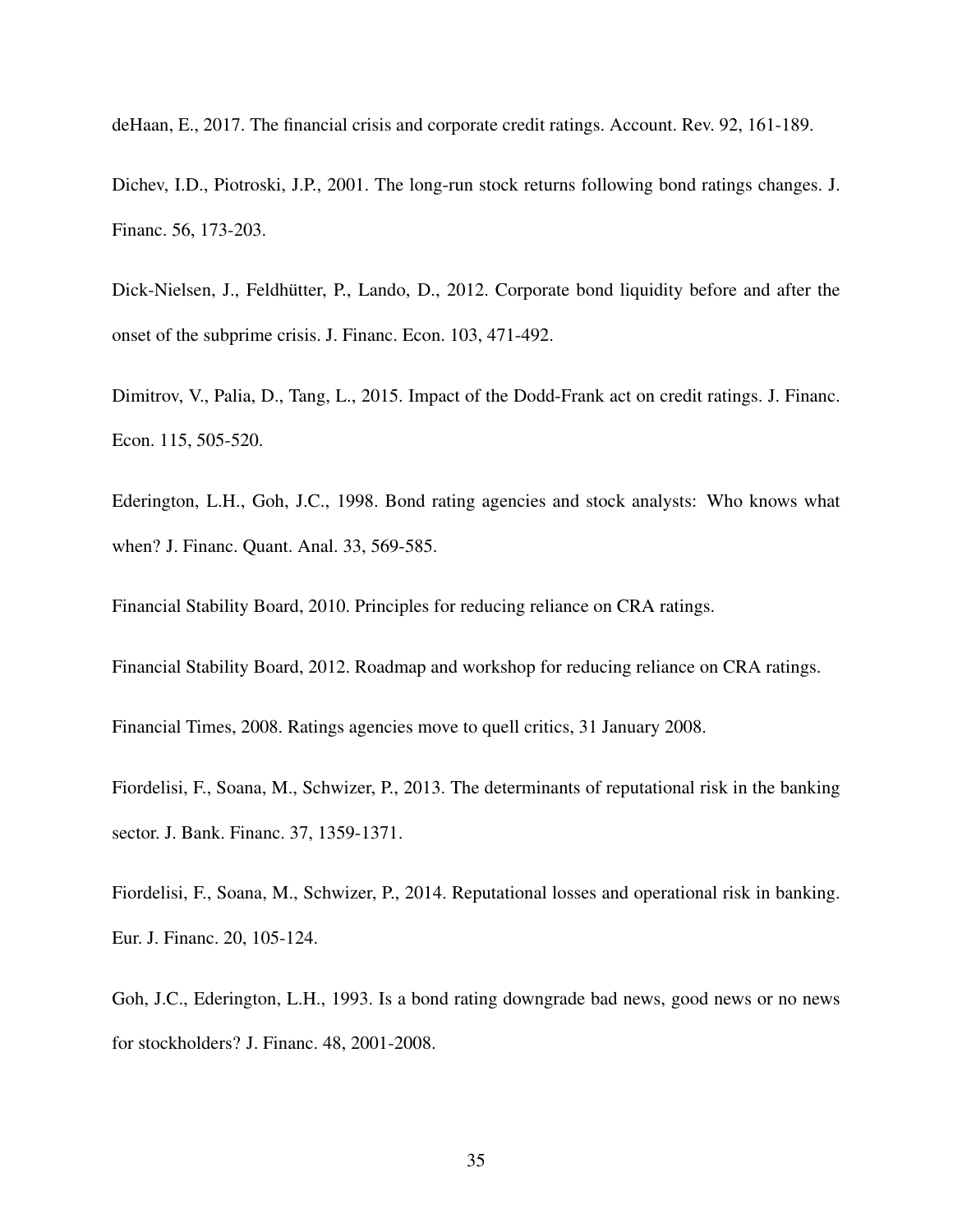Hand, J.R.M., Holthausen, R.W., Leftwich, R.W., 1992. The effect of bond rating agency announcements on bond and stock prices. J. Financ. 47, 733-752.

Holthausen, R., Verrecchia, R., 1988. The effect of sequential information releases on the variance of price changes in an intertemporal multi-asset market. J. Account. Res. 26, 82-106.

Holthausen, R.W., Leftwich, R.W., 1986. The effect of bond rating changes on common stock prices. J. Financ. Econ. 17, 57-89.

Iannotta, G., Nocera, G., Resti A., 2013. Do investors care about credit ratings? An analysis through the cycle. J. Financ. Stabil. 9, 545-555.

Jankowitsch, R., Ottonello, G., Subrahmanyam, M.G., 2017. The rules of the rating game: Market perception of corporate ratings. Working Paper, WU and New York University.

Jiang, J., Stanford, M., Xie, Y., 2012. Does it matter who pays for bond ratings? Historical evidence. J. Financ. Econ. 105, 607-621.

Jorion, P., Liu, Z., Shi, C., 2005. Informational effects of regulation FD: Evidence from rating agencies. J. Financ. Econ. 76, 309-330.

Kothari, S., Warner, J., 2007. The econometrics of event studies. In Handbook of Corporate Finance, Vol.1, ed. by B. Eckbo. Elsevier/North-Holland.

Mathis, J., McAndrews, J., Rochet, J.C., 2009. Rating the raters: Are reputation concerns powerful enough to discipline rating agencies? J. Monetary Econ. 56, 657-674.

Opp, C.C., Opp, M.M., Harris, M., 2013. Rating agencies in the face of regulation. J. Financ. Econ. 108, 46-61.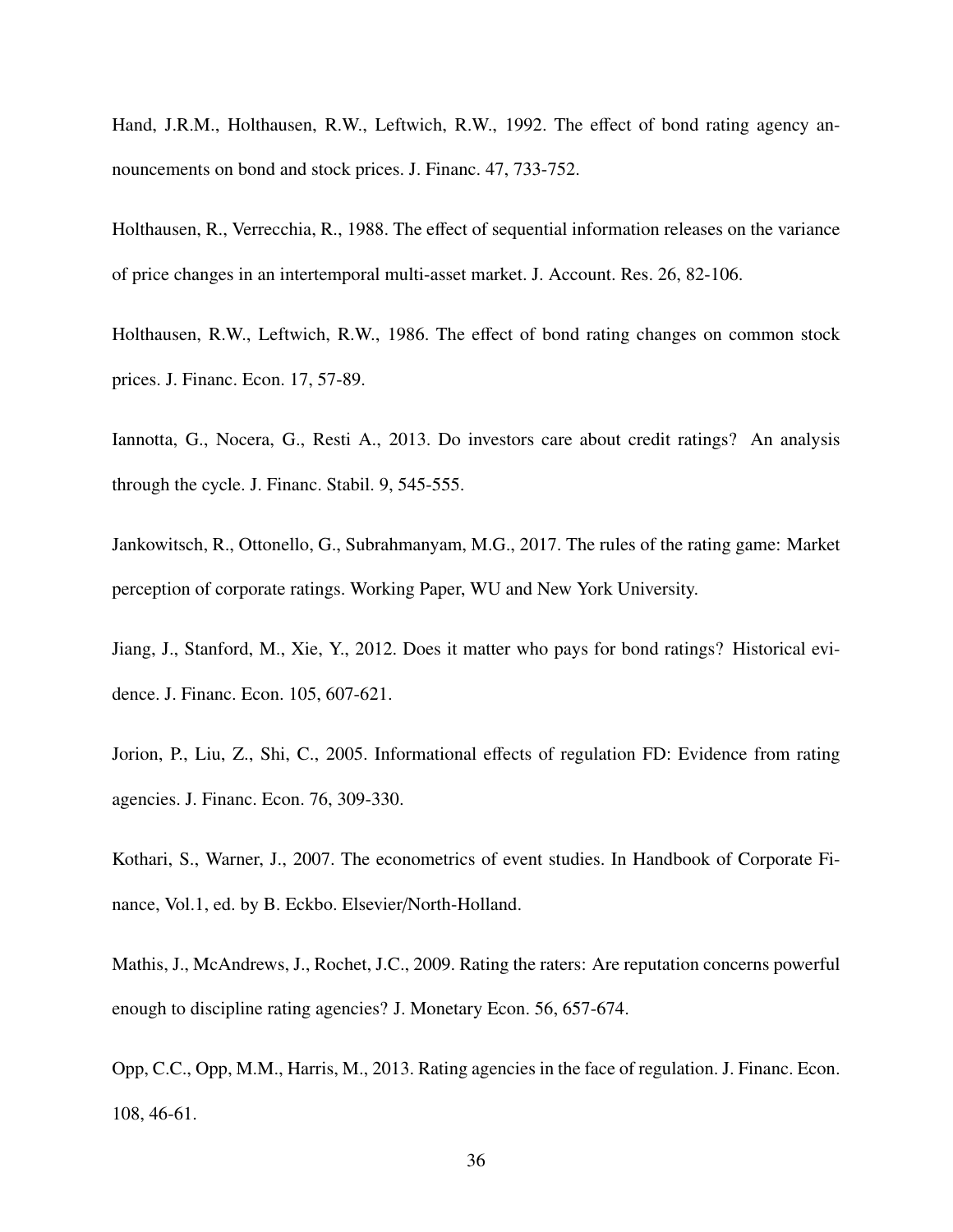Pastor, L., Veronesi, P., 2009. Learning in Financial Markets. Annu. Rev. Financ. Econ. 1, 361-381.

Strobl, G., Xia, H., 2012. The issuer-pays rating model and ratings inflation: evidence from corporate credit ratings. Working paper, University of Texas at Dallas.

The Wall Street Journal, 2002. Moody's and S&P, singed by Enron, may speed up credit downgrades, 22 January 2002.

U.S. Department of Justice, 2013. Complaint for civil money penalties and demand for jury trial filed by the U.S. Department of Justice against Standard & Poor's, 4 February 2013, p. 39.

White, L.J., 2010. Market: The credit rating agencies. J. Econ. Perspect. 24, 211-226.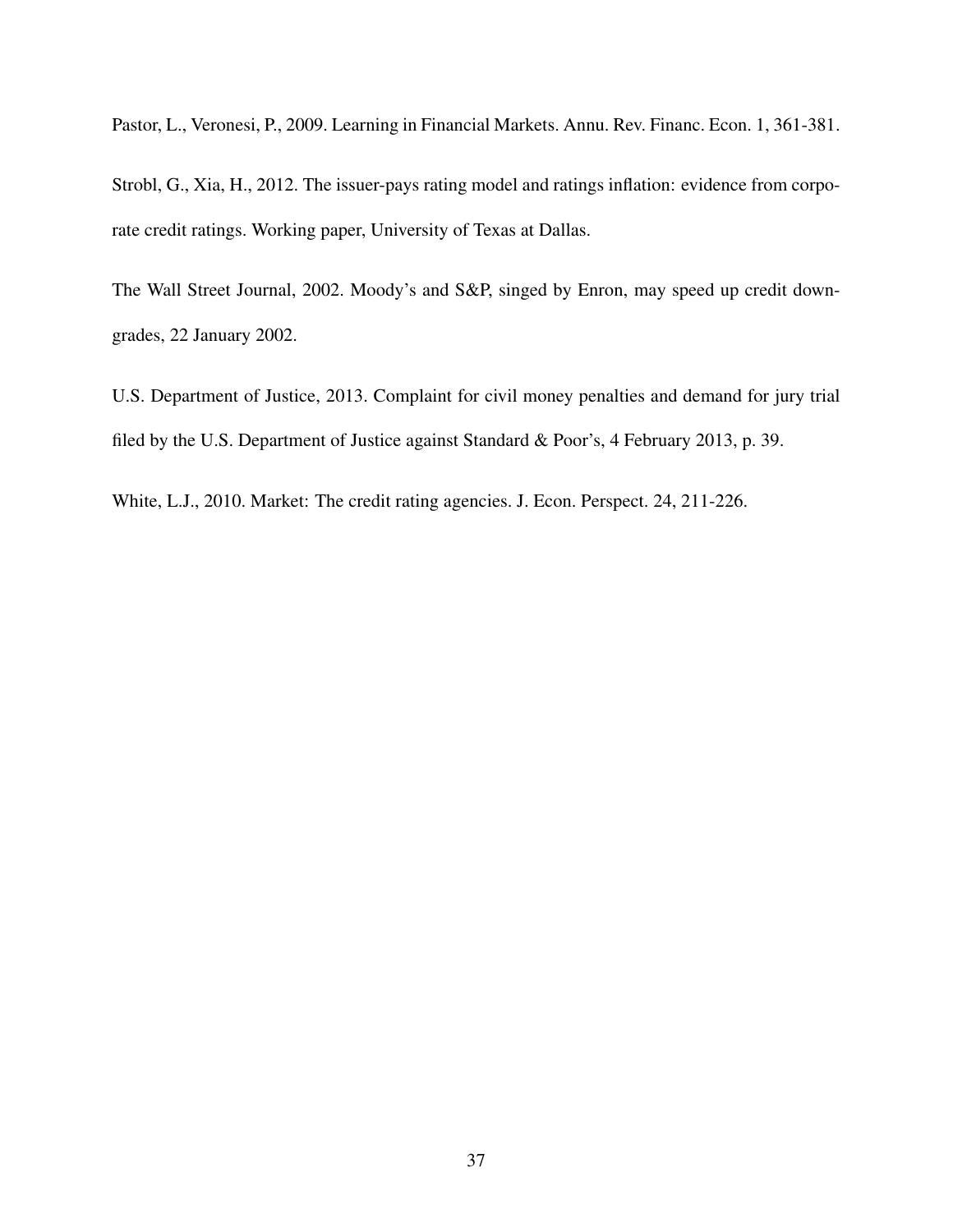| <b>Credit Rating</b> | Moody's         | $S\&P$        | Fitch       | <b>Numerical Code</b> |
|----------------------|-----------------|---------------|-------------|-----------------------|
|                      |                 |               |             |                       |
| Investment grade     | Aaa             | <b>AAA</b>    | AAA         | $\mathbf{1}$          |
|                      | Aa1             | $AA+$         | $AA+$       | $\overline{c}$        |
|                      | Aa2             | AA            | AA          | 3                     |
|                      | Aa3             | AA-           | $AA-$       | $\overline{4}$        |
|                      | A <sub>1</sub>  | $A+$          | $A+$        | 5                     |
|                      | A2              | A             | A           | 6                     |
|                      | A3              | $A-$          | $A-$        | $\overline{7}$        |
|                      | Baa1            | $BBB+$        | $BBB+$      | $\,8$                 |
|                      | Baa2            | <b>BBB</b>    | <b>BBB</b>  | 9                     |
|                      | Baa3            | BBB-          | BBB-        | 10                    |
| Speculative grade    | Ba1             | $BB+$         | $BB+$       | 11                    |
|                      | Ba <sub>2</sub> | BB            | <b>BB</b>   | 12                    |
|                      | Ba3             | BB-           | BB-         | 13                    |
|                      | B <sub>1</sub>  | $B+$          | $B+$        | 14                    |
|                      | B2              | $\, {\bf B}$  | B           | 15                    |
|                      | B <sub>3</sub>  | $B-$          | $B-$        | 16                    |
|                      | Caa1            | $CCC+$        | $CCC+$      | 17                    |
|                      | Caa2            | CCC           | CCC         | 18                    |
|                      | Caa3            | CCC-          | CCC-        | 19                    |
|                      | Ca              | CC            | CC          | 20                    |
|                      | $\mathcal{C}$   | $\mathcal{C}$ | $\mathbf C$ | 21                    |
| In default           |                 | $\mathbf D$   | DDD/DD/D    | 22                    |

Table 1: Mapping of alphanumerical ratings into numerical codes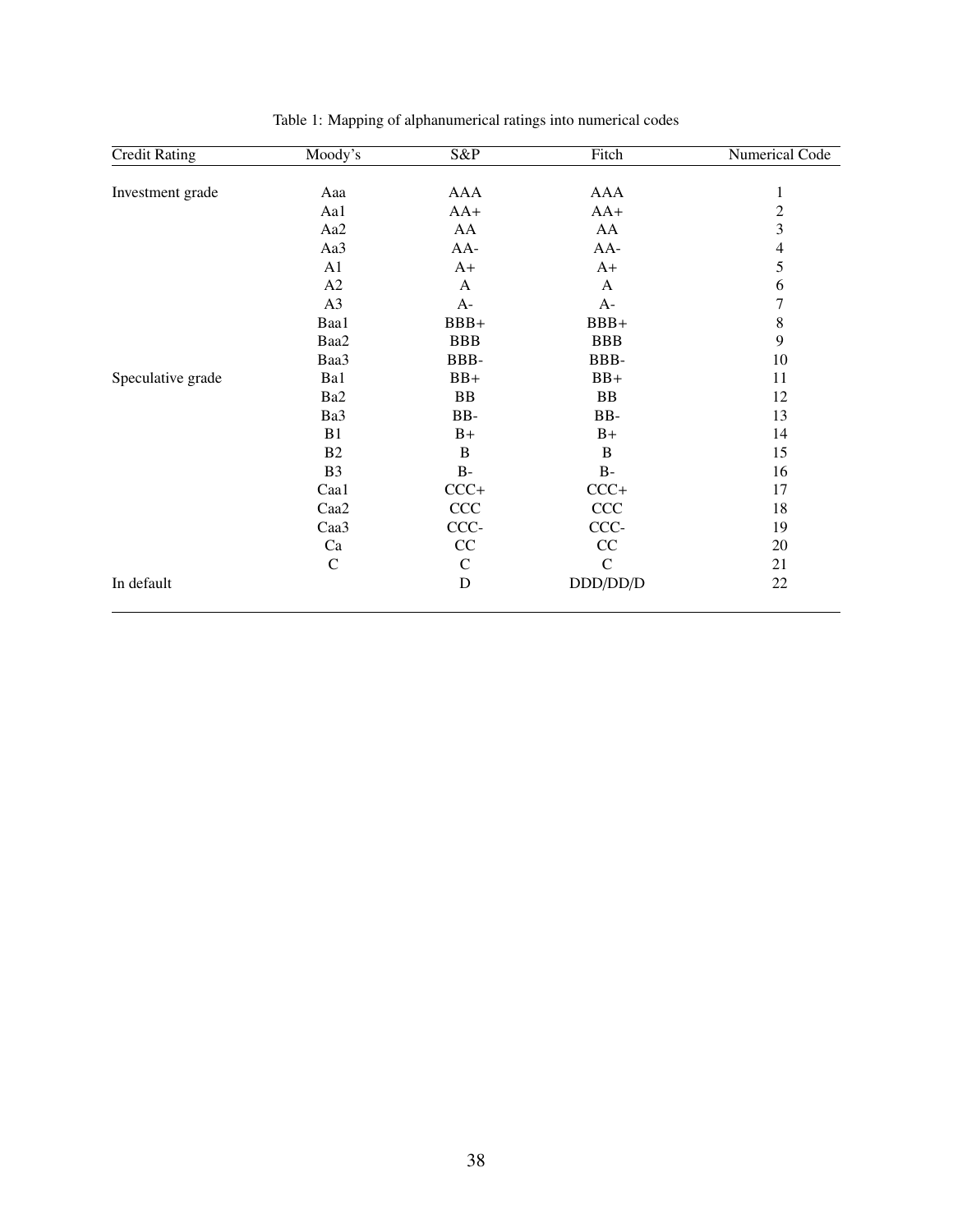#### Table 2: Summary statistics for rating changes

This table reports summary statistics for rating changes that take place before and during episodes of CRAs' reputational distress. The rating actions include downgrades and upgrades of U.S. issuers by S&P, Moody's and Fitch. *Size* indicates the average number of notches (in absolute value) corresponding to the rating downgrade/upgrade. *%IG* indicates the proportion of downgrades/upgrades involving issuers rated investment grade. The *Pre-Reputational Shock* period covers two years before the start of an episode of reputational distress. The *Reputational Shock* period covers two years following the start of the episode of reputational distress. The cutoff dates are November 28, 2001 for the Enron failure, July 10, 2007 for the Subprime crisis, and February 4, 2013 for the S&P lawsuit. The *Di*ff*erence Test* is a two-sample t-test for difference in means for *Size* and a z-test for difference in proportions for *%IG*. \*\*\*, \*\*, and \* indicate statistical significance at the 1%, 5%, and 10% levels, respectively.

| Period                    |        | Downgrades  |                   |        | Upgrades  |                   |
|---------------------------|--------|-------------|-------------------|--------|-----------|-------------------|
|                           | Number | Size        | $\overline{\%$ IG | Number | Size      | $\overline{\%$ IG |
| <b>Enron</b>              |        |             |                   |        |           |                   |
| Pre-Reputational Shock    | 1288   | 1.659       | 47.9              | 408    | 1.270     | 42.4              |
| <b>Reputational Shock</b> | 1515   | 1.531       | 45.1              | 372    | 1.247     | 29.3              |
| Total                     | 2803   | 1.590       | 46.4              | 780    | 1.259     | 36.2              |
| Difference Test           |        | $3.386***$  | 1.458             |        | 0.401     | $3.804***$        |
| <b>Subprime Crisis</b>    |        |             |                   |        |           |                   |
| Pre-Reputational Shock    | 804    | 1.391       | 47.0              | 794    | 1.198     | 39.7              |
| <b>Reputational Shock</b> | 1662   | 1.504       | 45.5              | 429    | 1.198     | 33.6              |
| Total                     | 2466   | 1.467       | 46.0              | 1223   | 1.198     | 37.5              |
| Difference Test           |        | $-3.058***$ | 0.713             |        | $-0.011$  | $2.105**$         |
| <b>S&amp;P Lawsuit</b>    |        |             |                   |        |           |                   |
| Pre-Reputational Shock    | 486    | 1.276       | 37.6              | 632    | 1.150     | 24.4              |
| <b>Reputational Shock</b> | 413    | 1.295       | 32.3              | 621    | 1.087     | 36.1              |
| Total                     | 899    | 1.285       | 35.4              | 1253   | 1.119     | 30.2              |
| Difference Test           |        | $-0.424$    | 1.550             |        | $2.150**$ | $-4.509***$       |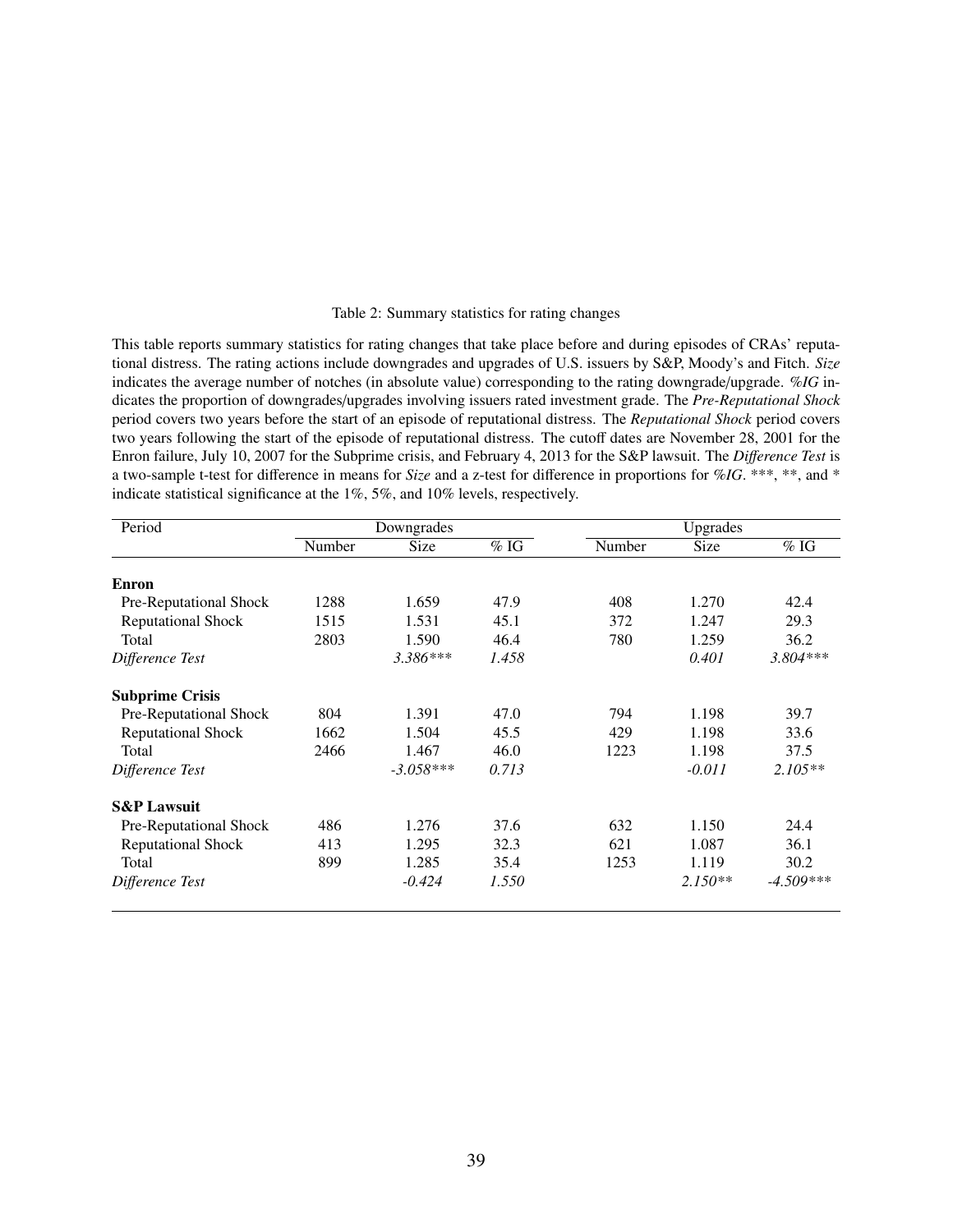Table 3: Stock price response to rating changes before and during episodes of CRAs' reputational shock

This table reports mean and median cumulative abnormal returns (CAR) surrounding credit rating changes that take place before and during episodes of CRAs' reputational distress. CAR are market-adjusted stock returns aggregated over the three-day event window  $(-1, 1)$ , where day 0 is the date of a rating change. The rating actions include downgrades and upgrades of U.S. issuers by S&P, Moody's and Fitch. The *Pre-Reputational Shock* period covers two years before the start of an episode of reputational loss. The *Reputational Shock* period covers two years following the start of the episode of reputational loss. The cutoff dates are November 28, 2001 for the Enron failure, July 10, 2007 for the Subprime crisis, and February 4, 2013 for the S&P lawsuit. Panel A reports CAR for the entire sample of issuers, while Panel B and Panel C report CAR only for firms rated investment grade and speculative grade, respectively. Mean and median returns are shown as percentages. The *Di*ff*erence Test* is a two-sample t-test for difference in means and a two-sample Wilcoxon test for difference in medians. \*\*\*, \*\*, and \* indicate statistical significance at the 1%, 5%, and 10% levels, respectively.

| Period                    |        | Downgrades  |                                   |        | Upgrades  |           |
|---------------------------|--------|-------------|-----------------------------------|--------|-----------|-----------|
|                           | Number | Mean CAR    | Med. CAR                          | Number | Mean CAR  | Med. CAR  |
|                           |        |             | Panel A: Full sample              |        |           |           |
| <b>Enron</b>              |        |             |                                   |        |           |           |
| Pre-Reputational Shock    | 1288   | $-4.918***$ | $-1.482***$                       | 408    | 0.084     | $-0.176$  |
| <b>Reputational Shock</b> | 1515   | $-3.434***$ | $-1.363***$                       | 372    | $0.460*$  | 0.229     |
| Difference Test           |        | $-1.400$    | $-0.075$                          |        | $-0.938$  | $-1.154$  |
| <b>Subprime Crisis</b>    |        |             |                                   |        |           |           |
| Pre-Reputational Shock    | 804    | $-1.225***$ | $-0.471$                          | 794    | 0.169     | $-0.092$  |
| <b>Reputational Shock</b> | 1662   | $-3.698***$ | $-2.289***$                       | 429    | 0.581     | 0.084     |
| Difference Test           |        | $3.182***$  | $7.921***$                        |        | $-0.7435$ | $-0.210$  |
| <b>S&amp;P Lawsuit</b>    |        |             |                                   |        |           |           |
| Pre-Reputational Shock    | 486    | $-1.813***$ | $-0.706$                          | 632    | 0.215     | $-0.108$  |
| <b>Reputational Shock</b> | 413    | $-3.405***$ | $-0.789***$                       | 621    | $0.398**$ | 0.144     |
| Difference Test           |        | $1.849*$    | 1.130                             |        | $-0.683$  | $-0.918$  |
|                           |        |             | Panel B: Investment-grade issuers |        |           |           |
| <b>Enron</b>              |        |             |                                   |        |           |           |
| Pre-Reputational Shock    | 617    | $-1.566***$ | $-0.283$                          | 173    | 0.313     | 0.203     |
| <b>Reputational Shock</b> | 684    | $-3.266***$ | $-0.644***$                       | 109    | 0.033     | $0.316*$  |
| Difference Test           |        | $2.621***$  | $2.086**$                         |        | 0.684     | $-0.077$  |
| <b>Subprime Crisis</b>    |        |             |                                   |        |           |           |
| Pre-Reputational Shock    | 378    | $-0.539**$  | $-0.306**$                        | 315    | 0.001     | $-0.114$  |
| <b>Reputational Shock</b> | 756    | $-4.751***$ | $-2.098***$                       | 144    | 0.052     | 0.152     |
| Difference Test           |        | $7.501***$  | $6.538***$                        |        | $-0.0486$ | $-0.007$  |
| <b>S&amp;P Lawsuit</b>    |        |             |                                   |        |           |           |
| Pre-Reputational Shock    | 183    | $-0.050$    | $-0.693$                          | 154    | $-0.163$  | $-0.176$  |
| <b>Reputational Shock</b> | 135    | $-0.139$    | $-0.315$                          | 224    | 0.277     | $0.320**$ |
| Difference Test           |        | 0.258       | $-1.750*$                         |        | $-1.623$  | $-1.671*$ |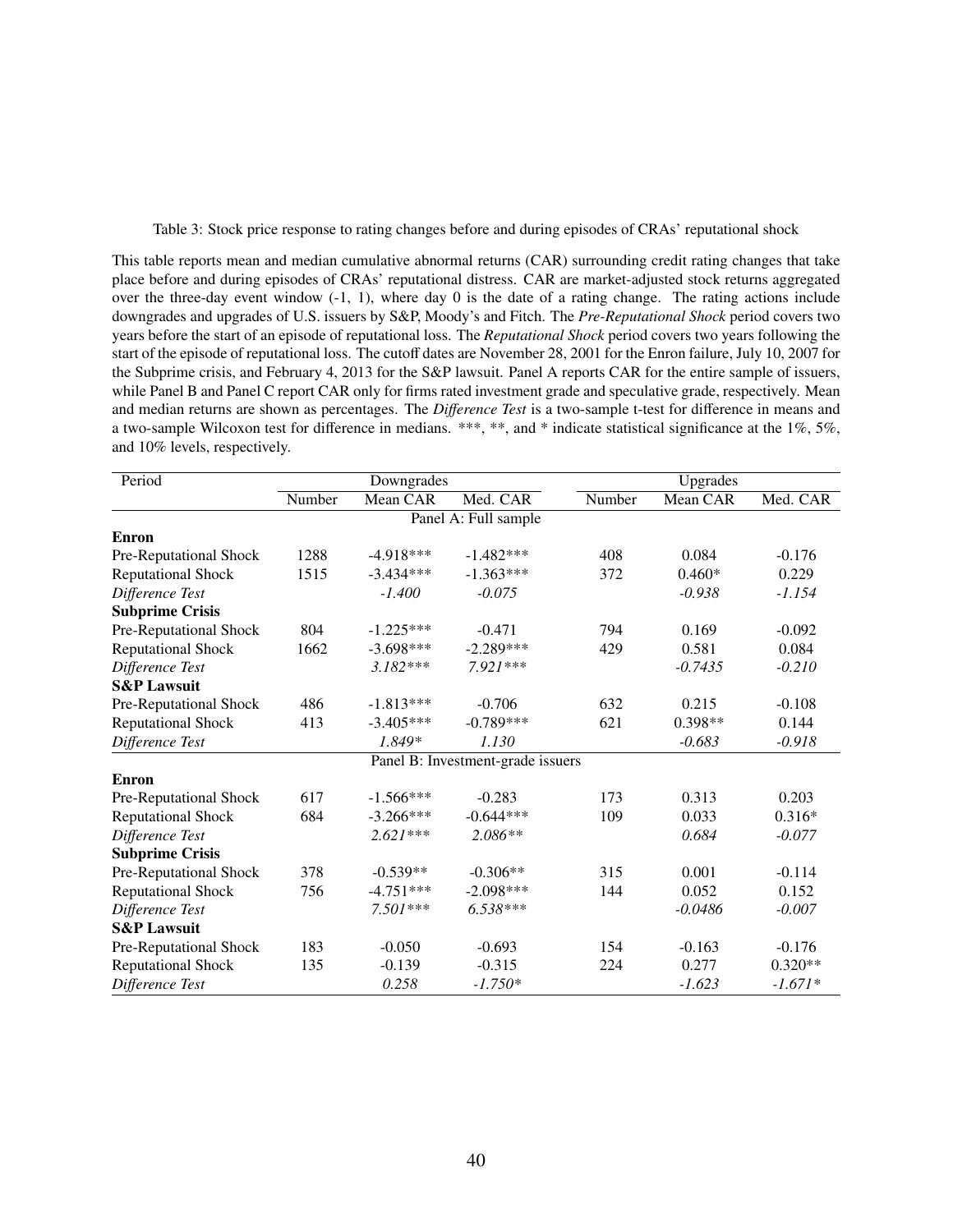Table 3: Stock price response to rating changes before and during episodes of CRAs' reputational shock - continued from previous page

| Period                    |        | Downgrades  |                                    |        | Upgrades |          |
|---------------------------|--------|-------------|------------------------------------|--------|----------|----------|
|                           | Number | Mean CAR    | Med. CAR                           | Number | Mean CAR | Med. CAR |
|                           |        |             | Panel C: Speculative-grade issuers |        |          |          |
| Enron                     |        |             |                                    |        |          |          |
| Pre-Reputational Shock    | 671    | $-8.001***$ | $-3.874***$                        | 235    | $-0.085$ | $-0.466$ |
| <b>Reputational Shock</b> | 831    | $-3.572**$  | $-2.435***$                        | 263    | $0.636*$ | 0.126    |
| Difference Test           |        | $-2.370**$  | $-2.218**$                         |        | $-1.231$ | $-1.487$ |
| <b>Subprime Crisis</b>    |        |             |                                    |        |          |          |
| Pre-Reputational Shock    | 426    | $-2.791***$ | $-0.673***$                        | 479    | 0.280    | $-0.058$ |
| <b>Reputational Shock</b> | 906    | $-2.819**$  | $-2.569***$                        | 285    | 0.848    | 0.047    |
| Difference Test           |        | 0.022       | $3.316***$                         |        | $-0.878$ | 0.241    |
| <b>S&amp;P Lawsuit</b>    |        |             |                                    |        |          |          |
| Pre-Reputational Shock    | 303    | $-2.946***$ | $-1.538***$                        | 478    | 0.336    | $-0.061$ |
| <b>Reputational Shock</b> | 518    | $-4.766***$ | $-1.648***$                        | 397    | $0.467*$ | 0.005    |
| Difference Test           |        | $1.745*$    | 0.213                              |        | $-0.352$ | $-0.165$ |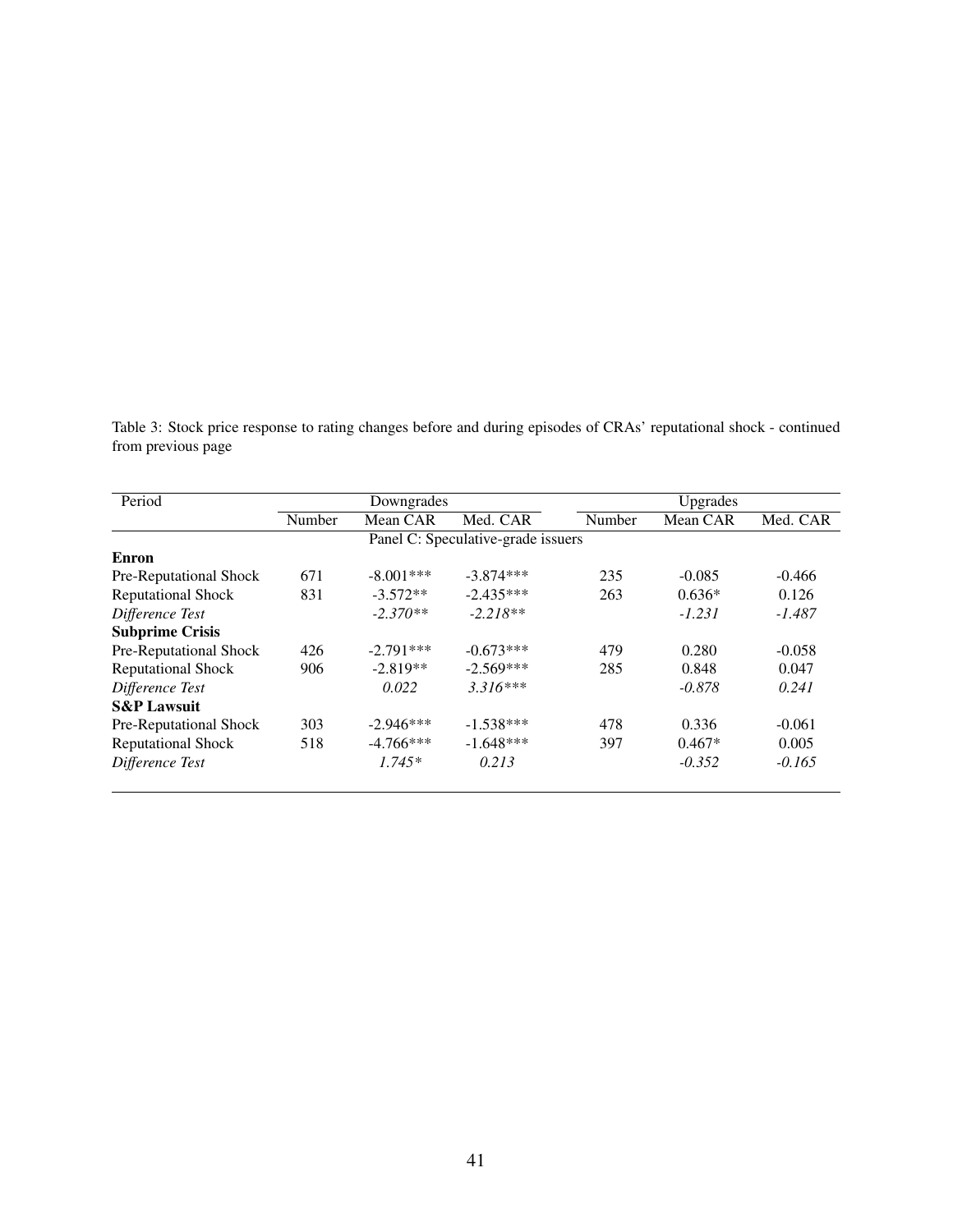Table 4: CRAs' reputational shocks and stock price response to rating downgrades

This table reports regression results for issuers' CAR surrounding rating downgrades. CAR are market-adjusted stock returns aggregated over the three-day event window (-1, 1), where day 0 is the date of a rating change. The rating actions include downgrades of U.S. issuers by S&P, Moody's and Fitch. Models (1) and (2) include rating downgrades in the two 24-month periods before and after November 28, 2001. Models (3) and (4) include rating downgrades in the two 24-month periods before and after July 10, 2007. Models (5) and (6) include rating downgrades in the two 24-month periods before and after February 4, 2013. *# Notches change* is the unit increase in the numerical rating following the downgrade (positive number). *Negative watch* is a dummy variable that equals one if the issuer was put under negative watch before the downgrade. *Across HY-IG* is a dummy variable that equals one if, following the downgrade, the issuer has lost his investment-grade status. *Log(days)* is the natural logarithm of the reciprocal of the number of days between the date of the last rating downgrade performed by another rating agency and the event date. *Vix* is the volatility index. *Inv. grade* is a dummy variable that equals one if the issuer is rated investment grade. *Enron rep. shock* is a dummy variable that equals one if the event date is in the 24 months following November 28, 2001. *Subprime rep. shock* is a dummy variable that equals one if the event date is in the 24 months following July 10, 2007. *Lawsuit rep. shock* is a dummy variable that equals one if the event date is in the 24 months following February 4, 2013. Standard errors clustered at 2-digit SIC codes in brackets. \*\*\*, \*\*, and \* indicate statistical significance at the 1%, 5%, and 10% levels, respectively.

|                           |             | Enron       | Subprime  |             | S&P Lawsuit |             |
|---------------------------|-------------|-------------|-----------|-------------|-------------|-------------|
|                           | CAR         | CAR         | CAR       | CAR         | CAR         | CAR         |
|                           | (1)         | (2)         | (3)       | (4)         | (5)         | (6)         |
|                           |             |             |           |             |             |             |
| # Notches change          | $-0.030**$  | $-0.027*$   | $-0.012$  | $-0.012$    | $-0.049***$ | $-0.045***$ |
|                           | (0.014)     | (0.014)     | (0.008)   | (0.008)     | (0.014)     | (0.014)     |
| Negative watch            | 0.007       | 0.004       | $0.022**$ | $0.023**$   | $0.027**$   | $0.020*$    |
|                           | (0.011)     | (0.011)     | (0.010)   | (0.010)     | (0.011)     | (0.012)     |
| Across HY-IG              | $-0.013$    | $-0.031*$   | $-0.006$  | $-0.007$    | $0.043**$   | 0.014       |
|                           | (0.021)     | (0.018)     | (0.012)   | (0.012)     | (0.018)     | (0.018)     |
| Log(days)                 | $-0.002$    | $-0.002$    | $-0.002$  | $-0.002$    | $-0.012$    | $-0.010$    |
|                           | (0.004)     | (0.004)     | (0.004)   | (0.004)     | (0.008)     | (0.008)     |
| <b>Vix</b>                | $-0.206***$ | $-0.213***$ | $-0.020$  | $-0.027$    | $-0.130$    | $-0.137$    |
|                           | (0.042)     | (0.042)     | (0.044)   | (0.044)     | (0.119)     | (0.119)     |
| Enron rep. shock (a)      | 0.012       | $0.041*$    |           |             |             |             |
|                           | (0.013)     | (0.022)     |           |             |             |             |
| Inv. grade                |             | $0.063***$  |           | $0.036***$  |             | $0.030***$  |
|                           |             | (0.013)     |           | (0.011)     |             | (0.011)     |
| Inv. grade x Enron (b)    |             | $-0.060***$ |           |             |             |             |
|                           |             | (0.022)     |           |             |             |             |
| Subprime rep. shock (a)   |             |             | $-0.019*$ | 0.010       |             |             |
|                           |             |             | (0.011)   | (0.016)     |             |             |
| Inv. grade x Subprime (b) |             |             |           | $-0.058***$ |             |             |
|                           |             |             |           | (0.018)     |             |             |
| Lawsuit rep. shock (a)    |             |             |           |             | $-0.022**$  | $-0.027**$  |
|                           |             |             |           |             | (0.011)     | (0.013)     |
| Inv. grade x Lawsuit (b)  |             |             |           |             |             | 0.020       |
|                           |             |             |           |             |             | (0.016)     |
|                           |             |             |           |             |             |             |
| F-test $(a)+(b)=0$        |             | 6.96        |           | 10.50       |             | 0.27        |
| p-value                   |             | (0.01)      |           | (0.00)      |             | (0.60)      |
|                           |             |             |           |             |             |             |
| # Observations            | 2,803       | 2,803       | 2,466     | 2,466       | 899         | 899         |
| Adj R-squared $(\% )$     | 2.18        | 2.59        | 1.44      | 1.69        | 7.10        | 8.32        |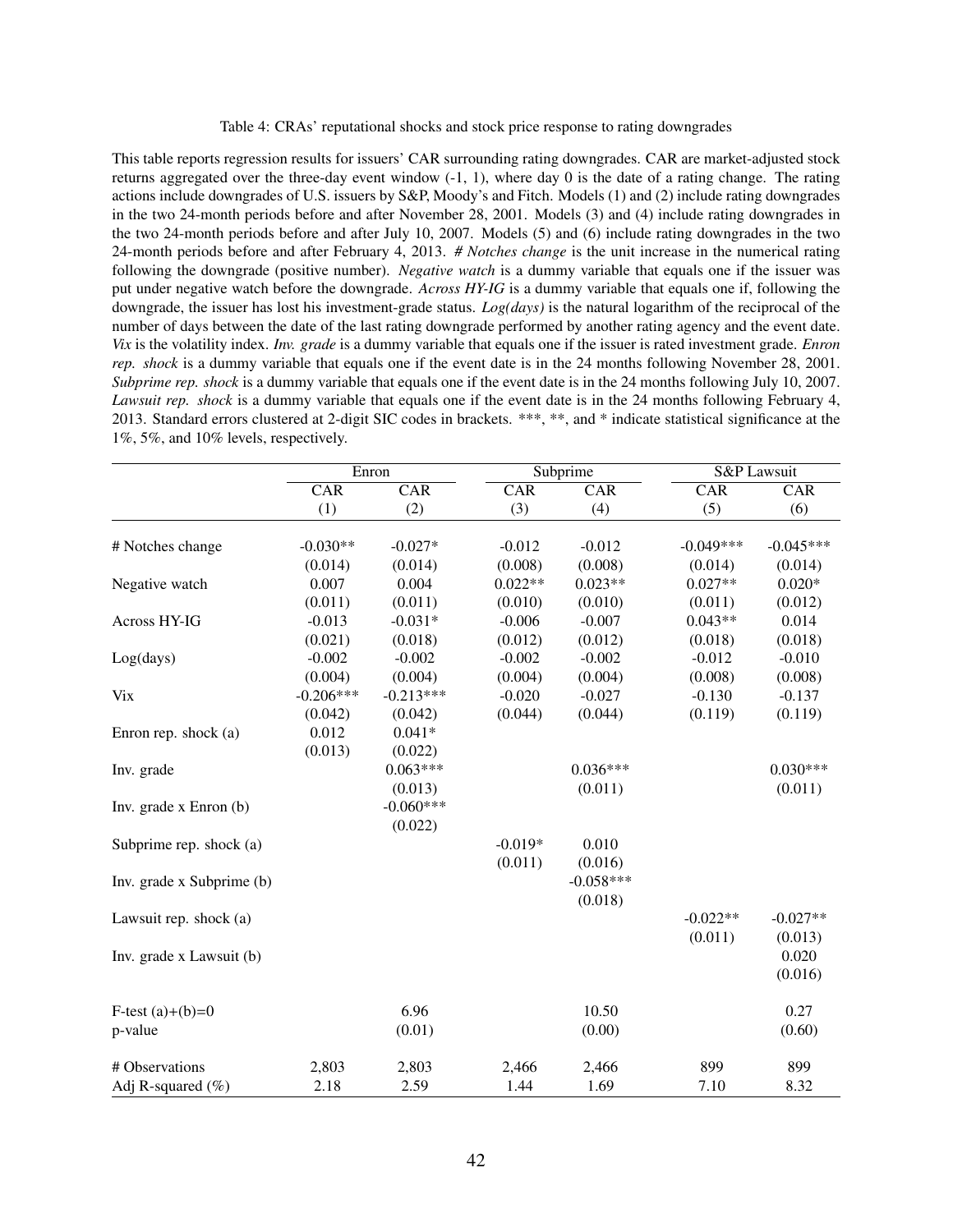Table 5: CRAs' reputational shocks and stock price response to rating upgrades

This table reports regression results for issuers' CAR surrounding rating upgrades. CAR are market-adjusted stock returns aggregated over the three-day event window (-1, 1), where day 0 is the date of a rating change. The rating actions include upgrades of U.S. issuers by S&P, Moody's and Fitch. Models (1) and (2) include rating upgrades in the two 24-month periods before and after November 28, 2001. Models (3) and (4) include rating upgrades in the two 24-month periods before and after July 10, 2007. Models (5) and (6) include rating upgrades in the two 24-month periods before and after February 4, 2013. *# Notches change* is the unit decrease in the numerical rating following the upgrade (negative number). *Positive watch* is a dummy variable that equals one if the issuer was put under positive watch before the upgrade. *Across HY-IG* is a dummy variable that equals one if, following the upgrade, the issuer has achieved investment-grade status. *Log(days)* is the natural logarithm of the reciprocal of the number of days between the date of the last rating upgrade performed by another rating agency and the event date. *Vix* is the volatility index. *Inv. grade* is a dummy variable that equals one if the issuer is rated investment grade. *Enron rep. shock* is a dummy variable that equals one if the event date is in the 24 months following November 28, 2001. *Subprime rep. shock* is a dummy variable that equals one if the event date is in the 24 months following July 10, 2007. *Lawsuit rep. shock* is a dummy variable that equals one if the event date is in the 24 months following February 4, 2013. Standard errors clustered at 2-digit SIC codes in brackets. \*\*\*, \*\*, and \* indicate statistical significance at the 1%, 5%, and 10% levels, respectively.

|                           |          | Enron    | Subprime   |            | S&P Lawsuit |          |
|---------------------------|----------|----------|------------|------------|-------------|----------|
|                           | CAR      | CAR      | CAR        | CAR        | CAR         | CAR      |
|                           | (1)      | (2)      | (3)        | (4)        | (5)         | (6)      |
|                           |          |          |            |            |             |          |
| # Notches change          | 0.003    | $0.003*$ | $-0.027**$ | $-0.027**$ | $-0.003$    | $-0.003$ |
|                           | (0.002)  | (0.002)  | (0.013)    | (0.013)    | (0.004)     | (0.004)  |
| Positive watch            | 0.001    | 0.001    | $-0.003$   | $-0.003$   | 0.002       | 0.002    |
|                           | (0.005)  | (0.005)  | (0.004)    | (0.004)    | (0.004)     | (0.004)  |
| Across HY-IG              | 0.008    | 0.009    | $-0.002$   | $-0.002$   | 0.004       | 0.003    |
|                           | (0.007)  | (0.007)  | (0.005)    | (0.006)    | (0.004)     | (0.004)  |
| Log(days)                 | $-0.004$ | $-0.004$ | 0.002      | 0.002      | $-0.002$    | $-0.002$ |
|                           | (0.002)  | (0.002)  | (0.004)    | (0.004)    | (0.002)     | (0.002)  |
| <b>Vix</b>                | $-0.020$ | $-0.018$ | $-0.030$   | $-0.030$   | 0.048       | 0.047    |
|                           | (0.039)  | (0.039)  | (0.042)    | (0.042)    | (0.042)     | (0.042)  |
| Enron rep. shock (a)      | 0.004    | 0.008    |            |            |             |          |
|                           | (0.004)  | (0.007)  |            |            |             |          |
| Inv. grade                |          | 0.005    |            | 0.001      |             | $-0.003$ |
|                           |          | (0.007)  |            | (0.003)    |             | (0.002)  |
| Inv. grade x Enron (b)    |          | $-0.012$ |            |            |             |          |
|                           |          | (0.009)  |            |            |             |          |
| Subprime rep. shock (a)   |          |          | 0.009      | 0.010      |             |          |
|                           |          |          | (0.006)    | (0.007)    |             |          |
| Inv. grade x Subprime (b) |          |          |            | $-0.005$   |             |          |
|                           |          |          |            | (0.005)    |             |          |
| Lawsuit rep. shock (a)    |          |          |            |            | 0.005       | 0.005    |
|                           |          |          |            |            | (0.003)     | (0.004)  |
| Inv. grade x Lawsuit (b)  |          |          |            |            |             | 0.001    |
|                           |          |          |            |            |             | (0.004)  |
|                           |          |          |            |            |             |          |
| F-test $(a)+(b)=0$        |          | 0.76     |            | 0.87       |             | 3.38     |
| p-value                   |          | (0.39)   |            | (0.35)     |             | (0.06)   |
|                           |          |          |            |            |             |          |
| # Observations            | 780      | 780      | 1,223      | 1,223      | 1,253       | 1,253    |
| Adj R-squared $(\% )$     | $-0.14$  | $-0.16$  | 4.97       | 4.84       | 0.05        | $-0.04$  |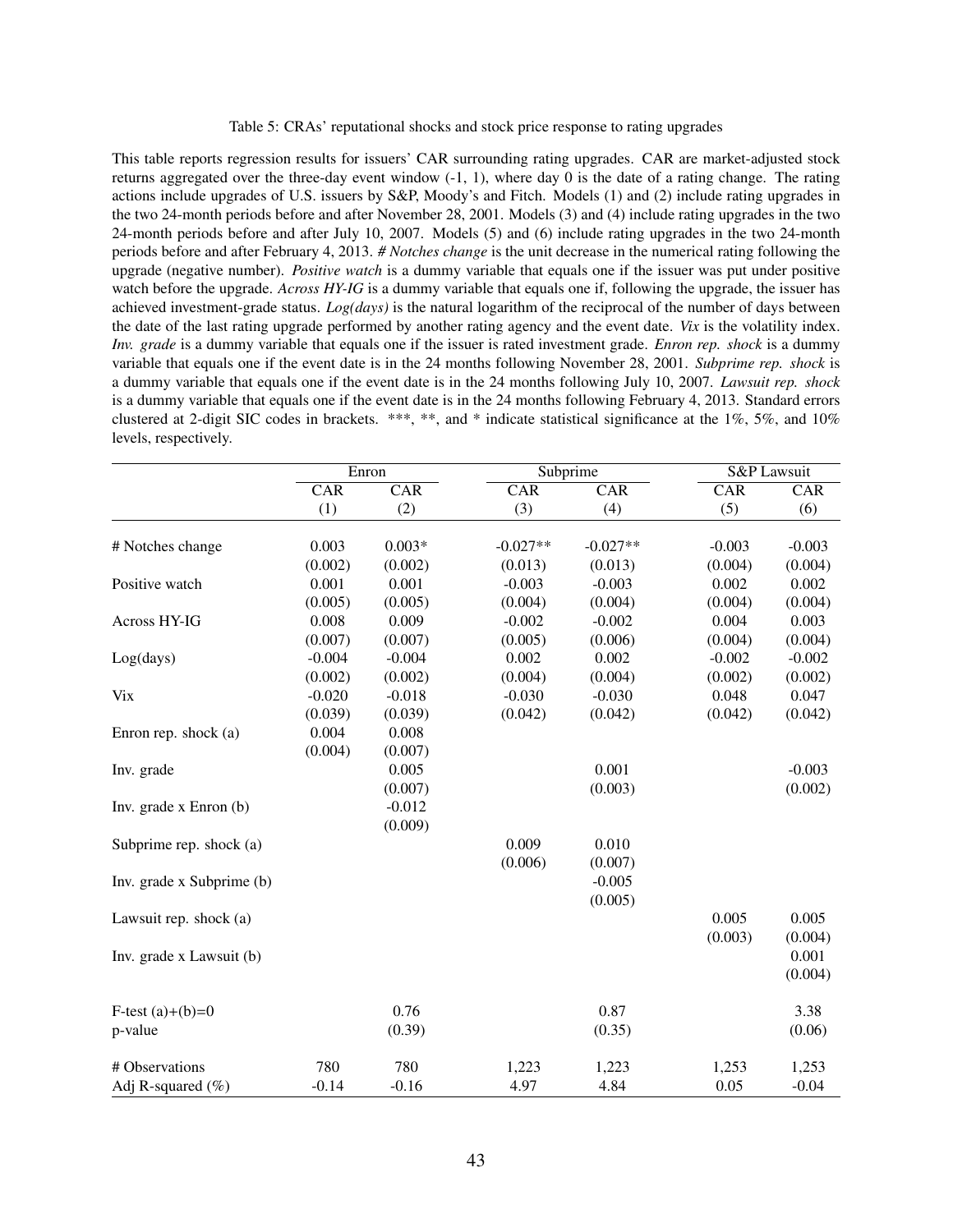Table 6: CRAs' reputational shocks and stock price response to rating downgrades: Controlling for regulation

This table reports regression results for issuers' CAR surrounding rating downgrades. CAR are market-adjusted stock returns aggregated over the three-day event window (-1, 1), where day 0 is the date of a rating change. The rating actions include downgrades of U.S. issuers by S&P, Moody's and Fitch. Models (1) and (2) include rating downgrades in the two 24-month periods before and after July 25, 2002. Models (3) and (4) include rating downgrades in the two 24-month periods before and after September 29, 2006. Models (5) and (6) include rating downgrades in the two 24-month periods before and after July 22, 2010. *# Notches change* is the unit increase in the numerical rating following the downgrade (positive number). *Negative watch* is a dummy variable that equals one if the issuer was put under negative watch before the downgrade. *Across HY-IG* is a dummy variable that equals one if, following the downgrade, the issuer has lost his investment-grade status. *Log(days)* is the natural logarithm of the reciprocal of the number of days between the date of the last rating downgrade performed by another rating agency and the event date. *Vix* is the volatility index. *Inv. grade* is a dummy variable that equals one if the issuer is rated investment grade. *SOX* is a dummy variable that equals one if the event date is in the 24 months following July 25, 2002. *CRA Reform* is a dummy variable that equals one if the event date is in the 24 months following September 29, 2006. *Dodd-Frank* is a dummy variable that equals one if the event date is in the 24 months following July 22, 2010. Standard errors clustered at 2-digit SIC codes in brackets. \*\*\*, \*\*, and \* indicate statistical significance at the 1%, 5%, and 10% levels, respectively.

|                             |             | SOX Act     | <b>CRA</b> Reform Act |             | Dodd-Frank Act |                         |
|-----------------------------|-------------|-------------|-----------------------|-------------|----------------|-------------------------|
|                             | CAR         | CAR         | CAR                   | CAR         | CAR            | $\overline{\text{CAR}}$ |
|                             | (1)         | (2)         | (3)                   | (4)         | (5)            | (6)                     |
|                             |             |             |                       |             |                |                         |
| # Notches change            | $-0.027*$   | $-0.023$    | $-0.019**$            | $-0.018*$   | $-0.010$       | $-0.010$                |
|                             | (0.015)     | (0.015)     | (0.009)               | (0.009)     | (0.010)        | (0.010)                 |
| Negative watch              | 0.006       | 0.004       | $0.014*$              | 0.013       | $0.025*$       | $0.025*$                |
|                             | (0.011)     | (0.010)     | (0.008)               | (0.009)     | (0.014)        | (0.014)                 |
| Across HY-IG                | $-0.016$    | $-0.035*$   | $0.015*$              | 0002        | $-0.026$       | $-0.021$                |
|                             | (0.021)     | (0.019)     | (0.009)               | (0.013)     | (0.020)        | (0.020)                 |
| Log(days)                   | $-0.002$    | $-0.002$    | $-0.000$              | $-0.001$    | $-0.003$       | $-0.003$                |
|                             | (0.004)     | (0.004)     | (0.004)               | (0.004)     | (0.005)        | (0.005)                 |
| <b>Vix</b>                  | $-0.222***$ | $-0.230***$ | $-0.452***$           | $-0.457***$ | $-0.045$       | $-0.049$                |
|                             | (0.043)     | (0.043)     | (0.170)               | (0.169)     | (0.036)        | (0.037)                 |
| SOX Act (a)                 | $0.032*$    | $0.049*$    |                       |             |                |                         |
|                             | (0.018)     | (0.026)     |                       |             |                |                         |
| Inv. grade                  |             | $0.044***$  |                       | $0.027***$  |                | $-0.017$                |
|                             |             | (0.011)     |                       | (0.009)     |                | (0.013)                 |
| Inv. grade $x$ SOX (b)      |             | $-0.036$    |                       |             |                |                         |
|                             |             | (0.024)     |                       |             |                |                         |
| CRA Reform Act (a)          |             |             | $0.019**$             | $0.025*$    |                |                         |
|                             |             |             | (0.009)               | (0.015)     |                |                         |
| Inv. grade x CRA Reform (b) |             |             |                       | $-0.013$    |                |                         |
|                             |             |             |                       | (0.015)     |                |                         |
| Dodd-Frank Act (a)          |             |             |                       |             | 0.005          | $-0.017$                |
|                             |             |             |                       |             | (0.007)        | (0.012)                 |
| Inv. grade x Dodd-Frank (b) |             |             |                       |             |                | $0.049***$              |
|                             |             |             |                       |             |                | (0.014)                 |
|                             |             |             |                       |             |                |                         |
| F-test $(a)+(b)=0$          |             | 1.22        |                       | 3.58        |                | 23.82                   |
| p-value                     |             | (0.27)      |                       | (0.06)      |                | (0.00)                  |
|                             |             |             |                       |             |                |                         |
| # Observations              | 2,736       | 2,736       | 1,765                 | 1,765       | 1,869          | 1,869                   |
| Adj R-squared $(\% )$       | 1.31        | 1.52        | 0.34                  | 0.38        | 0.24           | 0.31                    |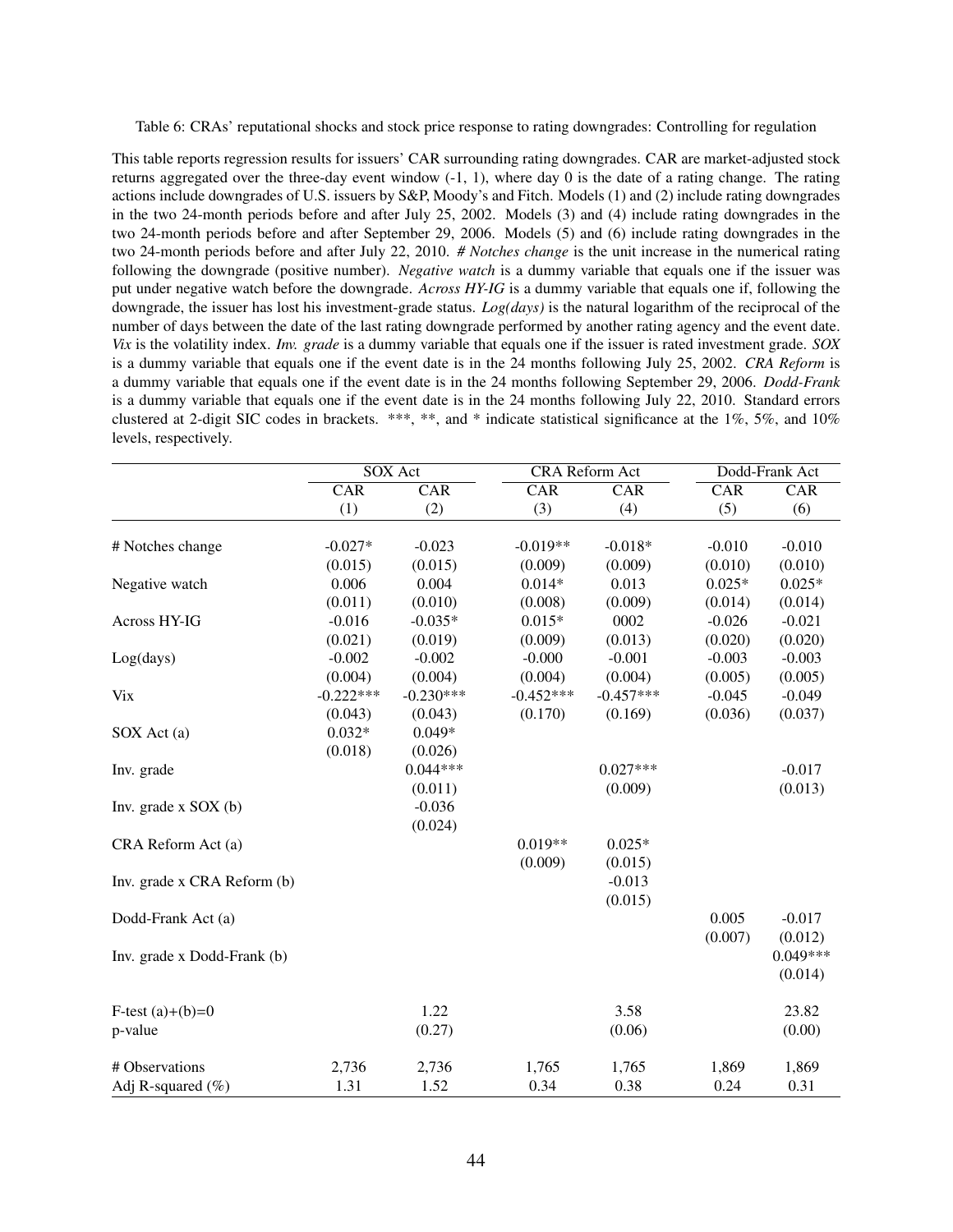Table 7: CRAs' reputation and regulation and stock price response to rating downgrades: Full sample

This table reports regression results for issuers' CAR surrounding rating downgrades. CAR are market-adjusted stock returns aggregated over the three-day event window (-1, 1), where day 0 is the date of a rating change. The rating actions include downgrades of U.S. issuers by S&P, Moody's and Fitch over the period November 1999 - February 2015. *# Notches change* is the unit increase in the numerical rating following the downgrade (positive number). *Negative watch* is a dummy variable that equals one if the issuer was put under negative watch before the downgrade. *Across HY-IG* is a dummy variable that equals one if, following the downgrade, the issuer has lost his investment-grade status. *Log(days)* is the natural logarithm of the reciprocal of the number of days between the date of the last rating downgrade performed by another rating agency and the event date. *Vix* is the volatility index. *Inv. grade* is a dummy variable that equals one if the issuer is rated investment grade. *Rep. shock* is a dummy variable that equals one if the event date is in the 12 months following November 28, 2001, July 10, 2007 or February 4, 2013. *Regulation* is a dummy variable that equals one if the event date is in the 12 months following July 25, 2002, September 29, 2006 or July 22, 2010. Standard errors clustered at 2-digit SIC codes in brackets. \*\*\*, \*\*, and \* indicate statistical significance at the 1%, 5%, and 10% levels, respectively.

|                                 |             | Reputation    | Regulation       |                  | Combined    |                  |  |
|---------------------------------|-------------|---------------|------------------|------------------|-------------|------------------|--|
|                                 |             | $(12$ months) |                  | $(12$ months)    |             | $(12$ months)    |  |
|                                 | (1)         | (2)           | $\overline{(3)}$ | $\overline{(4)}$ | (5)         | $\overline{(6)}$ |  |
| # Notches change                | $-0.024***$ | $-0.022***$   | $-0.024***$      | $-0.022***$      | $-0.024***$ | $-0.022***$      |  |
|                                 | (0.007)     | (0.007)       | (0.007)          | (0.007)          | (0.007)     | (0.007)          |  |
| Negative watch                  | $0.017***$  | $0.015***$    | $0.017***$       | $0.015**$        | $0.017***$  | $0.015**$        |  |
|                                 | (0.005)     | (0.005)       | (0.006)          | (0.006)          | (0.006)     | (0.006)          |  |
| Across HY-IG                    | $-0.000$    | $-0.012$      | $-0.001$         | $-0.013$         | $-0.000$    | $-0.012$         |  |
|                                 | (0.010)     | (0.009)       | (0.010)          | (0.009)          | (0.010)     | (0.009)          |  |
| Log(days)                       | $-0.003$    | $-0.003$      | $-0.003$         | $-0.003$         | $-0.003$    | $-0.003$         |  |
|                                 | (0.003)     | (0.003)       | (0.003)          | (0.003)          | (0.003)     | (0.003)          |  |
| <b>Vix</b>                      | $-0.065***$ | $-0.065***$   | $-0.061***$      | $-0.062***$      | $-0.063***$ | $-0.062***$      |  |
|                                 | (0.022)     | (0.022)       | (0.022)          | (0.022)          | (0.022)     | (0.021)          |  |
| Rep. shock $(a)$                | $-0.013**$  | $-0.006$      |                  |                  | $-0.016***$ | $-0.010$         |  |
|                                 | (0.005)     | (0.010)       |                  |                  | (0.006)     | (0.010)          |  |
| Inv. grade                      |             | $0.022***$    |                  | $0.021***$       |             | $0.024***$       |  |
|                                 |             | (0.006)       |                  | (0.006)          |             | (0.006)          |  |
| Inv. grade $x$ Rep. shock $(b)$ |             | $-0.016$      |                  |                  |             | $-0.014$         |  |
|                                 |             | (0.015)       |                  |                  |             | (0.016)          |  |
| Regulation (a)                  |             |               | $0.022**$        | 0.030            | $0.025**$   | 0.031            |  |
|                                 |             |               | (0.012)          | (0.021)          | (0.012)     | (0.022)          |  |
| Inv. grade x Regulation (b)     |             |               |                  | $-0.016$         |             | $-0.014$         |  |
|                                 |             |               |                  | (0.020)          |             | (0.021)          |  |
| F-test $(a)+(b)=0$              |             | 6.63          |                  | 10.78            |             | 7.25             |  |
| p-value                         |             | (0.01)        |                  | (0.00)           |             | (0.01)           |  |
|                                 |             |               |                  |                  |             | 10.70            |  |
|                                 |             |               |                  |                  |             | (0.00)           |  |
| # Observations                  | 7,134       | 7,134         | 7,134            | 7,134            | 7,134       | 7,134            |  |
| Adj R-squared (%)               | 2.11        | 2.25          | 2.19             | 2.32             | 2.27        | 2.42             |  |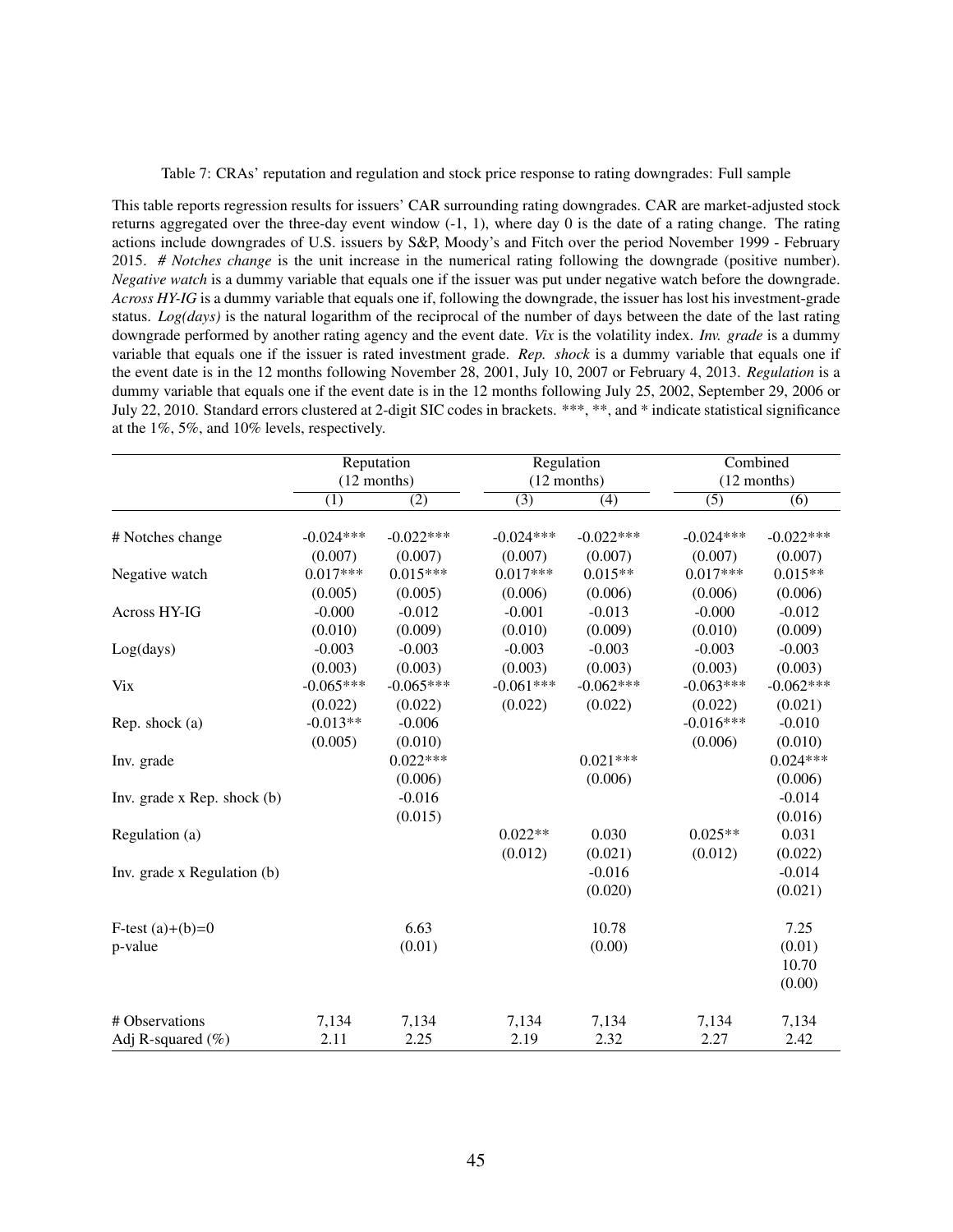Table 8: CRAs' reputational shocks and stock price response to rating downgrades: Controlling for the business cycle

This table reports regression results for issuers' CAR surrounding rating downgrades. CAR are market-adjusted stock returns aggregated over the three-day event window (-1, 1), where day 0 is the date of a rating change. The rating actions include downgrades of U.S. issuers by S&P, Moody's and Fitch. Models (1) and (2) include downgrades in the two 24-month periods before and after November 28, 2001. Models (3) and (4) include downgrades in the two 24-month periods before and after July 10, 2007. Models (5) and (6) include downgrades in the two 24-month periods before and after February 4, 2013. *Vix* is the volatility index. *Flows into US equity* denotes US corporate equity flows. *MCSI* is the Michigan Consumer Sentiment Index. *Slope yield curve* is the 10-year minus 3-month Treasury constant maturity spread. *2001 recession* is a dummy variable that equals one if the event date falls between March and October 2001. *2007-09 recession* is a dummy variable that equals one if the event date falls between December 2007 and May 2009. *Inv. grade* is a dummy variable that equals one if the issuer is rated investment grade. *Enron rep. shock* is a dummy variable that equals one if the event date is in the 24 months following November 28, 2001. *Subprime rep. shock* is a dummy variable that equals one if the event date is in the 24 months following July 10, 2007. *Lawsuit rep. shock* is a dummy variable that equals one if the event date is in the 24 months following February 4, 2013. All specification include the additional control variables reported in Table 4. Standard errors clustered at 2-digit SIC codes in brackets. \*\*\*, \*\*, and \* indicate statistical significance at the  $1\%$ ,  $5\%$ , and  $10\%$  levels, respectively.

| Subprime<br>CAR<br>CAR<br>CAR<br>$\overline{\text{CAR}}$<br>CAR<br>(3)<br>(4)<br>(5)<br>(1)<br>(2)<br>$-0.390***$<br>$-0.400***$<br><b>Vix</b><br>$-0.027$<br>$-0.029$<br>$-0.142$<br>(0.098)<br>(0.096)<br>(0.061)<br>(0.060)<br>(0.149) | CAR<br>(6)<br>$-0.151$<br>(0.150)<br>0.012<br>(0.111)<br>$-0.000$ |
|-------------------------------------------------------------------------------------------------------------------------------------------------------------------------------------------------------------------------------------------|-------------------------------------------------------------------|
|                                                                                                                                                                                                                                           |                                                                   |
|                                                                                                                                                                                                                                           |                                                                   |
|                                                                                                                                                                                                                                           |                                                                   |
|                                                                                                                                                                                                                                           |                                                                   |
| Flows into US equity<br>$-0.051$<br>$-0.052$<br>0.027<br>0.035<br>0.040                                                                                                                                                                   |                                                                   |
| (0.048)<br>(0.048)<br>(0.072)<br>(0.071)<br>(0.109)                                                                                                                                                                                       |                                                                   |
| $-0.003**$<br><b>MCSI</b><br>$-0.003**$<br>$-0.001$<br>$-0.001$<br>$-0.000$                                                                                                                                                               |                                                                   |
| (0.001)<br>(0.001)<br>(0.001)<br>(0.001)<br>(0.001)                                                                                                                                                                                       | (0.001)                                                           |
| $-0.472$<br>$-0.540$<br>$-0.531$<br>$-0.337$<br>0.711<br>Slope yield curve                                                                                                                                                                | 0.674                                                             |
| (0.639)<br>(1.043)<br>(1.068)<br>(0.754)<br>(0.633)                                                                                                                                                                                       | (0.765)                                                           |
| $-0.027$<br>$-0.023$<br>2001 recession                                                                                                                                                                                                    |                                                                   |
| (0.017)<br>(0.017)                                                                                                                                                                                                                        |                                                                   |
| 0.008<br>0.007<br>2007-09 recession                                                                                                                                                                                                       |                                                                   |
| (0.011)<br>(0.012)                                                                                                                                                                                                                        |                                                                   |
| $-0.011$<br>0.021<br>Enron rep. shock (a)                                                                                                                                                                                                 |                                                                   |
| (0.019)<br>(0.024)                                                                                                                                                                                                                        |                                                                   |
| $-0.061***$<br>Inv. grade x Enron (b)                                                                                                                                                                                                     |                                                                   |
| (0.023)                                                                                                                                                                                                                                   |                                                                   |
| $-0.026**$<br>0.004<br>Subprime rep. shock (a)                                                                                                                                                                                            |                                                                   |
| (0.013)<br>(0.016)                                                                                                                                                                                                                        |                                                                   |
| $-0.058***$<br>Inv. grade x Subprime (b)                                                                                                                                                                                                  |                                                                   |
| (0.018)                                                                                                                                                                                                                                   |                                                                   |
| $-0.021*$<br>Lawsuit rep. shock (a)                                                                                                                                                                                                       | $-0.027**$                                                        |
| (0.013)                                                                                                                                                                                                                                   | (0.014)                                                           |
| Inv. grade x Lawsuit (b)                                                                                                                                                                                                                  | 0.020                                                             |
|                                                                                                                                                                                                                                           | (0.016)                                                           |
| Yes<br>Yes<br>Yes<br>Yes<br>Other controls<br>Yes                                                                                                                                                                                         | Yes                                                               |
| 3.75<br>12.43<br>F-test $(a)+(b)=0$                                                                                                                                                                                                       | 0.21                                                              |
| (0.05)<br>(0.00)<br>p-value                                                                                                                                                                                                               | (0.65)                                                            |
| # Observations<br>2,803<br>2,803<br>2,466<br>2,466<br>899                                                                                                                                                                                 | 899                                                               |
| 1.31<br>1.56<br>6.92<br>Adj R-squared $(\% )$<br>2.26<br>2.67                                                                                                                                                                             | 8.17                                                              |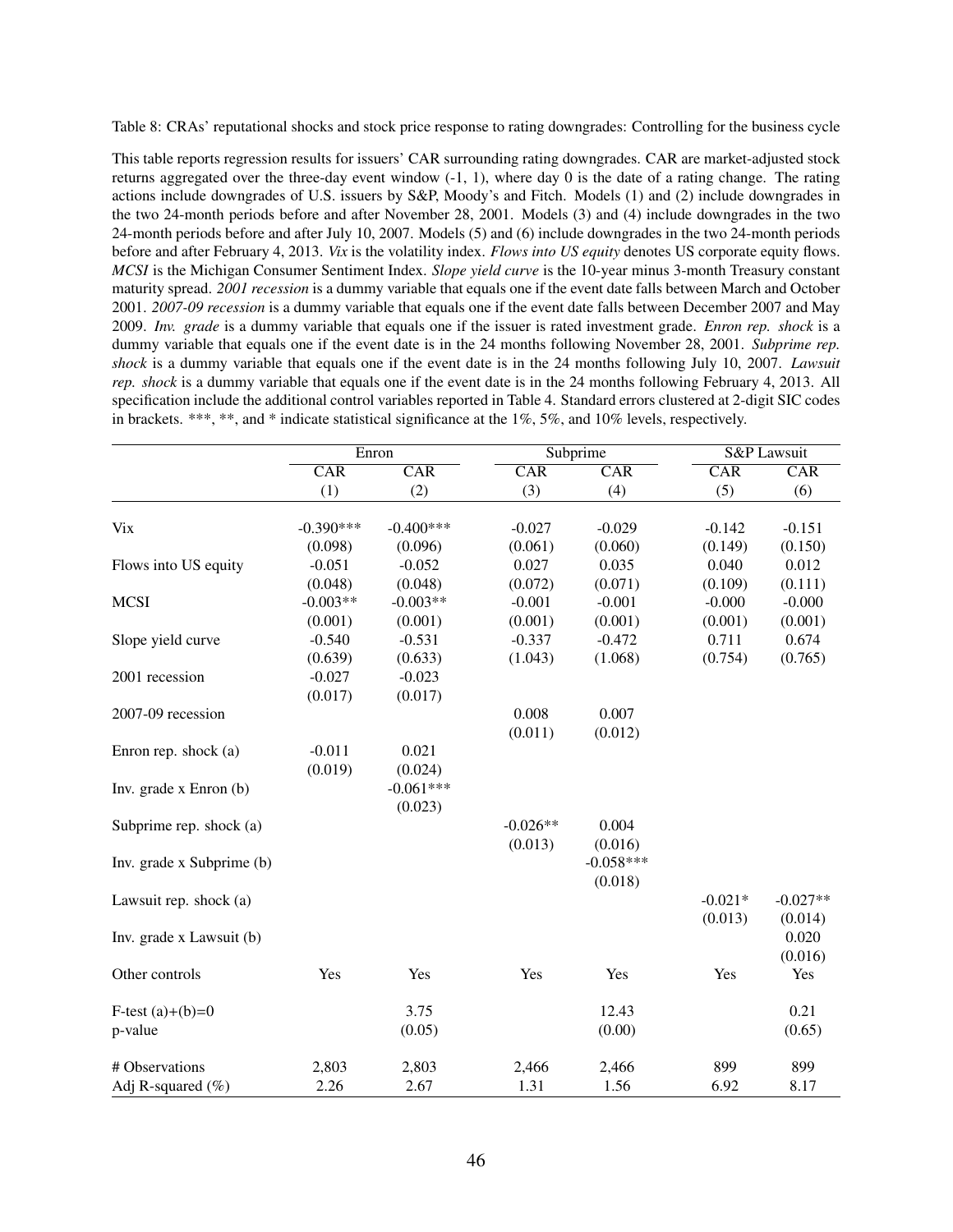Table 9: CRAs' reputational shocks and stock price response to rating downgrades: S&P versus Moody's/Fitch

This table reports regression results for issuers' CAR surrounding rating downgrades. CAR are market-adjusted stock returns aggregated over the three-day event window (-1, 1), where day 0 is the date of a rating change. The rating actions include downgrades of U.S. issuers by S&P (Panel A), and Moody's and Fitch (Panel B). Models (1) and (2) include rating downgrades in the two 24-month periods before and after November 28, 2001. Models (3) and (4) include rating downgrades in the two 24-month periods before and after July 10, 2007. Models (5) and (6) include rating downgrades in the two 24-month periods before and after February 4, 2013. *Inv. grade* is a dummy variable that equals one if the issuer is rated investment grade. *Enron rep. shock* is a dummy variable that equals one if the event date is in the 24 months following November 28, 2001. *Subprime rep. shock* is a dummy variable that equals one if the event date is in the 24 months following July 10, 2007. *Lawsuit rep. shock* is a dummy variable that equals one if the event date is in the 24 months following February 4, 2013. All specification include the additional control variables reported in Table 4. Standard errors clustered at 2-digit SIC codes in brackets. \*\*\*, \*\*, and \* indicate statistical significance at the 1%, 5%, and 10% levels, respectively.

|                           |                     | Enron                 |                         | Subprime                              | S&P Lawsuit             |                       |
|---------------------------|---------------------|-----------------------|-------------------------|---------------------------------------|-------------------------|-----------------------|
|                           | <b>CAR</b>          | CAR                   | $\overline{\text{CAR}}$ | $\overline{\text{CAR}}$               | $\overline{\text{CAR}}$ | CAR                   |
|                           | (1)                 | (2)                   | (3)                     | (4)                                   | (5)                     | (6)                   |
|                           |                     |                       |                         | Panel A: S&P downgrades               |                         |                       |
| Enron rep. shock (a)      | 0.025<br>(0.026)    | $0.066*$<br>(0.040)   |                         |                                       |                         |                       |
| Inv. grade x Enron (b)    |                     | $-0.087**$<br>(0.037) |                         |                                       |                         |                       |
| Subprime rep. shock (a)   |                     |                       | $-0.015$<br>(0.016)     | 0.001<br>(0.022)                      |                         |                       |
| Inv. grade x Subprime (b) |                     |                       |                         | $-0.036*$<br>(0.022)                  |                         |                       |
| Lawsuit rep. shock (a)    |                     |                       |                         |                                       | $-0.024**$<br>(0.012)   | $-0.033**$<br>(0.014) |
| Inv. grade x Lawsuit (b)  |                     |                       |                         |                                       |                         | 0.021<br>(0.021)      |
| Other controls            | Yes                 | Yes                   | Yes                     | Yes                                   | Yes                     | Yes                   |
| # Observations            | 1,275               | 1,275                 | 1,058                   | 1,058                                 | 459                     | 459                   |
|                           |                     |                       |                         | Panel B: Moody's and Fitch downgrades |                         |                       |
| Enron rep. shock (a)      | $-0.001$<br>(0.007) | 0.018<br>(0.015)      |                         |                                       |                         |                       |
| Inv. grade x Enron (b)    |                     | $-0.037**$<br>(0.019) |                         |                                       |                         |                       |
| Subprime rep. shock (a)   |                     |                       | $-0.022$<br>(0.016)     | 0.017<br>(0.019)                      |                         |                       |
| Inv. grade x Subprime (b) |                     |                       |                         | $-0.074***$<br>(0.023)                |                         |                       |
| Lawsuit rep. shock (a)    |                     |                       |                         |                                       | $-0.020$<br>(0.016)     | $-0.020$<br>(0.018)   |
| Inv. grade x Lawsuit (b)  |                     |                       |                         |                                       |                         | 0.014<br>(0.020)      |
| Other controls            | Yes                 | Yes                   | Yes                     | Yes                                   | Yes                     | Yes                   |
| # Observations            | 1,528               | 1,528                 | 1,408                   | 1,408                                 | 440                     | 440                   |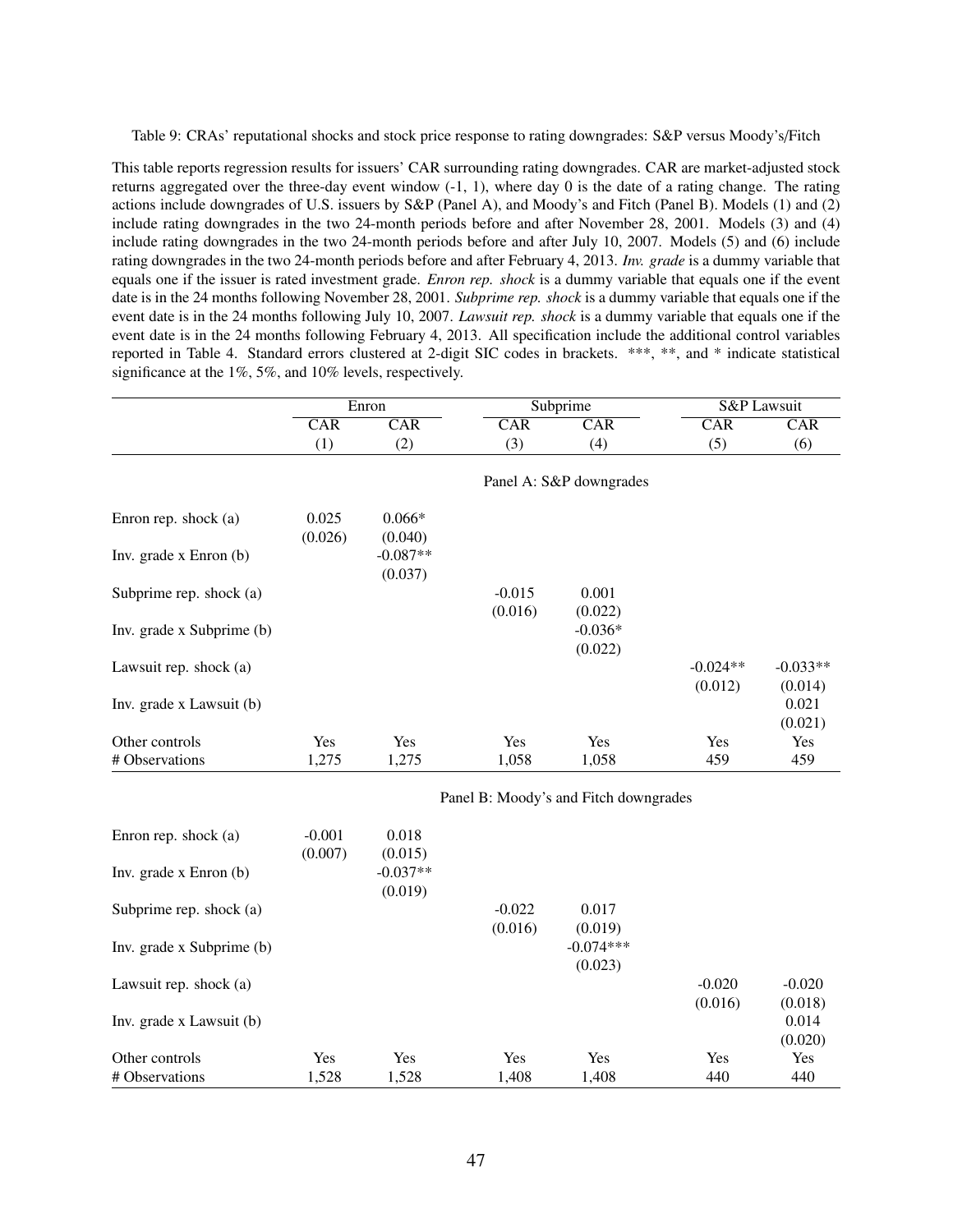Table 10: CRAs' reputational shocks and stock price response to rating downgrades: Controlling for rating-based segmentation

This table reports regression results for issuers' CAR surrounding rating downgrades. CAR are market-adjusted stock returns aggregated over the three-day event window (-1, 1), where day 0 is the date of a rating change. The rating actions include downgrades of U.S. issuers by S&P, Moody's and Fitch, but exclude downgrades following which the issuer loses its investment-grade status. Models (1) and (2) include rating downgrades in the two 24-month periods before and after November 28, 2001. Models (3) and (4) include rating downgrades in the two 24-month periods before and after July 10, 2007. Models (5) and (6) include rating downgrades in the two 24-month periods before and after February 4, 2013. *# Notches change* is the unit increase in the numerical rating following the downgrade (positive number). *Negative watch* is a dummy variable that equals one if the issuer was put under negative watch before the downgrade. *Log(days)* is the natural logarithm of the reciprocal of the number of days between the date of the last rating downgrade performed by another rating agency and the event date. *Vix* is the volatility index. *Inv. grade* is a dummy variable that equals one if the issuer is rated investment grade. *Enron rep. shock* is a dummy variable that equals one if the event date is in the 24 months following November 28, 2001. *Subprime rep. shock* is a dummy variable that equals one if the event date is in the 24 months following July 10, 2007. *Lawsuit rep. shock* is a dummy variable that equals one if the event date is in the 24 months following February 4, 2013. Standard errors clustered at 2-digit SIC codes in brackets. \*\*\*, \*\*, and \* indicate statistical significance at the 1%, 5%, and 10% levels, respectively.

|                           |                         | Enron                   | Subprime  |                         | <b>S&amp;P</b> Lawsuit |             |
|---------------------------|-------------------------|-------------------------|-----------|-------------------------|------------------------|-------------|
|                           | $\overline{\text{CAR}}$ | $\overline{\text{CAR}}$ | CAR       | $\overline{\text{CAR}}$ | CAR                    | CAR         |
|                           | (1)                     | (2)                     | (3)       | (4)                     | (5)                    | (6)         |
|                           |                         |                         |           |                         |                        |             |
| # Notches change          | $-0.024$                | $-0.019$                | $-0.013$  | $-0.014$                | $-0.058***$            | $-0.054***$ |
|                           | (0.018)                 | (0.018)                 | (0.012)   | (0.012)                 | (0.015)                | (0.015)     |
| Negative watch            | 0.003                   | 0.000                   | $0.029**$ | $0.030***$              | $0.026**$              | 0.019       |
|                           | (0.011)                 | (0.011)                 | (0.011)   | (0.011)                 | (0.011)                | (0.012)     |
| Log(days)                 | $-0.002$                | $-0.002$                | $-0.000$  | $-0.000$                | $-0.011$               | $-0.010$    |
|                           | (0.004)                 | (0.004)                 | (0.004)   | (0.004)                 | (0.009)                | (0.008)     |
| <b>Vix</b>                | $-0.141***$             | $-0.150***$             | $-0.022$  | $-0.028$                | $-0.123$               | $-0.129$    |
|                           | (0.051)                 | (0.048)                 | (0.045)   | (0.045)                 | (0.123)                | (0.123)     |
| Enron rep. shock (a)      | 0.020                   | $0.042*$                |           |                         |                        |             |
|                           | (0.015)                 | (0.023)                 |           |                         |                        |             |
| Inv. grade                |                         | $0.062***$              |           | $0.030***$              |                        | $0.027**$   |
|                           |                         | (0.014)                 |           | (0.009)                 |                        | (0.010)     |
| Inv. grade x Enron (b)    |                         | $-0.051**$              |           |                         |                        |             |
|                           |                         | (0.021)                 |           |                         |                        |             |
| Subprime rep. shock (a)   |                         |                         | $-0.010$  | 0.010                   |                        |             |
|                           |                         |                         | (0.015)   | (0.016)                 |                        |             |
| Inv. grade x Subprime (b) |                         |                         |           | $-0.050***$             |                        |             |
|                           |                         |                         |           | (0.016)                 |                        |             |
| Lawsuit rep. shock (a)    |                         |                         |           |                         | $-0.023**$             | $-0.028**$  |
|                           |                         |                         |           |                         | (0.012)                | (0.013)     |
| Inv. grade x Lawsuit (b)  |                         |                         |           |                         |                        | 0.021       |
|                           |                         |                         |           |                         |                        | (0.016)     |
| F-test $(a)+(b)=0$        |                         | 1.01                    |           | 6.29                    |                        | 0.40        |
| p-value                   |                         | (0.32)                  |           | (0.01)                  |                        | (0.53)      |
|                           |                         |                         |           |                         |                        |             |
| # Observations            | 2,502                   | 2,502                   | 2,189     | 2,189                   | 848                    | 848         |
| Adj R-squared $(\% )$     | 1.55                    | 1.93                    | 1.38      | 1.51                    | 8.32                   | 9.46        |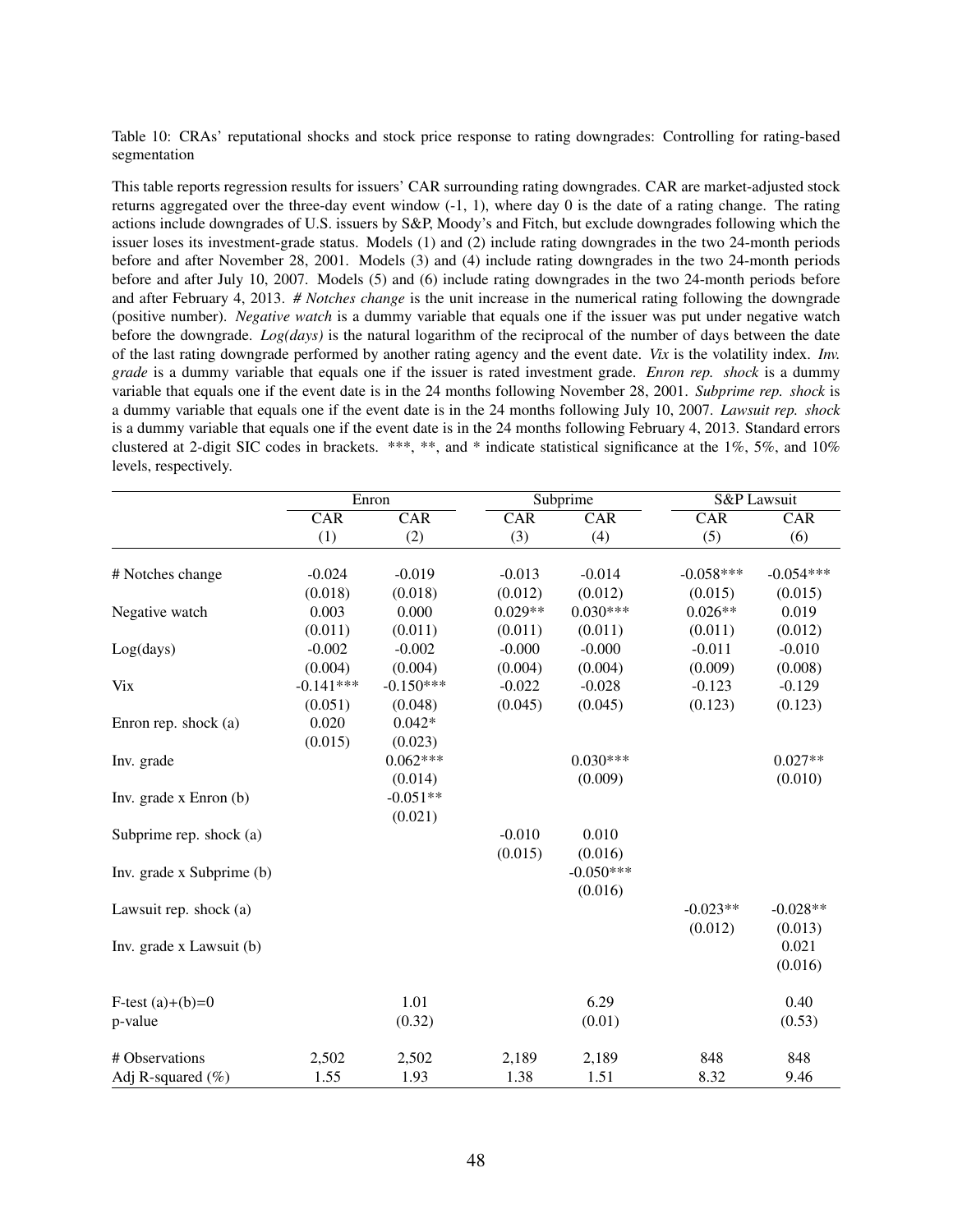Table 11: Contamination - Rating downgrades

This table reports the percentages of rating downgrades contaminated by contemporaneous news for each of the three episodes of CRAs' reputational distress. An event is classified as contaminated if a firm-specific (other than the rating change) news that may potentially impact stock prices appears in the Wall Street Journal during the event window  $(-1,1)$ .

| Period                    | Enron | Subprime | S&P Lawsuit |  |
|---------------------------|-------|----------|-------------|--|
| Pre-Reputational Shock    | 16.5  | 20.1     | 18.6        |  |
| <b>Reputational Shock</b> | 16.0  | 17.7     | 17.7        |  |
| Total                     | 16.2  | 18.5     | 18.1        |  |
| Difference Test           | 0.348 | 1.438    | 0.327       |  |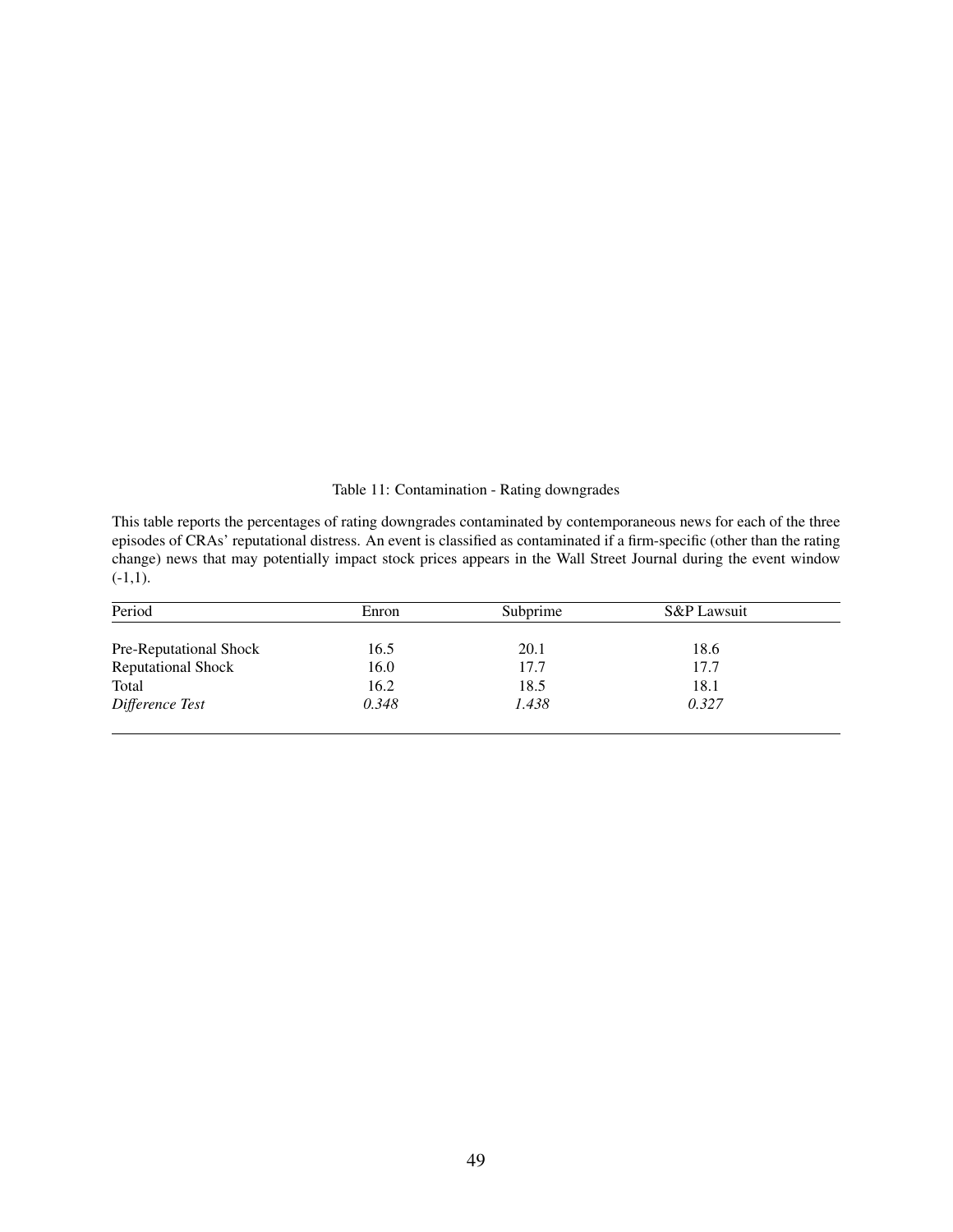Table 12: CRAs' reputational shocks and stock price response to rating downgrades: Uncontaminated sample

This table reports regression results for issuers' CAR surrounding rating downgrades. CAR are market-adjusted stock returns aggregated over the three-day event window  $(-1, 1)$ , where day 0 is the date of a rating change. The rating actions only include uncontaminated downgrades of U.S. issuers by S&P, Moody's and Fitch. Contaminated downgrades are identified by searching the Wall Street Journal using issuer's name. An observation is considered as contaminated if any firm-specific price-relevant information appears in the Wall Street Journal within the (-1,1) window surrounding the event day of rating change. *# Notches change* is the unit increase in the numerical rating following the downgrade (positive number). *Negative watch* is a dummy variable that equals one if the issuer was put under negative watch before the downgrade. *Across HY-IG* is a dummy variable that equals one if, following the downgrade, the issuer has lost his investment-grade status. *Log(days)* is the natural logarithm of the reciprocal of the number of days between the date of the last rating downgrade performed by another rating agency and the event date. *Vix* is the volatility index. *Inv. grade* is a dummy variable that equals one if the issuer is rated investment grade. *Enron rep. shock* is a dummy variable that equals one if the event date is in the 24 months following November 28, 2001. *Subprime rep. shock* is a dummy variable that equals one if the event date is in the 24 months following July 10, 2007. *Lawsuit rep. shock* is a dummy variable that equals one if the event date is in the 24 months following February 4, 2013. Standard errors clustered at 2-digit SIC codes in brackets. \*\*\*, \*\*, and \* indicate statistical significance at the 1%, 5%, and 10% levels, respectively.

|                           | Enron       |             | Subprime    |             | <b>S&amp;P</b> Lawsuit |             |
|---------------------------|-------------|-------------|-------------|-------------|------------------------|-------------|
|                           | CAR         | CAR         | CAR         | CAR         | CAR                    | CAR         |
|                           | (1)         | (2)         | (3)         | (4)         | (5)                    | (6)         |
|                           |             |             |             |             |                        |             |
| # Notches change          | $-0.008$    | $-0.004$    | $-0.012***$ | $-0.013***$ | $-0.039***$            | $-0.036***$ |
|                           | (0.018)     | (0.017)     | (0.004)     | (0.004)     | (0.010)                | (0.010)     |
| Negative watch            | 0.002       | $-0.002$    | $0.014**$   | $0.014**$   | $0.024**$              | $0.019*$    |
|                           | (0.013)     | (0.013)     | (0.006)     | (0.006)     | (0.010)                | (0.010)     |
| Across HY-IG              | $-0.005$    | $-0.025$    | $-0.008$    | $-0.009$    | $0.022*$               | 0.005       |
|                           | (0.016)     | (0.015)     | (0.011)     | (0.010)     | (0.013)                | (0.011)     |
| Log(days)                 | $-0.001$    | $-0.001$    | $-0.005$    | $-0.005$    | $-0.024***$            | $-0.023***$ |
|                           | (0.005)     | (0.006)     | (0.003)     | (0.003)     | (0.009)                | (0.009)     |
| <b>Vix</b>                | $-0.171***$ | $-0.179***$ | $-0.054$    | $-0.055*$   | $-0.113$               | $-0.114$    |
|                           | (0.061)     | (0.060)     | (0.033)     | (0.033)     | (0.123)                | (0.124)     |
| Enron rep. shock (a)      | 0.012       | 0.032       |             |             |                        |             |
|                           | (0.014)     | (0.025)     |             |             |                        |             |
| Inv. grade                |             | $0.055***$  |             | $0.021***$  |                        | 0.014       |
|                           |             | (0.014)     |             | (0.008)     |                        | (0.011)     |
| Inv. grade x Enron (b)    |             | $-0.043**$  |             |             |                        |             |
|                           |             | (0.021)     |             |             |                        |             |
| Subprime rep. shock (a)   |             |             | $-0.014*$   | $-0.002$    |                        |             |
|                           |             |             | (0.009)     | (0.012)     |                        |             |
| Inv. grade x Subprime (b) |             |             |             | $-0.027*$   |                        |             |
|                           |             |             |             | (0.015)     |                        |             |
| Lawsuit rep. shock (a)    |             |             |             |             | $-0.022**$             | $-0.026**$  |
|                           |             |             |             |             | (0.009)                | (0.010)     |
| Inv. grade x Lawsuit (b)  |             |             |             |             |                        | 0.018       |
|                           |             |             |             |             |                        | (0.015)     |
|                           |             |             |             |             |                        |             |
| F-test $(a)+(b)=0$        |             | 4.13        |             | 7.94        |                        | 0.36        |
| p-value                   |             | (0.05)      |             | (0.01)      |                        | (0.55)      |
|                           |             |             |             |             |                        |             |
| # Observations            | 2,349       | 2,349       | 2,009       | 2,009       | 735                    | 735         |
| Adj R-squared $(\% )$     | 1.03        | 1.25        | 1.84        | 1.93        | 7.24                   | 7.59        |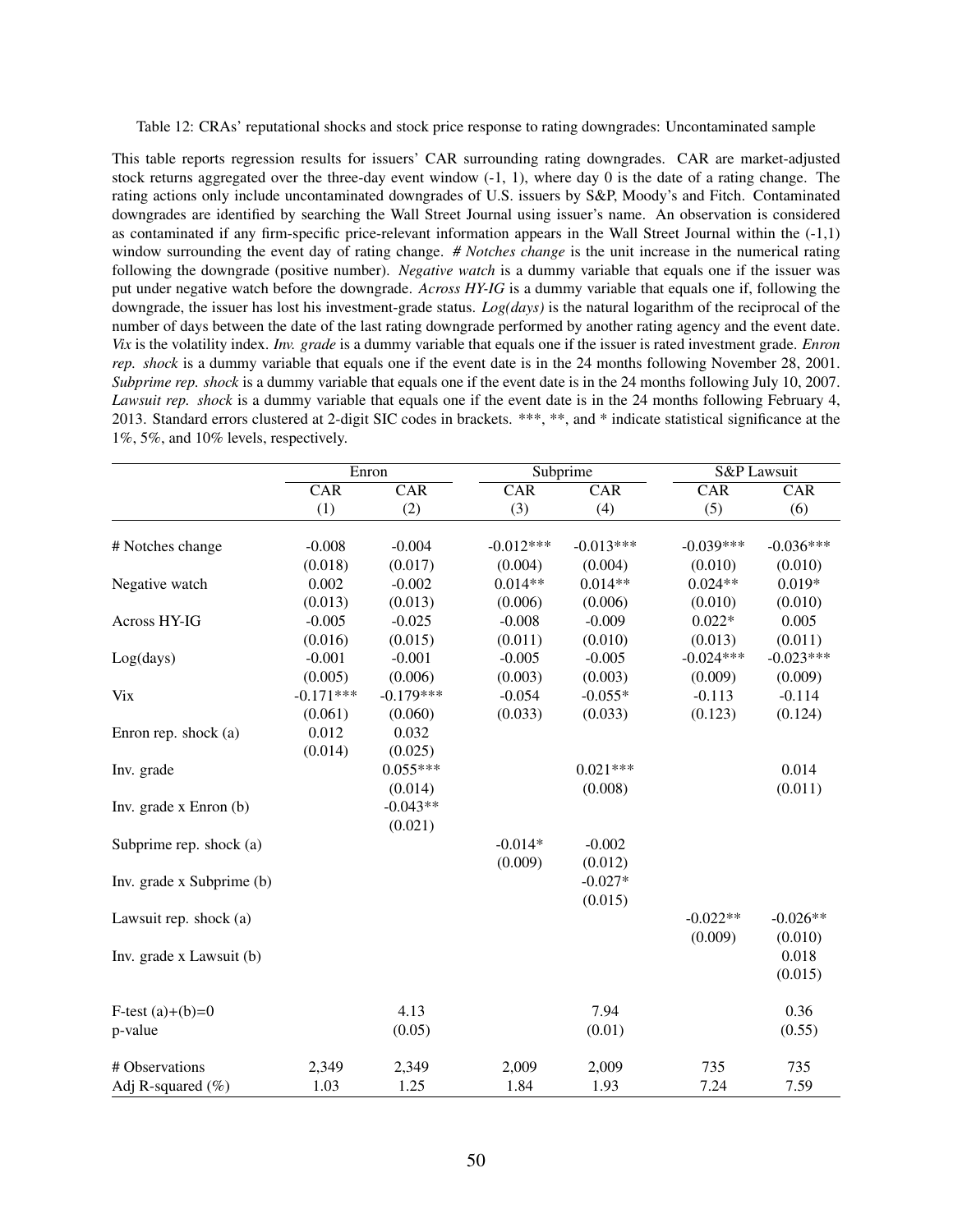

#### Figure 1: Cumulative accuracy profiles curves

The plots show average cumulative accuracy profiles curves for Moody's, S&P and Fitch for the periods before (*Pre*) and after (*Post*) shocks to CRAs' reputation (top panel) and the introduction of new regulatory measures (bottom panel). The curves are obtained by plotting, for each rating category, the proportion of firms with the same or lower rating that will default by the end of the year against the proportion of all firms with the same or lower rating at the beginning of the year.